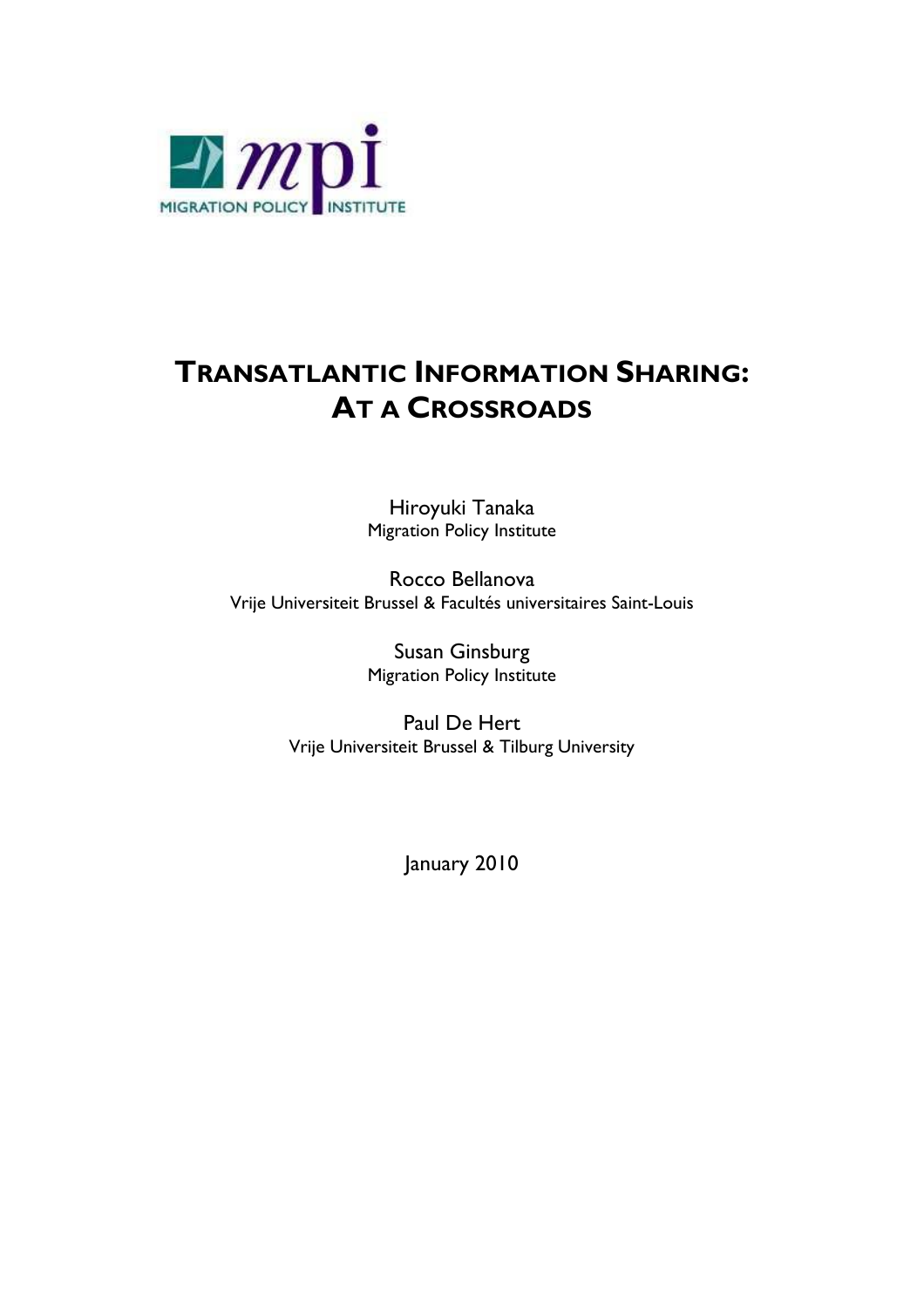#### **Acknowledgments**

The authors thank the participants of two private roundtables hosted in 2009 by the Migration Policy Institute (MPI) with the support of the Delegation of the European Union to the United States. The first roundtable, held in London in partnership with the International Institute for Strategic Studies on January 15-16, 2009, convened 24 US, EU, and European experts to discuss the future of visa-free travel and international registered-travel programs. The second roundtable, held in Detroit, Michigan on April 14-16 with additional support from the Heinrich Böll Stiftung North America, brought together 35 US, EU, and European government and private experts, including some members of the High Level Contact Group, on security-related information-sharing programs and agreements.

The authors also thank Mark Koumans, Bob Mocny, Mary Ellen Callahan, John Kropf, Valerie Wood, and Robert Neuman of the US Department of Homeland Security, as well as Ken Propp of the US Department of State and Frank Schmiedel of the Delegation of the European Union to the United States for providing valuable insights and information.

Finally, the authors would like to thank Michelle Mittelstadt and Liliana Luper of MPI for their excellent editing and comments.

MPI is grateful for the generous support of the Delegation of the European Union to the United States and the Heinrich Böll Stiftung North America, which made this report possible. This is the final report of *Building a Secure Transatlantic Space for the 21st Century*, a two-year project sponsored by the Delegation of the European Union to the United States that enabled MPI to explore important contemporary transatlantic mobility and security issues. The recommendations in this report are solely those of the authors.

#### © 2010 Migration Policy Institute. All Rights Reserved.

No part of this publication may be reproduced or transmitted in any form by any means, electronic or mechanical, including photocopy, or any information storage and retrieval system, without permission from the Migration Policy Institute. A full-text PDF of this document is available for free download from www.migrationpolicy.org.

Permission for reproducing excerpts from this report should be directed to: Permissions Department, Migration Policy Institute, 1400 16<sup>th</sup> Street, NW, Suite 300, Washington, DC 20036, or by contacting communications@migrationpolicy.org.

Suggested citation: Tanaka, Hiroyuki, Rocco Bellanova, Susan Ginsburg, and Paul De Hert. 2010. *Transatlantic Information Sharing: At a Crossroads.* Washington, DC: Migration Policy Institute.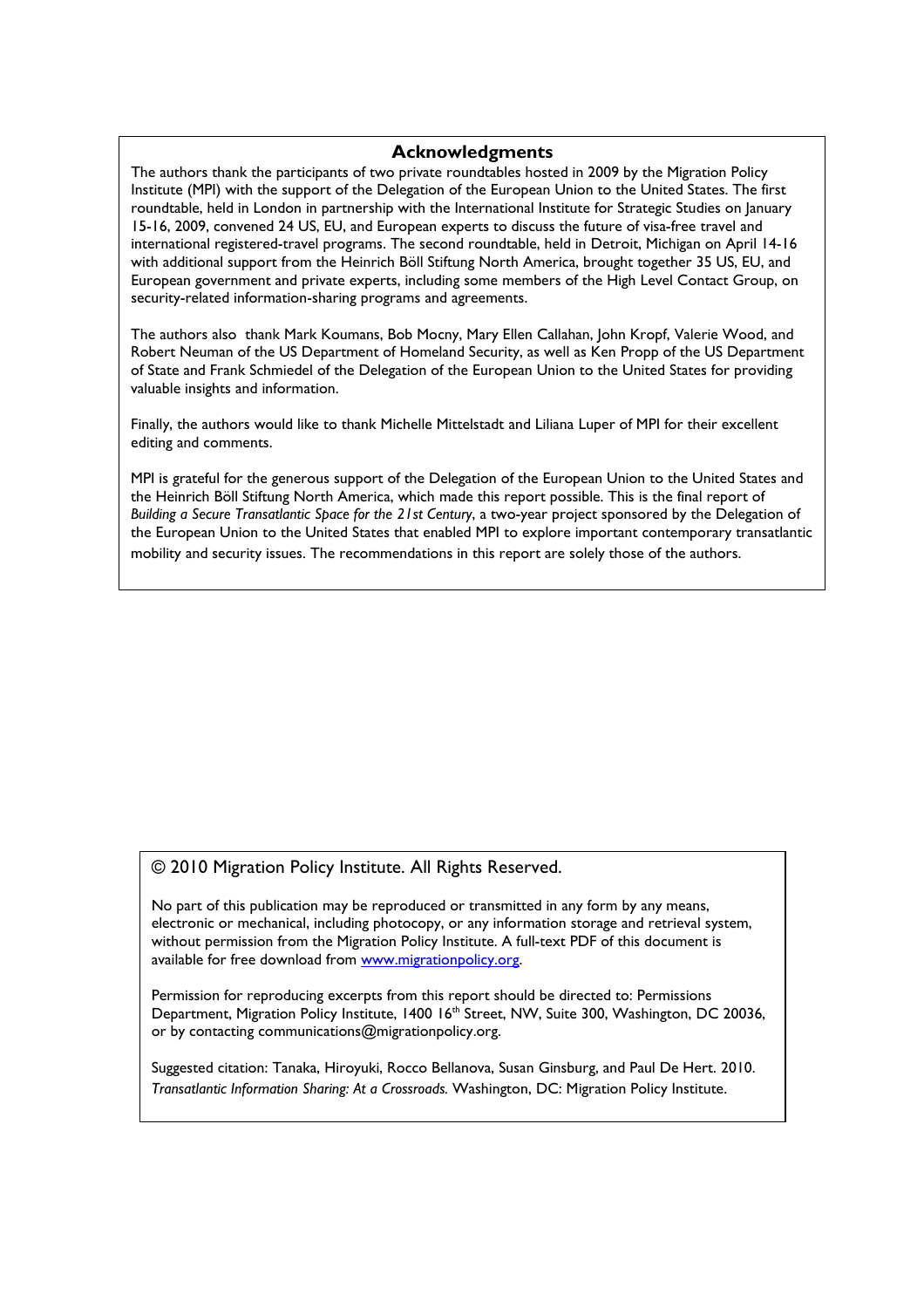# **Table of Contents**

| $\mathbf{l}$ .                                                                                                                                                                |  |
|-------------------------------------------------------------------------------------------------------------------------------------------------------------------------------|--|
| Political and Legal Context for Transatlantic Data Sharing and Processing 8<br>II.<br>C. Legal Frameworks that Allow Governments to Collect and Share Information 12          |  |
| Ш.<br>A. Exchange and Processing of Personal Data by Governments: the Case of the EU-US<br>B. Legal Framework Differences between the European Union and the United States 19 |  |
| IV.                                                                                                                                                                           |  |
| V.                                                                                                                                                                            |  |
|                                                                                                                                                                               |  |
|                                                                                                                                                                               |  |
|                                                                                                                                                                               |  |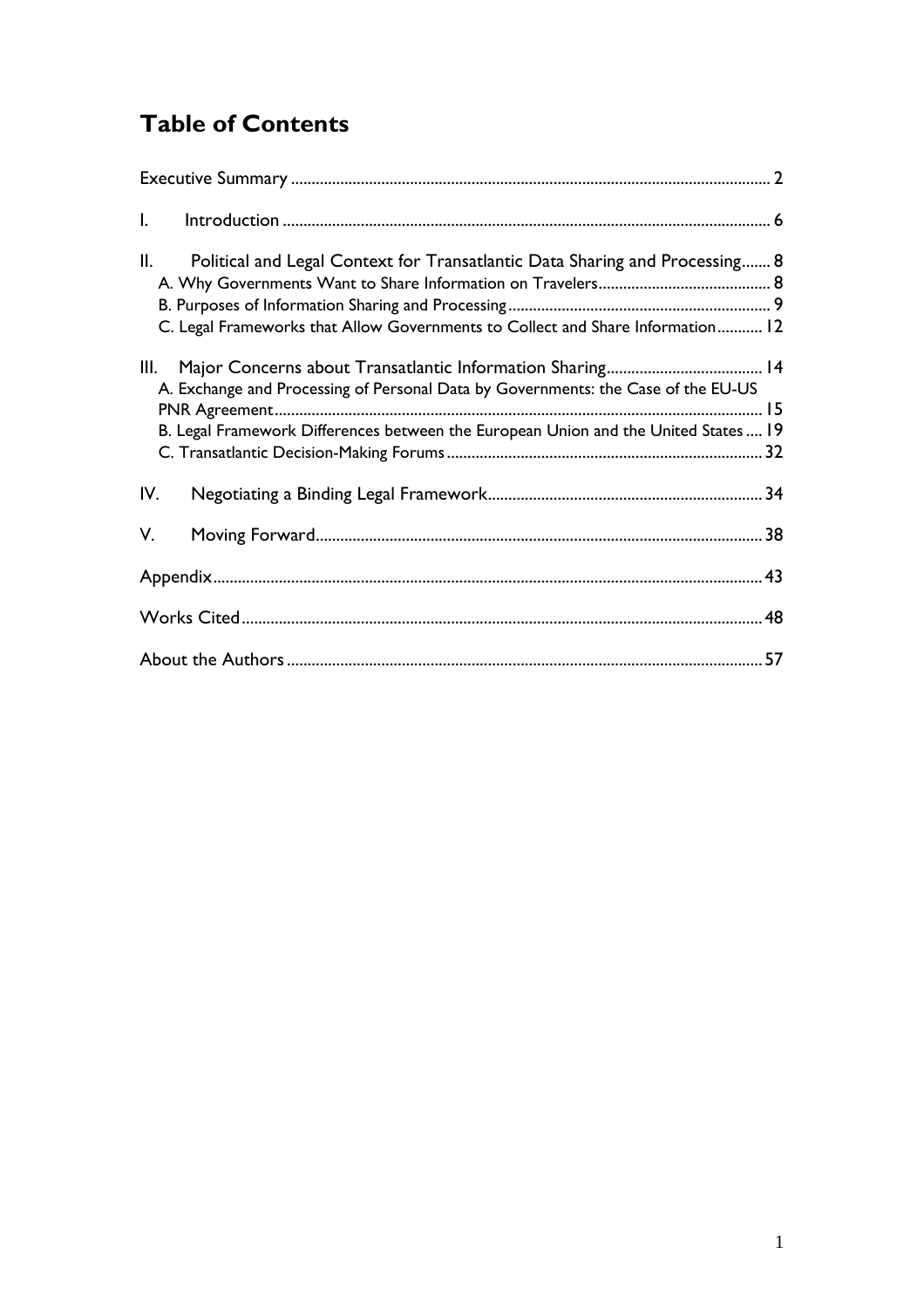## <span id="page-3-0"></span>**Executive Summary**

The 9/11 terrorist attacks and the subsequent Madrid and London bombings sparked a sense of urgency (reinvigorated by the attempted Christmas Day 2009 attack on a US airliner) on the part of US and European governments to stop terrorists from committing more acts of indiscriminate violence. This report focuses on one area in which the United States and the European Union (EU) have stepped up cooperation in the fight against terrorism and crime: information sharing relating to human mobility.

Since Sept. 11, 2001, one of the key counterterrorism policies of the United States and the European Union has been to require air carriers, governments, and individuals to submit to relevant authorities commercial, law enforcement-related, or personal information on travelers. With this information, governments vet all individuals intending to travel internationally against government watch lists and databases on known or suspected terrorists, criminals, and lost and stolen passports as well as travel pattern algorithms to screen for potential threats.

The promise of these technologies and practices is to help government agencies mitigate risk by tracking and detecting threats in advance and to comply with their mission in a safer and more efficient way. While the recourse to these technologies has allowed governments to "export the border," — dealing with threats abroad in cooperation with foreign authorities instead of confronting them at home (or en route) — the effectiveness of these measures at detecting and stopping threats abroad or at the border cannot be ascertained fully. A large number of officials from interior and homeland security ministries claim that these measures are effective, but the scarcity of publicly available government data on and the relative lack of legislative branch scrutiny over them make it hard to make an honest assessment about them. And, as the aborted terrorist attack that occurred on an Amsterdam-to-Detroit flight on Christmas Day 2009 demonstrates, human and intelligence-sharing failures bear on the effectiveness of any information-sharing programs.

Nevertheless, governments have made public a few instances in which such databases and information-sharing agreements have enabled them to stop unwanted individuals from entering their countries. In 2008, for example, Eurodac — the EU computer database of asylum seekers and individuals apprehended in relation to an illegal crossing or illegal residence — recorded 38,445 multiple asylum applications out of a total 219,557 asylum applications. This means that up to 17.5 percent of asylum applicants had already filed an asylum application in another EU Member State.<sup>1</sup> In 2004, the UK Home Office launched Project Semaphore, which runs passenger name record (PNR) and Advance Passenger Information (API) information against gove[rn](#page-3-1)ment watch lists for law enforcement and border control purposes. Through this project, the United Kingdom since 2005 has made 4,650 arrests for murder, rape and assault, sexual

<u>.</u>

<span id="page-3-1"></span><sup>&</sup>lt;sup>1</sup> The actual proportion is likely to be lower as some EU Member States take fingerprints of failed asylum seekers when they receive them from another EU Member State. See Commission of the European Communities, *Report from the Commission to the European Parliament and to the Council: Annual report to the Council and the European Parliament on the activities of the EURODAC Central Unit in 2008* (Brussels, Belgium: Commission of the European Communities, 2009), [http://www.statewatch.org//news/2009/sep/eu-com-ann-rep-eurodac-2008.pdf.](http://www.statewatch.org/news/2009/sep/eu-com-ann-rep-eurodac-2008.pdf)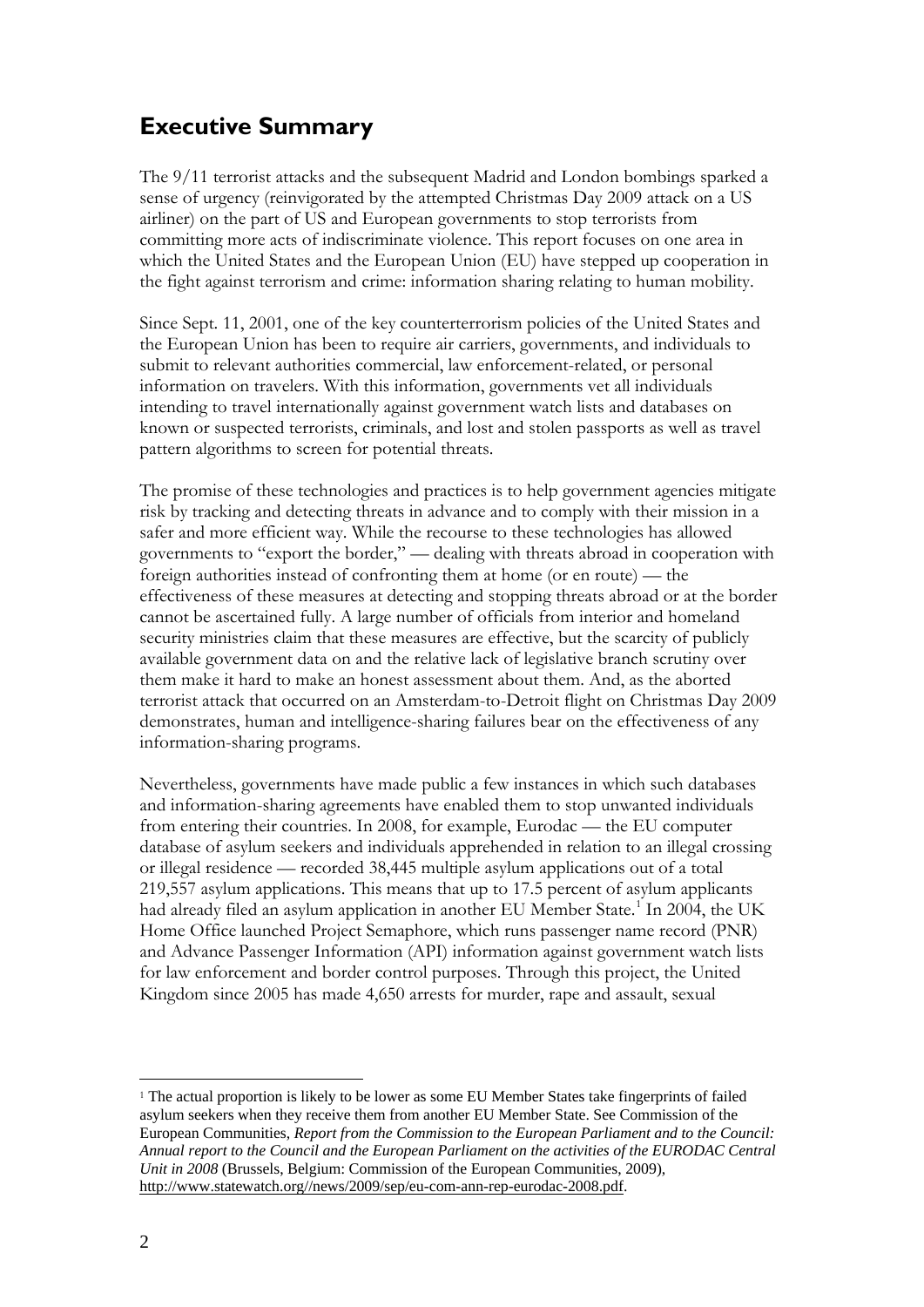offenses, kidnap, and document fraud, and has seized false documents, tobacco, and  $drugs.<sup>2</sup>$  $drugs.<sup>2</sup>$  $drugs.<sup>2</sup>$ 

It is important to recall, however, that the impetus in the US context for systematically implementing such information-sharing programs in the post-9/11 world has chiefly been counterterrorism, not law enforcement or immigration control. The entire context for EU-US information-sharing discussions, initiated by the United States, initially has been terrorism prevention. Migration management and crime control elements incorporated into the discussions have been, during this first phase, of particular interest on the European side. Against this security backdrop, governments on both sides of the Atlantic are using information that individuals voluntarily provide about themselves to facilitate and expedite international travel. Most notably, biometric, technology-based registered traveler programs in the United States and across Europe offer pre-vetted individuals expedited clearance at security and immigration checkpoints.

The twin objectives of simultaneously securing and facilitating international travel have steered the United States and the European Union to place high value on the collection, processing, and sharing of personal information. Today, information-sharing programs are widely considered critical intelligence, law enforcement, and mobility risk management tools that help governments combat terrorism and transnational crime.

Despite the benefits of sharing commercial, government, or personal information for law enforcement and intelligence purposes, US and EU officials have struggled to find a mutually satisfactory legal framework for sharing information. A noisy diplomatic row between the United States and the European Union in negotiating the EU-US passenger name record agreement in 2004 illustrates such challenges.

Since 2006, US and EU policymakers have tried to resolve their differences over how to guarantee privacy and personal data protection under their respective legal and institutional settings. The main issues of contention for both sides include: access to administrative and judicial redress procedures, private companies' obligations to share information with governments, the impact of information-sharing agreements on relations with third countries, and the divergent institutional setups of US and EU privacy agencies and their respective oversight powers and privacy guarantees.

In November 2009, an informal working group of US and EU officials and experts, commonly known as the EU-US High Level Contact Group (HLCG) on information sharing and privacy and personal data protection, agreed on a set of nonbinding common principles for sharing information for law enforcement purposes. The goal of HLCG was to explore ways that would enable the European Union and the United States to work more closely and efficiently in exchanging law enforcement information while ensuring the protection of personal data and privacy. The group's identification of the fundamentals or "common principles" of an effective regime for privacy and personal data protection was to be the first step towards that goal. While the United States and the European Union continue to work on establishing a legal framework to share information for law enforcement purposes, the HLCG work has made clear that

 $\overline{a}$ 

<span id="page-4-0"></span><sup>2</sup> Home Office, UK Border Agency, "How we tested e-borders,"

[http://www.ukba.homeoffice.gov.uk/managingborders/technology/eborders/testingeborders/;](http://www.ukba.homeoffice.gov.uk/managingborders/technology/eborders/testingeborders/) House of Lords European Union Committee, *The Passenger Name Record (PNR) Framework Decision: Report with Evidence*, 15<sup>th</sup> Report of Session 2007-08 (London, United Kingdom: The Stationary Office Limited, 2008), [http://www.statewatch.org/news/2008/jun/eu-pnr-uk-hol-report.pdf.](http://www.statewatch.org/news/2008/jun/eu-pnr-uk-hol-report.pdf)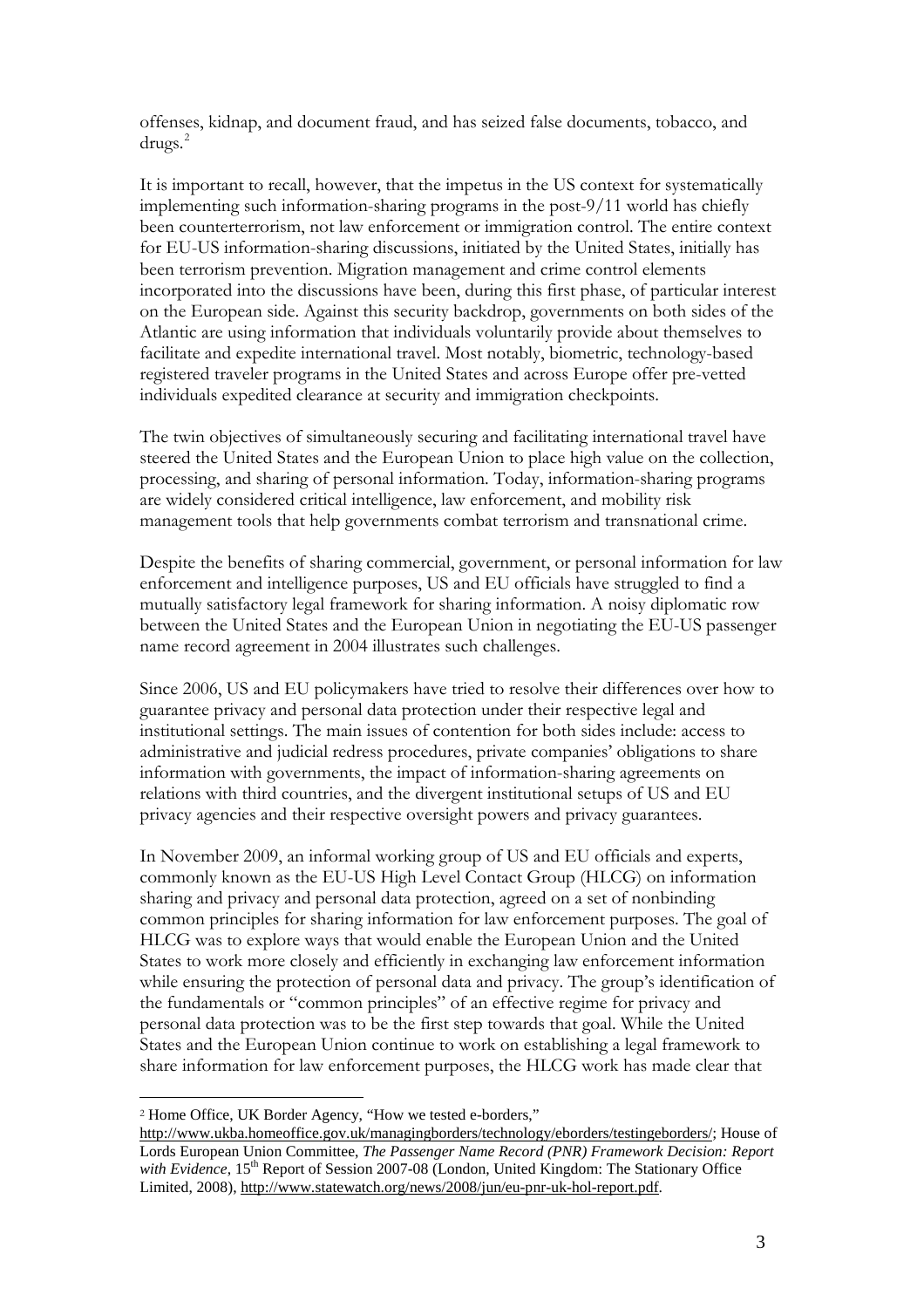the definitions of "law enforcement purposes" adopted by the United States and the European Union differ. The United States defines it as the use "for the prevention, detection, suppression, investigation, or prosecution of any criminal offense or violation of law related to border enforcement, public security, and national security, as well as for noncriminal judicial or administrative proceedings related directly to such offenses or violations," whereas the European Union defines it more narrowly as the use "for the prevention, detection, investigation, or prosecution of any criminal offense."[3](#page-5-0) The difference in their definitions is relevant to the extent that different definitions of "law enforcement" implicate different actors, agencies, processes, and types of information.

While the common principles are a step in the right direction, the United States and the European Union have yet to negotiate, draft, and sign a binding international agreement that will govern the sharing of personal information for law enforcement purposes. The entry into force of the Lisbon Treaty on December 1, 2009 implies a shift in how the United States and the European Union will negotiate an agreement and raises questions about how they will shape new practices. Importantly, the treaty introduces new EU legal and institutional frameworks for handling Justice and Home Affairs, presents new political and legal questions on how the Union and its allies will act and cooperate on these matters, and affects current EU legislation and policy on law enforcement, police cooperation, and privacy and data protection.

This report describes and analyzes the legal, privacy, and data-protection frameworks for information-sharing agreements relating to human mobility that enable the United States and the European Union to share such information for law enforcement purposes.

It also examines the various informal and formal channels through which the United States and the European Union have discussed their privacy and personal data-protection concerns. In particular, it traces the work of HLCG and offers policy considerations that would help both sides reach a transatlantic information-sharing agreement. Among the recommendations:

- The United States and the European Union should work toward negotiating a binding international agreement by setting up a roadmap that would help both sides lay out their goals and steps for diplomatic negotiations, while allowing relevant experts not involved in formal negotiations to offer their input.
- The US government should consider establishing a central privacy office. This would assure European officials and experts that the United States has an effective privacy watchdog.
- The US and EU governments should regularly publish annual reports or make public evaluations of the effectiveness of information-sharing agreements and the databases that collect and process information in stopping known or suspected terrorists and criminals from obtaining visas and entering their respective countries.
- The United States and the European Union should update their respective privacy and personal data-protection laws to reflect current security needs. Such laws also should clearly define the application of these laws vis-à-vis foreigners (legal nonpermanent residents and noncitizens).

 $\overline{a}$ 

<span id="page-5-0"></span><sup>3</sup> Council of the European Union, *Reports by the High Level Contact Group (HLCG) on information sharing and privacy and personal data protection* (Brussels, Belgium: Council of the European Union, 2009),

[http://ec.europa.eu/justice\\_home/fsj/privacy/news/docs/report\\_hlcg\\_info\\_sharingprivacydata\\_prot.pdf.](http://ec.europa.eu/justice_home/fsj/privacy/news/docs/report_hlcg_info_sharingprivacydata_prot.pdf)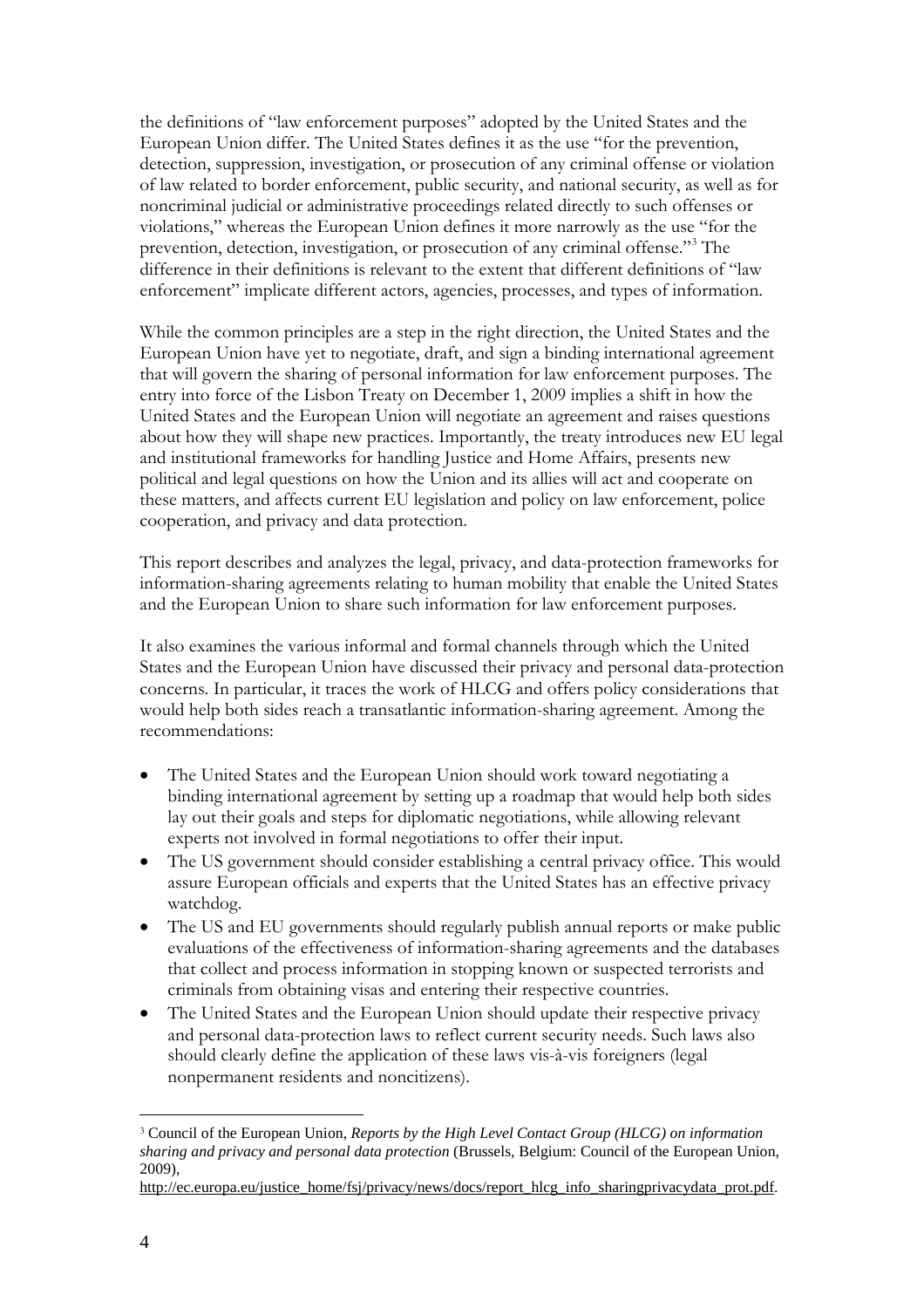- The United States and the European Union should consider adding members to HLCG or the group that will likely succeed it to negotiate a binding international agreement.
- Policymakers should educate their publics and legislators about the differences in how the United States and the European Union define sharing information for law enforcement purposes.

Governments already have the technologies and practices to share information on individuals with each other and will most likely introduce and implement others. The outstanding challenge is to how the United States and the European Union can ensure and integrate the best level of privacy and data protection into new practices. Both are at a crossroads for determining the legal framework for exchanging personal information, derived from commercial, government, or individual sources, for law enforcement purposes. How soon the United States and the European Union reach a legal agreement governing the sharing of information on individuals will depend on the willingness of both parties to address and accommodate their differences in protecting privacy and personal information and on the importance attributed to these negotiations by political leadership on both sides.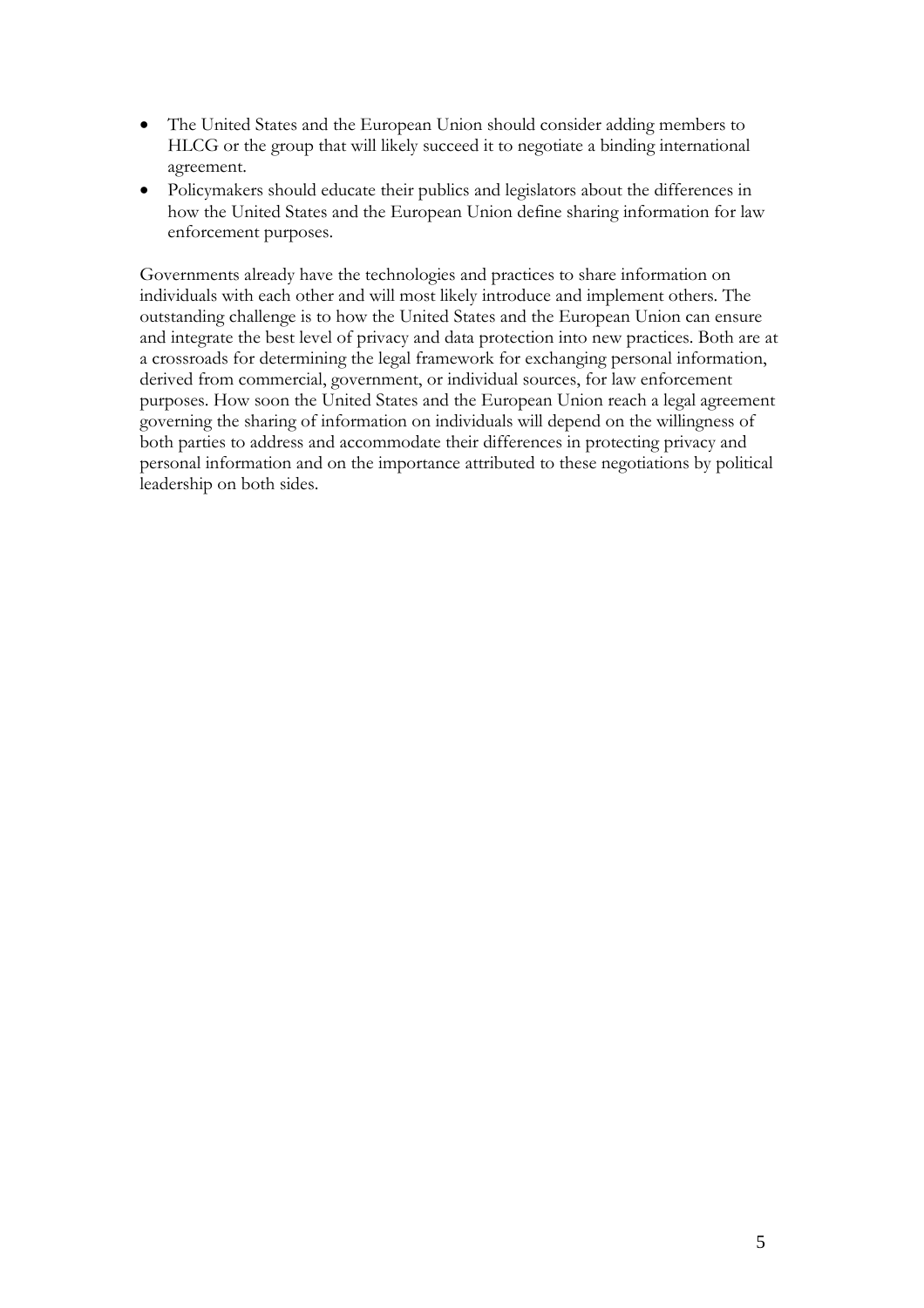*"The fight against transnational crime and terrorism often requires the sharing of personal data for law enforcement and public security purposes, which compels us to protect the human rights, fundamental freedoms, and civil liberties in all fields of transatlantic cooperation."*

> EU-US Joint Statement on "Enhancing transatlantic cooperation in the area of Justice, Freedom, and Security," November 3, 2009

## <span id="page-7-0"></span>**I. Introduction**

On November 3, 2009, participants of the United States-European Union Justice and Home Affairs Ministerial meeting released a joint statement on "Enhancing transatlantic cooperation in the area of Justice, Freedom, and Security".**[4](#page-7-1)** The statement and the issuance of a final common set of principles on privacy and personal data protection concluded the work of the High Level Contact Group (HLCG), an informal group set up by the US-EU Justice and Home Affairs Ministerial Troika in 2006 with the goal of facilitating the dialogue on transatlantic privacy, data protection, and data sharing for law enforcement purposes.**[5](#page-7-2)** The joint statement reaffirmed the importance of negotiating a binding international EU-US agreement on these issues. The HLCG is likely to resume negotiations in 2010.

The sharing and processing of personal data for security and mobility management purposes, while freighted with policy, privacy, and law enforcement considerations, is high on the transatlantic policy agenda. Notwithstanding the strong mutual interest in sharing travelers' personal information and fostering international cooperation in the field of law enforcement more generally, the United States and the European Union have raised and encountered several issues and challenges in cooperating and adopting measures to process personal data.

Furthermore, the complex differences between the US and EU legal frameworks and the entry into force of the Lisbon Treaty on December 1, 2009 are presenting new political and legal questions on how the Union and its allies will act and cooperate on matters pertaining to Justice and Home Affairs (JHA). [6](#page-7-3) In particular, the Lisbon Treaty profoundly affects EU institutional and legal structures, enhancing roles for the European Parliament and the European Court of Justice (ECJ)<sup>[7](#page-7-4)</sup>; splitting the former European Commission portfolio for Justice, Liberty, and Security into one for Justice, Fundamental Rights, and Citizenship and another for Home Affairs; ending the European Union's pillar structure;<sup>[8](#page-7-5)</sup> and legally integrating the Charter of Fundamental

<span id="page-7-1"></span> <sup>4</sup> US Department of Homeland Security, "EU-US Joint Statement on 'Enhancing transatlantic cooperation n the area of Justice, Freedom, and Security,' November 3, 2009, [http://www.se2009.eu/polopoly\\_fs/1.21271!menu/standard/file/EU-](http://www.se2009.eu/polopoly_fs/1.21271!menu/standard/file/EU-US%20Joint%20Statement%2028%20October%202009.pdf)

<span id="page-7-2"></span>[US%20Joint%20Statement%2028%20October%202009.pdf.](http://www.se2009.eu/polopoly_fs/1.21271!menu/standard/file/EU-US%20Joint%20Statement%2028%20October%202009.pdf) [5](http://www.se2009.eu/polopoly_fs/1.21271!menu/standard/file/EU-US%20Joint%20Statement%2028%20October%202009.pdf) Council of the European Union, "Reports by the High Level Contact Group (HLCG) on information sharing and privacy and personal data protection," November 23, 2009,

<span id="page-7-3"></span>[http://register.consilium.europa.eu/pdf/en/09/st15/st15851.en09.pdf.](http://register.consilium.europa.eu/pdf/en/09/st15/st15851.en09.pdf)<br><sup>[6](http://register.consilium.europa.eu/pdf/en/09/st15/st15851.en09.pdf)</sup> Both the United States and the European Union will likely modify or revise their current legislation on privacy and data protection.

<span id="page-7-4"></span> $7$  The European Court of Justice, as the highest court in the European Union for matters of EU law, is responsible for interpreting EU law and ensuring its equal application across all Member States.

<span id="page-7-5"></span><sup>&</sup>lt;sup>8</sup> Prior to the Lisbon Treaty's enactment, the European Union was comprised of three pillars: the first, or community, pillar, corresponding to the European Community, the European Atomic Energy Community, and the former European Coal and Steel Community; the second pillar, devoted to the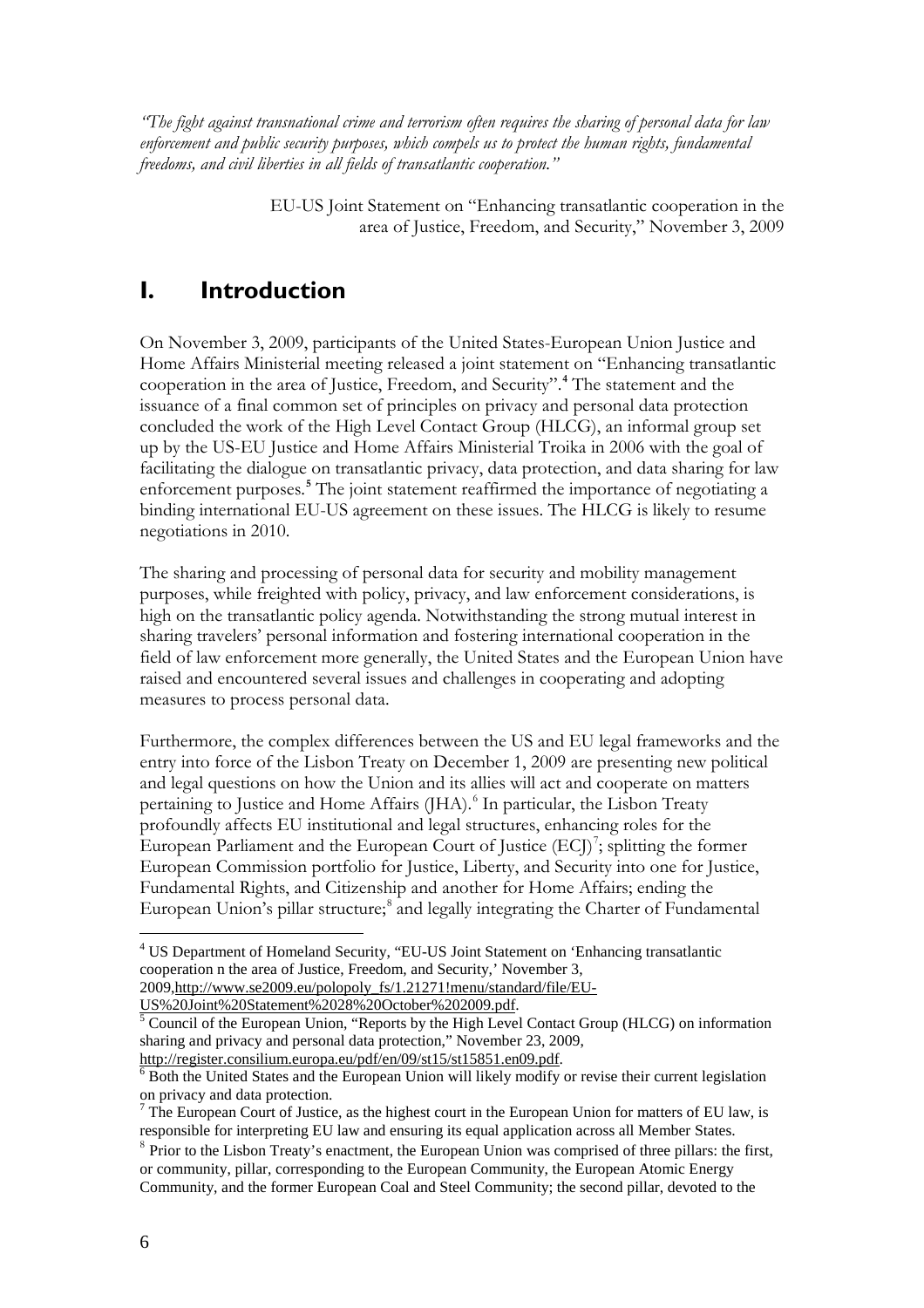Rights of the European Union into EU constitutional rules and principles.<sup>[9](#page-8-0)</sup> These changes will affect current legislation and policy concerning law enforcement and police cooperation, as well as privacy and data protection, especially since several of the most important pieces of legislation will be submitted to these EU institutions for review.<sup>[10](#page-8-1)</sup>

Even as the EU structure is changing, the US government is facing growing calls to update its privacy policies. Several major actors, such as the Defense Department's Technology and Privacy Advisory Committee, the Government Accountability Office, and the Office of Management and Budget (OMB) have expressed their opinion that US privacy legislation must be updated.<sup>[11](#page-8-2)</sup>

Transatlantic cooperation in the fields of legal and security issues is wide in scope. This report focuses on a limited but crucial area, namely transatlantic information sharing on human mobility. As human mobility has increased, it poses a steady challenge to the conceptions and forms of state interventions and responsibilities in the fields of security, migration, rights, and economy. Virtually no country remains untouched by the temporary or permanent movement of people worldwide. In 2008, nearly 925 million international tourist arrivals were recorded globally, $12$  and the United Nations estimates that 214 million individuals will be living outside their countries of origin in 2010.<sup>[13](#page-8-4)</sup>

On the one hand, governments and businesses view the international movement of people — tourists, workers of all skill levels, and students — as a precious economic resource; on the other, policymakers also see it as a security risk in the context of transnational crime and terrorism. Furthermore, while the majority of unauthorized migrants and visa overstays do not pose a security risk in the terrorism or transnational crime contexts, they challenge a country's ability to effectively administer the laws that govern its immigration policy.

In both the United States and the European Union, policymakers have often overly securitized the issue of managing migration. In the United States, political debates and immigration legislation have focused primarily on a crackdown on illegal immigration, and the Department of Homeland Security (DHS) was established with the overriding

 $\overline{a}$ 

common foreign and security policy; and the third pillar, devoted to police and judicial cooperation in criminal matters.

<span id="page-8-0"></span><sup>&</sup>lt;sup>9</sup> However, the Lisbon Treaty does not necessarily initiate all changes that occur after its enactment. For example, plans to revise the EU data protection directive existed several years prior to the Lisbon Treaty's effective date. The Lisbon Treaty will nevertheless provide impetus for adopting a new data protection directive with fresh scope and meaning under its new legal framework. The outcome and effective scope of such changes remain unclear. This report refers to first, second, and third pillars of the European Union as they applied to areas and actors prior to Lisbon Treaty enactment.

<span id="page-8-1"></span> $10$  The Mutual Legal Assistance Treaty will not be submitted for review since it was ratified by all EU Member States prior to enactment of the Lisbon Treaty.<br><sup>11</sup> US authorities have called for updates to current US privacy law and policy. These authorities

<span id="page-8-2"></span>include: the Defense Department's Technology and Privacy Advisory Committee in 2004, the National Research Council's Committee on Technical and Privacy Dimensions of Information for Terrorism Prevention and Other National Goals in 2008, the Government Accountability Office and Secretary of Commerce's Information Security and Privacy Board in 2008, and in 2009, the Director of the Office of Management and Budget and the Director of the National Security Agency.

<span id="page-8-3"></span><sup>&</sup>lt;sup>12</sup> Jennifer Blanke and Thea Chiesa, *The Travel & Tourism Competitiveness Report 2009: Managing in a Time of Turbulence.* (Geneva: World Economic Forum, 2009), http://www.weforum.org/pdf/ttcr09/ttcr09 fullreport.pdf.

<span id="page-8-4"></span><sup>&</sup>lt;sup>3</sup> United Nations, Department of Economic and Social Affairs, Population Division, *Trends in International Migrant Stock: The 2008 Revision*[, http://esa.un.org/migration/p2k0data.asp.](http://esa.un.org/migration/p2k0data.asp)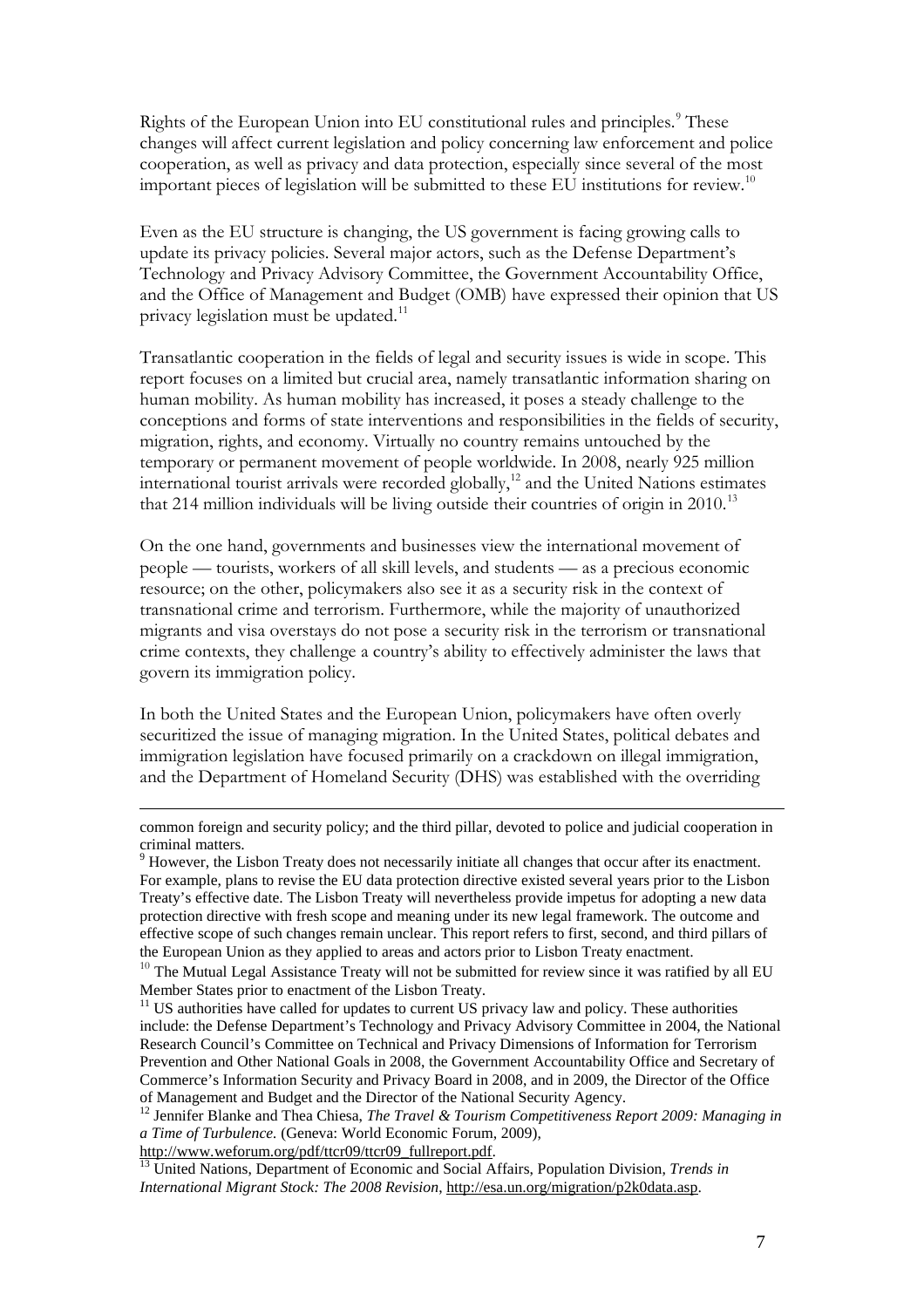focus of protecting the country against terrorist attack. EU policymakers have politicized the issue of clamping down on bogus asylum seekers and unauthorized immigrants in the context of security passing national legislation that simultaneously addresses immigration and transnational crime.

By sharing information on travelers, governments are trying to help each other mitigate risk and tackle threats stemming from organized crime, terrorism, and other dangerous and illicit activities, while facilitating travel for *bona fide* travelers.

## <span id="page-9-0"></span>**II. Political and Legal Context for Transatlantic Data Sharing and Processing**

## <span id="page-9-1"></span>**A. Why Governments Want to Share Information on Travelers**

Since the 9/11 attacks, governments have become increasingly interested in sharing information on travelers with each other, though, of course, government interest and international cooperation in this area predated September 2001.

The collection, storage, processing, and exchange of personal data were not completely novel policies for governments and already were considered crucial tools in managing populations, maintaining the public order, and securing and facilitating travel.<sup>[14](#page-9-2)</sup>  $\Lambda$ tradition of international cooperation in these fields was already established both within Europe (see the TREVI Group)<sup>[15](#page-9-3)</sup> and within the G-7 (later G-8, and soon-to-be G-20). (See the Roma-Lyon Group).<sup>[16](#page-9-4)</sup> Indeed, exchange of personal data goes back further in time and can be linked to wider processes of mobility and international trade and commerce. Interpol, for example, dates back to 1914 when an International Criminal Police Congress brought together police officers, lawyers, and magistrates from 14 countries to discuss cooperative arrest procedures, identification techniques, centralized international criminal records, and extradition.[17](#page-9-5) Even before then, states concluded bilateral agreements to facilitate the extradition of convicts and criminal suspects, as well as the sharing of associated investigative information.<sup>[18](#page-9-6)</sup>

In the post-9/11 era governments have exhibited a renewed interest in measures that allow them to share personal data with each other, especially those that integrate new technologies enabling them to control the flow of people, goods, and finances at a

<span id="page-9-2"></span> $14$  For example, European governments have expanded the use of ID documents or allowed wiretapping for intelligence purposes. The United States used passenger name record (PNR) and Automated Targeting System (ATS) prior to 9/11, while the European Union had set up the Schengen Information

<span id="page-9-3"></span>System and EURODAC.<br><sup>15</sup> Sandra Lavenex, "Justice and Home Affairs: Towards a European Public Order?" in Helen Wallace, William Wallace, and Mark Pollack, eds., *Policy-Making in the European Union: Fifth Edition*

<span id="page-9-4"></span><sup>&</sup>lt;sup>16</sup> Ian Hosein, "The Sources of Laws: Policy Dynamics in a Digital and Terrorized World," *The Information Society,* 20 (2004): 187-199.

<span id="page-9-5"></span><sup>17</sup> Interpol, "A brief history of INTERPOL,"

http://www.interpol.int/public/ICPO/Governance/SG/history.asp.

<span id="page-9-6"></span><sup>18</sup> See, for example, Gary Botting, *Extradition Between Canada and the United States* (Ardsley, NY: Transnational Publishers, Inc., 2005).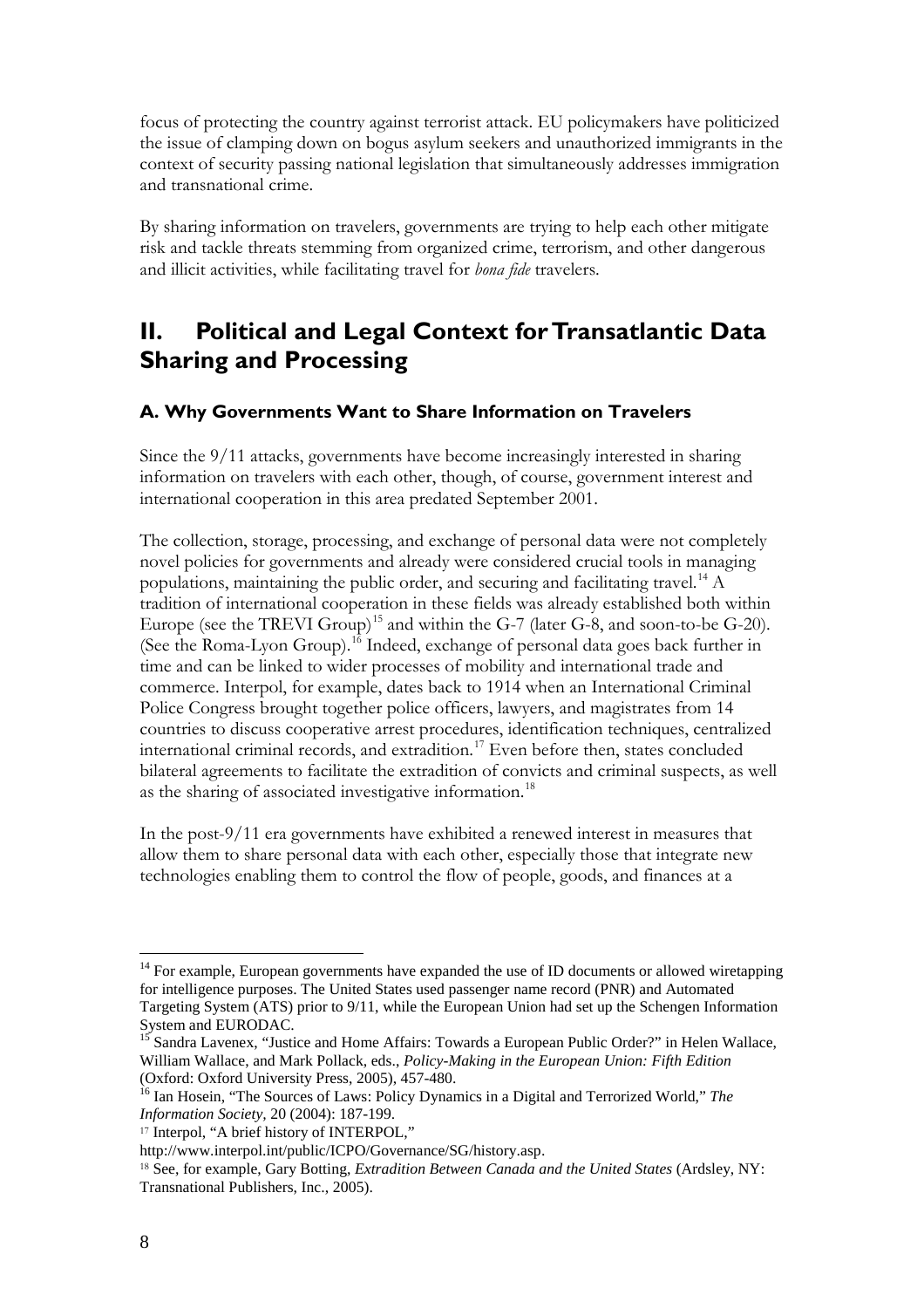distance (both in temporal and spatial terms, or "exporting" the border).<sup>[19](#page-10-1)</sup> Terrorist attacks and foiled plots in the European Union have also pushed countries to adopt or broaden a variety of security measures.<sup>[20](#page-10-2)</sup>

While we can only speculate whether the United States could have prevented the 9/11 attacks, the failure of different agencies within the US government to share already known information on the 9/11 hijackers and their travel documents has been identified as having likely facilitated the execution of the attacks (see report of the National Commission on Terrorist Attacks Upon the United States, known as the 9/11 Commission).<sup>[21](#page-10-3)</sup> The fixes for those intelligence-sharing failures have come under sharp review recently in the wake of the attempted Christmas Day 2009 takedown of a US airliner, allegedly by a Nigerian suspected of affiliation with al Qaeda elements in Yemen.

## <span id="page-10-0"></span>**B. Purposes of Information Sharing and Processing**

The US and European governments currently share information on travelers to better secure, manage, and facilitate the international movement of people. The United States and EU Member States have framed virtually all of their information-sharing agreements relating to human mobility in the context of strengthening security against "dangerous individuals" and facilitating travel for low-risk individuals.

In this context, governments obtain and analyze data on travelers for two major reasons: (1) for traditional security purposes such as countering terrorism and combating organized crime that has become more international in nature; and (2) for human mobility-related purposes, such as managing travel and immigration.

Governments process information on travelers — including information contained in a visa application, the biographical page of a passport, the biometric chip of an electronic passport, the biometric digital facial picture and fingerprints submitted to immigration authorities upon arrival at a port of entry, the details included in flight reservations, credit card numbers, frequent flyer miles, and meal preferences — for at least five major purposes.

First, biographical and biometric information on individuals as well as information on their travel documents and travel patterns can serve as a useful counterterrorism and crime-fighting tool. When an individual appears at a consulate for a visa interview or a port of entry to seek admission to a country, government officials electronically scan information that an individual provides against terrorist and criminal watch lists to identify known or suspected dangerous individuals. Importantly, policymakers have made a paradigmatic, and sometimes controversial, shift in emphasis away from investigating committed crimes to taking proactive measures against threats based on risk-assessment methods previously used more for intelligence purposes. The expanded

<span id="page-10-1"></span><sup>&</sup>lt;sup>19</sup> Today, we see a new form of terrorism, frequently defined as global and networked. This analysis reinforced the post-Cold War interest in building and relying on more "de-territorialized" forms of security systems and border controls.

<span id="page-10-2"></span><sup>&</sup>lt;sup>20</sup> For example, the European Union adopted the Advance Passenger Information directive in the aftermath of the Madrid attacks and the EU Data Retention directive after the London attacks.

<span id="page-10-3"></span><sup>21</sup> National Commission on Terrorist Attacks Upon the United States, *9/11 and Terrorist Travel: Staff Report of the National Commission on Terrorist Attacks Upon the United States* (Hillsboro Press: 2004), [http://www.9-11commission.gov/staff\\_statements/911\\_TerrTrav\\_Monograph.pdf.](http://www.9-11commission.gov/staff_statements/911_TerrTrav_Monograph.pdf)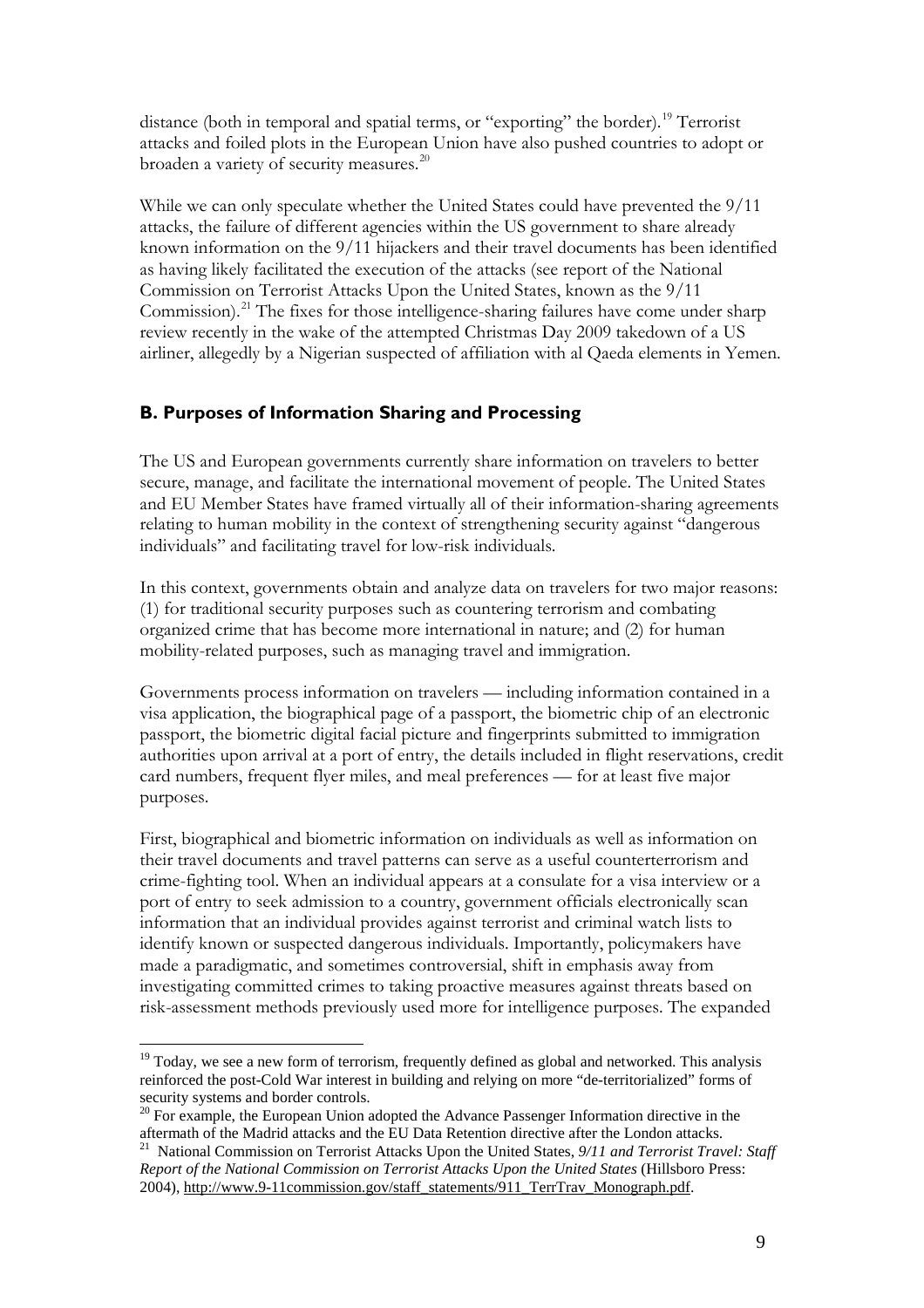use of algorithms, data mining, and profiling programs developed to enhance national security is neither a neutral nor undisputed government practice.

Even within the national security community there are debates about appropriate limits and safeguards for use of these methods. One of the challenges for the United States and the European Union is to clarify and build up the law governing the collection and sharing of information for intelligence and information purposes, including for counterterrorism, law enforcement, and border screening purposes.

These programs have sparked criticism for intrusive techniques that reveal private information and for their inefficiency in tackling transnational crime or terrorism.<sup>[22](#page-11-0)</sup> Government collection and processing of data in such ways raises two major concerns. First, the transfer and processing of bulk data such as Passenger Name Records (PNR) — commercial information on passengers that is created, collected, and stored by airlines in their computer reservation systems or a global distribution system when travelers book their travel — raises more privacy and data-protection concerns than that of *ad hoc*, case-by-case data where the latter involves limited surveillance based on evidence. These data-mining or profiling techniques often rely on private-sector companies to actively or passively supply governments with commercial information and software, and sometimes even the human resources to process information. The role of the private sector in supplying and processing data for law enforcement purposes should be better regulated and understood. The United States also shares information on known or suspected terrorists (watch lists) with at least 17 countries under Homeland Security Presidential Directive 6 to support private and public screening processes and help government officials in the diplomatic, military, intelligence, law enforcement, and immigration communities make better informed decisions.<sup>2</sup>

Second, just as biographical and biometric information provided by individuals can help prevent or monitor the international movement of terrorists it can also serve as a political or diplomatic tool to help prevent human-rights violators and other politically designated individuals from obtaining a visa or entering a country. For example, since 1985 the United States has issued at least 17 presidential proclamations banning selected individuals or groups from traveling to the country.<sup>[24](#page-11-2)</sup>

Third, the United States and Europe share with each other and leverage information for immigration enforcement. Information on travelers can help prevent admission to those seeking to enter a country illegally by using fraudulent or altered genuine travel documents or seeking asylum in multiple countries. The recently signed High-Value Data-Sharing Protocol among the immigration authorities of the Five Country

<span id="page-11-0"></span> <sup>22</sup> Daniel J. Solove, "Data Mining and the Security-Liberty Debate," *The University of Chicago Law Review,* 75, 1 (2008), 343-362; Ira S. Rubinstein, Ronald D. Lee, and Paul M. Schwartz, "Data Mining and Internet Profiling: Emerging Regulatory and Technological Approaches," *The University of Chicago Law Review,* 75, 1 (2008), 261-285; Daniel J. Steinbock, "Data Matching, Data Mining, and

<span id="page-11-1"></span>Due Process," *Georgia Law Review,* 40, 1 (2005), 1-86. 23 US Department of Homeland Security, "Homeland Security Presidential Directive 6: Directive on Integration and Use of Screening Information to Protect Against Terrorism," August 25, 2008, [http://www.dhs.gov/xabout/laws/gc\\_1214594853475.shtm.](http://www.dhs.gov/xabout/laws/gc_1214594853475.shtm)<br><sup>24</sup> For example, Proclamation 5377 (October 4, 1985) suspended the entry as nonimmigrants of Cuban

<span id="page-11-2"></span>government or Communist Party officers or employees in response to Cuba's disruption of regular US-Cuban migration procedures, while Proclamation 5887 (1988) suspended the entry as visitors of Nicaraguan government officers and employees as a response to Nicaragua's expulsion of eight US diplomats.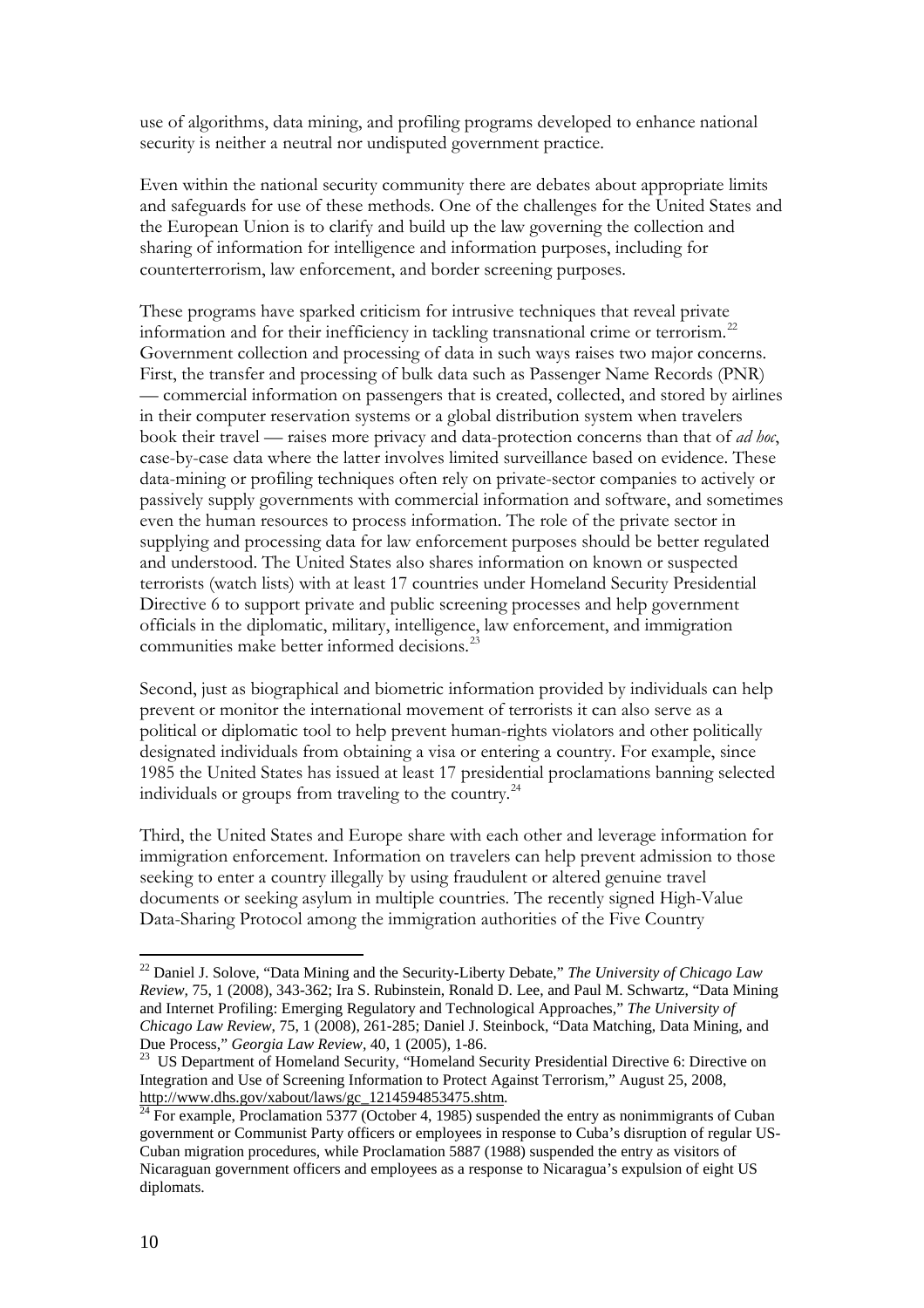Conference<sup>[25](#page-12-0)</sup> will allow the United Kingdom, Canada, the United States, Australia, and New Zealand to share fingerprint information of foreign criminals and asylum seekers in order to detect individuals with previous criminal histories in their countries, expedite removals, and establish previously unknown identities.<sup>[26](#page-12-1)</sup>

Biometric-based entry-exit systems at ports of entry, which record when an individual enters or leaves a country, also allow immigration authorities to detect visa overstays. People who try to abuse or violate immigration laws are less likely to succeed if governments have biographical and biometric information on previous offenders of immigration law or asylum seekers who have unsuccessfully sought asylum in other countries.

Fourth, information-sharing agreements enable countries to conduct law enforcement activities such as extradition or joint criminal investigations on wanted individuals. When the EU-US agreements on extradition and mutual legal assistance enter into force in early  $2010$ <sup>[27](#page-12-2)</sup>, they will allow the United States and the European Union to set up joint investigation teams, utilize video teleconferencing technology to hear testimonies, and respond promptly to requests for accessing bank and other financial records of suspects.<sup>[28](#page-12-3)</sup>

Lastly, governments collect and share information on travelers to facilitate and expedite travel for *bona fide* and registered travelers. The Netherlands and the United Kingdom, for example, have successfully rolled out their respective iris-based systems — Privium and IRIS — while the United States recently launched its fingerprint-based Global Entry. Governments will begin partnering with each other to offer their respective national registered travel programs to their citizens. For example, under a pilot known as the Fast Low Risk Universal Crossing (FLUX) Alliance, the United States and the Netherlands allow US citizens who become Global Entry members to apply for the Dutch Privium program so that they may enjoy the benefits of both registered traveler programs.<sup>[29](#page-12-4)</sup>

<span id="page-12-0"></span> <sup>25</sup> Home Office, UK Border Agency, *Report of a Privacy Impact Assessment conducted by the UK Border Agency in relation to the High Value Data Sharing Protocol amongst the immigration authorities of the Five Country Conference*, August 2009,

[http://www.bia.homeoffice.gov.uk/sitecontent/documents/managingourborders/strengthening/pia-data](http://www.bia.homeoffice.gov.uk/sitecontent/documents/managingourborders/strengthening/pia-data-sharing-fcc.pdf)[sharing-fcc.pdf.](http://www.bia.homeoffice.gov.uk/sitecontent/documents/managingourborders/strengthening/pia-data-sharing-fcc.pdf)<br><sup>26</sup> The pilot version of this program revealed that an individual who sought asylum in the United

<span id="page-12-1"></span>Kingdom as a Somali had been fingerprinted in the United States while traveling on an Australian passport. Australia confirmed that the asylum seeker was an Australian citizen wanted for rape, which resulted in his deportation to Australia.

<span id="page-12-2"></span><sup>&</sup>lt;sup>27</sup> US Department of Justice, "Attorney General Holder Speaks at EU/US Justice and Home Affairs Ministerial Meeting," (speech, Washington, DC, October 28, 2009),

[http://www.justice.gov/ag/speeches/2009/ag-speech-091028.html;](http://www.justice.gov/ag/speeches/2009/ag-speech-091028.html) Official Journal of the European Union, "Agreement on mutual legal assistance between the European Union and the United States of America," July 19, 2003, [http://eur-](http://eur-lex.europa.eu/LexUriServ/LexUriServ.do?uri=OJ:L:2003:181:0034:0042:EN:PDF)

[lex.europa.eu/LexUriServ/LexUriServ.do?uri=OJ:L:2003:181:0034:0042:EN:PDF;](http://eur-lex.europa.eu/LexUriServ/LexUriServ.do?uri=OJ:L:2003:181:0034:0042:EN:PDF) Official Journal of the European Union, "Agreement on extradition between the European Union and the United States of America," July 18, 2003, http://eur-<br>lex.europa.eu/LexUriServ/LexUriServ.do?uri=OJ:L:2003:181:0027:0033:EN:PDF.

<span id="page-12-3"></span> $\frac{28}{28}$  According to the Joint EU-US Joint Statement on "Enhancing transatlantic cooperation in the area of Justice, Freedom and Security," of November 2009, an EU-US working group will promote the implementation of the agreements and the US and European governments will plan seminars to help practitioners learn how to implement and monitor their provisions.

<span id="page-12-4"></span><sup>&</sup>lt;sup>29</sup> US Department of Homeland Security, Customs and Border Protection, "Global Entry with Expedited Entry into the Netherlands," May 5, 2009,

[http://www.cbp.gov/xp/cgov/travel/trusted\\_traveler/global\\_entry/global\\_entry\\_flux.xml.](http://www.cbp.gov/xp/cgov/travel/trusted_traveler/global_entry/global_entry_flux.xml)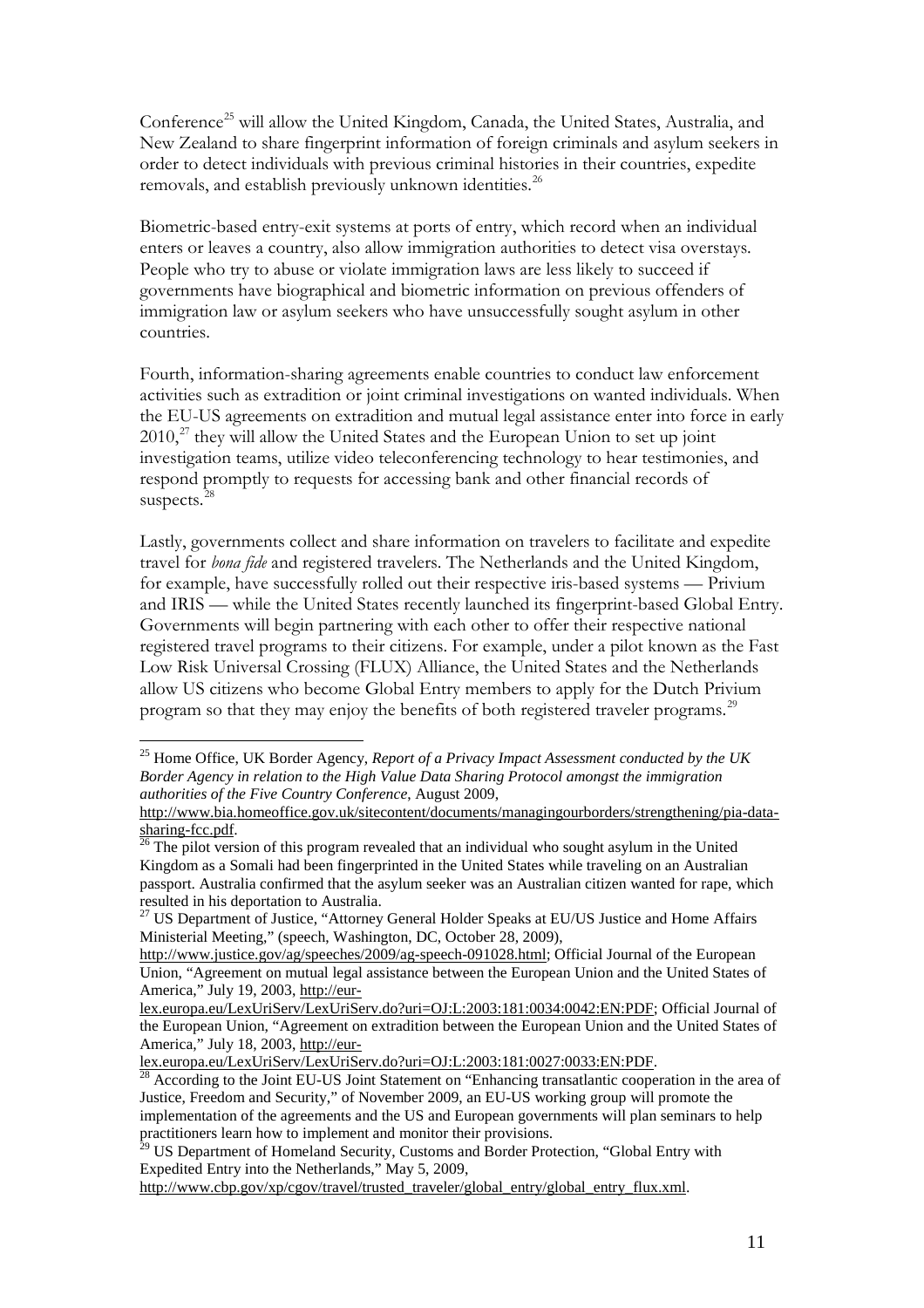## <span id="page-13-0"></span>**C. Legal Frameworks that Allow Governments to Collect and Share Information**

## **National Frameworks**

There is no binding international public legal framework governing the exchange of data between states. Hence, there is room for national, regional, and international initiatives.

National legislatures may pass laws that authorize collection of information for domestic immigration and security programs. For example, in the United States, Congress passed the Secure Travel and Counterterrorism Partnership Act of 2007, which requires travelers from Visa Waiver countries to register and receive travel authorization from the US Electronic System of Travel Authorization (ESTA) prior to their departure. Previously, the Enhanced Border Security and Visa Entry Reform Act of 2002 (EBSVERA, H.R.3525) required all countries participating in the US Visa Waiver Program to incorporate biometric identifiers in their passports by October 2004, which was later extended to November 30, 2006.

European countries and the European Union have also passed legislation authorizing them to collect, retain, and process personal data for security and immigration purposes. On the national level, the UK e-Borders system, for example, "make[s] full use of the latest electronic technology to provide a way of collecting and analy[z]ing information on everyone who travels to or from the United Kingdom."[30](#page-13-1) At the EU level, two major legal instruments allow governments to collect information on travelers. The first — the so-called Advance Passenger Information (API) directive of 2004 — aims to "improve border controls and combat […] illegal immigration by the transmission of advance passenger data by carriers to the competent national authorities." [31](#page-13-2) The second instrument — the regulation establishing the Visa Information System (VIS) — seeks to "improve the implementation of the common visa policy, consular cooperation, and consultation between central visa authorities by facilitating the exchange of data between Member States on applications and on the decisions relating thereto".<sup>32</sup>

### **International Frameworks**

Governments can also obtain authorization to collect and/or share information on travelers and other individuals through international, multilateral, regional, or bilateral agreements, such as the EU-US PNR Agreement, the EU-US Mutual Legal Assistance Treaty (MLAT), the Regional Movement Alert System (RMAS), the High-Value Data-Sharing Protocol to enhance asylum and other immigration-related fraud detection among the Five Country Conference, and the cooperative program with Interpol to

<span id="page-13-1"></span><sup>&</sup>lt;sup>30</sup> Home Office, UK Border Agency, "e-Borders,"

<span id="page-13-2"></span>[http://www.bia.homeoffice.gov.uk/managingborders/technology/eborders/.](http://www.bia.homeoffice.gov.uk/managingborders/technology/eborders/)<br><sup>31</sup> Official Journal of the European Union, "Council Directive 2004/82/EC of 29 April 2004 on the obligation of carriers to communciate passenger data," August 6, 2004, http://eur-<br>lex.europa.eu/LexUriServ/LexUriServ.do?uri=CELEX%3A32004L0082%3AEN%3AHTML.

<span id="page-13-3"></span> $\frac{32}{32}$  Not all EU Member States have implemented the API directive (though some of them had similar national instruments prior to the passage of the directive), and the European Commission is still setting up the Visa Information System. See: Official Journal of the European Union, "Regulation (EC) No 767/2008 of the European Parliament and of the Council of 9 July 2008 concerning the Visa Information System (VIS) and the exchange of data between Member States on short-stay visas (VIS Regulation)," August 13, 2008, [http://eur-](http://eur-lex.europa.eu/LexUriServ/LexUriServ.do?uri=OJ:L:2008:218:0060:0081:EN:PDF)

[lex.europa.eu/LexUriServ/LexUriServ.do?uri=OJ:L:2008:218:0060:0081:EN:PDF.](http://eur-lex.europa.eu/LexUriServ/LexUriServ.do?uri=OJ:L:2008:218:0060:0081:EN:PDF)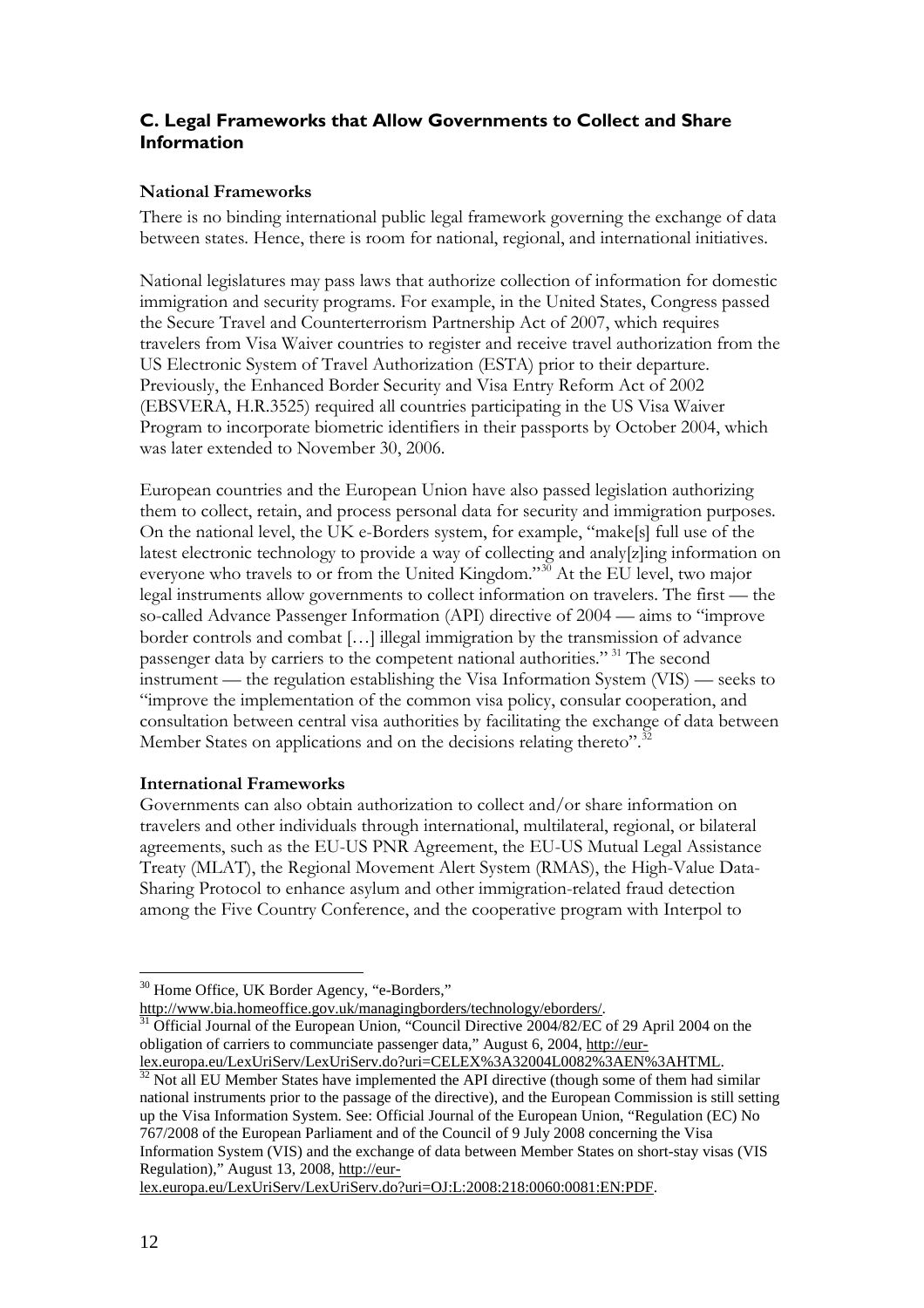screen for lost and stolen passports.<sup>33</sup>

Most of these agreements originate from the interest and need among governments to find an international solution to reinforce national legislation that seeks to increase security measures against terrorism, transnational crime, and illegal immigration. The content of national legislation therefore can be extended internationally in its scope and reach. For those countries that have yet to pass national legislation on such mobilitysecurity measures, signing an international agreement could potentially serve as a first step toward adopting such policies.

For example, the United States passed the Aviation and Transportation Security Act of 2001 (ATSA), the EBSVERA of 2002, the Intelligence Reform and Terrorism Prevention Act of 2004 (IRTPA), and amendments to the Tariff Act of 1930, which require private aircraft carriers and commercial airline and vessel companies to collect and submit certain information on all passenger and crew members who enter or leave the United States.<sup>[34](#page-14-1)</sup> ATSA, for example, resulted in an interim final rule on June 25, 2002 that requires air carriers to make PNR information available to the Customs Service upon request.<sup>[35](#page-14-2)</sup> The first EU-US PNR agreement signed in 2004 followed the passage of this national legislation.<sup>[36](#page-14-3)</sup>

ATSA also mandated both foreign and domestic airlines flying to or from the United States to provide PNR data to US Customs and Border Protection (CBP). The three PNR agreements between the United States and the European Union since 2004<sup>[37](#page-14-4)</sup>— the current version of which requires all air carriers operating passenger flights to the United States to submit PNR data stored in their reservation systems to DHS — were the source of much controversy and diplomatic tension.

From 2008, the United States, as part of its plan to expand the US Visa Waiver program (VWP), negotiated and reached bilateral agreements with several EU Member States on enhancing cooperation and combating serious crime. Among other things, the bilateral agreements allow the United States and its counterparts to access reference data in their respective automated fingerprint identification systems and, if permissible under their national laws, DNA profiles in their respective DNA analysis files.<sup>[38](#page-14-5)</sup>

<span id="page-14-0"></span> $33$  For a list of programs implemented by DHS regarding the  $9/11$  Commission's Recommendations, see: US Department of Homeland Security, "Department of Homeland Security: Progress in Implementing 9/11 Commission Recommendations," July 22, 2009,

<span id="page-14-1"></span>[http://www.dhs.gov/xlibrary/assets/dhs\\_5\\_year\\_progress\\_for\\_9\\_11\\_commission\\_report.pdf.](http://www.dhs.gov/xlibrary/assets/dhs_5_year_progress_for_9_11_commission_report.pdf) 34 Rail and bus carriers are not required to submit APIS data but can voluntarily provide similar information on their passengers and crew.

<span id="page-14-2"></span><sup>&</sup>lt;sup>35</sup> The Customs Service was then under the US Treasury Department. With creation of the Department of Homeland Security, Customs functions now are carried out by DHS's US Customs and Border Protection division.

<span id="page-14-3"></span><sup>&</sup>lt;sup>36</sup> US Government Printing Office, "Passenger Name Record Information Required for Passengers on Flights in Foreign Air Transportation to or from the United States," Federal Register, June 25, 2002, [http://frwebgate.access.gpo.gov/cgi-bin/getdoc.cgi?dbname=2002\\_register&docid=02-15935-filed.pdf.](http://frwebgate.access.gpo.gov/cgi-bin/getdoc.cgi?dbname=2002_register&docid=02-15935-filed.pdf) 37 Official Journal of the European Union, "Agreement between the European Union and the United

<span id="page-14-4"></span>States of America on the processing and transfer of Passenger Name Record data by air carriers to the United States Department of Homeland Security , 2007," August 4, 2007, http://eur-<br>lex.europa.eu/LexUriServ/site/en/oj/2007/1\_204/1\_20420070804en00180025.pdf.

<span id="page-14-5"></span> $\frac{38}{38}$  For an example of an agreement between the United States and another country on enhancing cooperation in preventing and combating serious crime, see: US Department of Homeland Security, "DHS and DOJ Sign Agreement on Enhancing Cooperation in Preventing and Combating Serious Crime with the Republic of Estonia," September 29, 2008,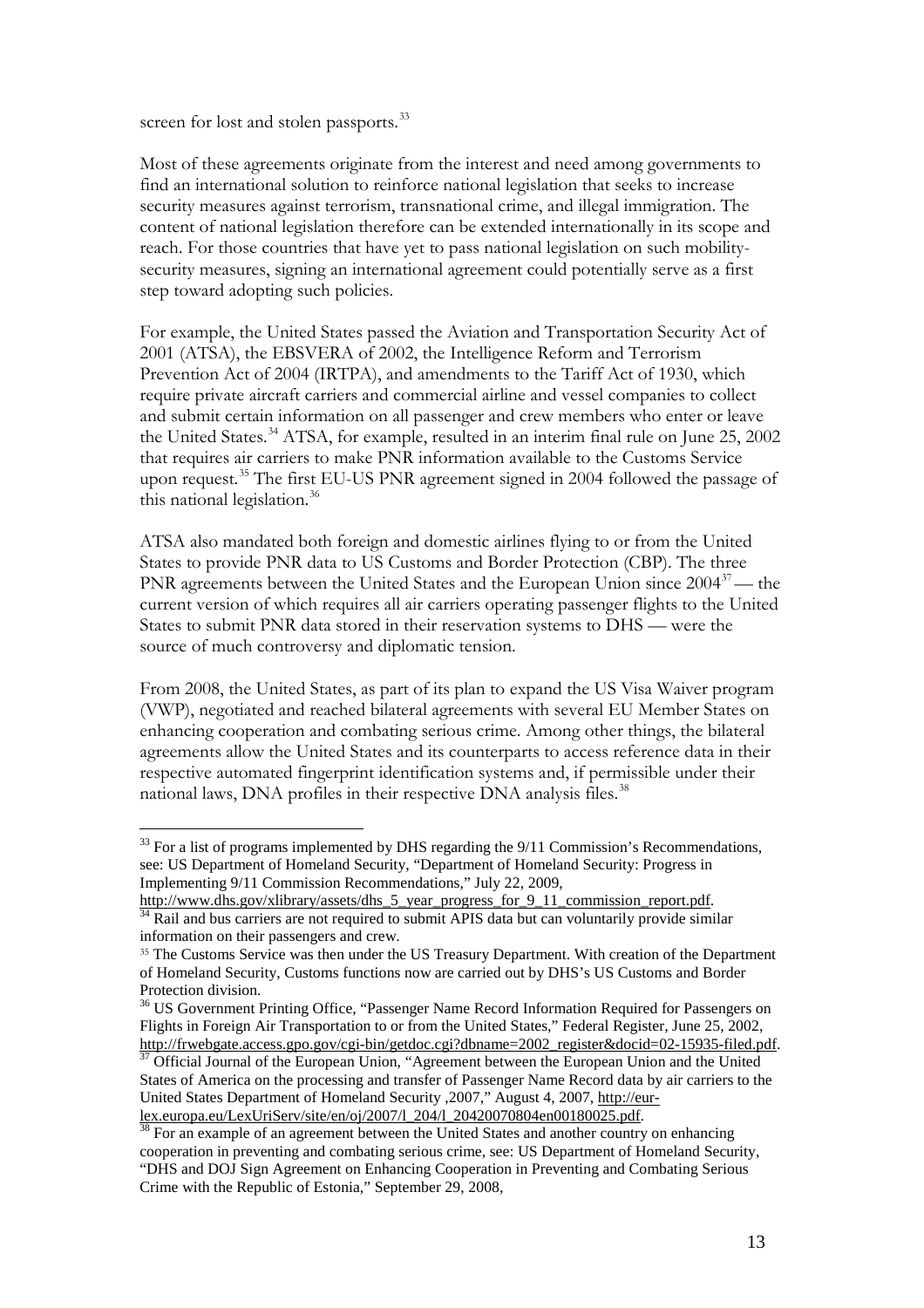Several EU Member States signed an international agreement, the so-called Prüm Treaty of May 2005, to exchange DNA, fingerprints, and other personal data with each other, stepping up cross-border cooperation to counter terrorism and combat organized crime.[39](#page-15-1) This treaty has served as a model for similar EU legal instruments as well as for the aforementioned transatlantic and bilateral agreements to enhance cooperation and combat serious crime. While the European Union itself does not have a PNR system like that of the United States, it has signed two other international agreements with Canada and Australia on exchanging and protecting PNR data.<sup>[40](#page-15-2)</sup>

Regardless of whether governments adopt legislation that authorizes them to collect, process, and share information on travelers unilaterally, bilaterally, or internationally, the measures have a wide impact on people across the world. Even "unilateral" measures such as the US Advanced Passenger Information System (APIS) or the ESTA requirement for US Visa Waiver Program members affect large numbers of people. When government programs only affect foreigners, their adoption and implementation can cause diplomatic strain. However, bilateral or multilateral information-sharing agreements are just as, if not more, difficult to broker.

## <span id="page-15-0"></span>**III. Major Concerns about Transatlantic Information Sharing**

Given the wide range of movement that human mobility encompasses — from permanent immigration, humanitarian migration, business travel, tourism, criminal movement, and terrorist travel — governments have identified separating the *bona fide* travelers from those intending to inflict harm as one of their main challenges.<sup>[41](#page-15-3)</sup> Despite a

<span id="page-15-3"></span><span id="page-15-2"></span><span id="page-15-1"></span>[http://www.dhs.gov/xnews/releases/pr\\_1222715330518.shtm](http://www.dhs.gov/xnews/releases/pr_1222715330518.shtm). Most of the provisions of these agreements, especially those on the exchange of DNA and fingerprints, draw on the provisions of the Prüm Council Decision. See: Rocco Bellanova, "Prüm: A Model 'Prêt-à-Exporter'? The 2008 German-US Agreement on Data Exchange," (Brussels, Belgium: Center for European Policy Studies, 2009). US Agreement on Data Exchange,  $(2.189 \text{ m}) = 1.8$   $\text{m}$  Process. The Way Forward for Police Cooperation and Data  $^{39}$  Rocco Bellanova, "The 'Prüm Process': The Way Forward for Police Cooperation and Data Exchange?" in *Security vs. Justice? - Police and Judicial Cooperation in the European Union*, eds.,  $^{40}$  A proposal for an EU-wide PNR system has been advanced since 2007, but the debates were politically frozen until full enactment of the Lisbon Treaty. The latest proposal for an EU PNR system can be found at Council of the European Union, *Proposal for a Council Framework Decision on the Use of Passenger Name Record (PNR) for law enforcement purposes* (Brussels, Belgium: April 17, 2009), [http://www.statewatch.org/news/2009/apr/eu-pnr-council-5618-rev1-09.pdf.](http://www.statewatch.org/news/2009/apr/eu-pnr-council-5618-rev1-09.pdf) The proposal has also raised several criticisms. See Evelien Brouwer, *Towards a European PNR System? Questions on the Added Value and the Protection of Fundamental Rights* (Study for the European Parliament, Brussels: European Parliament, 2009)[, http://www.statewatch.org/news/2009/jan/eu-pnr-ep-study.pdf.](http://www.statewatch.org/news/2009/jan/eu-pnr-ep-study.pdf) 41 However, some have criticized the very idea of separating *bona fide* from *mala fide* travelers as the distinction could potentially lead to discrimination between the types and levels of information collected and shared based on the type of traveler. Some also argue that categorizing travelers in this way risks abandoning the principles of presuming innocence until proven guilty and due process for certain types of travelers. For example, in 2008 the European Data Protection Supervisor stated that, "The underlying assumption in the communications (especially in the entry/exit proposal) is worrying: all travelers are put under surveillance and are considered a priori as potential law breakers. For instance in the Registered Travelers system, only the travelers taking specific steps, through *ad hoc* registration and provision of detailed personal information, will be considered 'bona fide' travelers. The vast amount of travelers, who do not travel frequently enough to undergo such a registration, are thus, by implication, de facto in the 'mala fide' category of those suspected of intentions of overstay. This is contributing to an atmosphere of general distrust especially towards third-country nationals,

 $\overline{a}$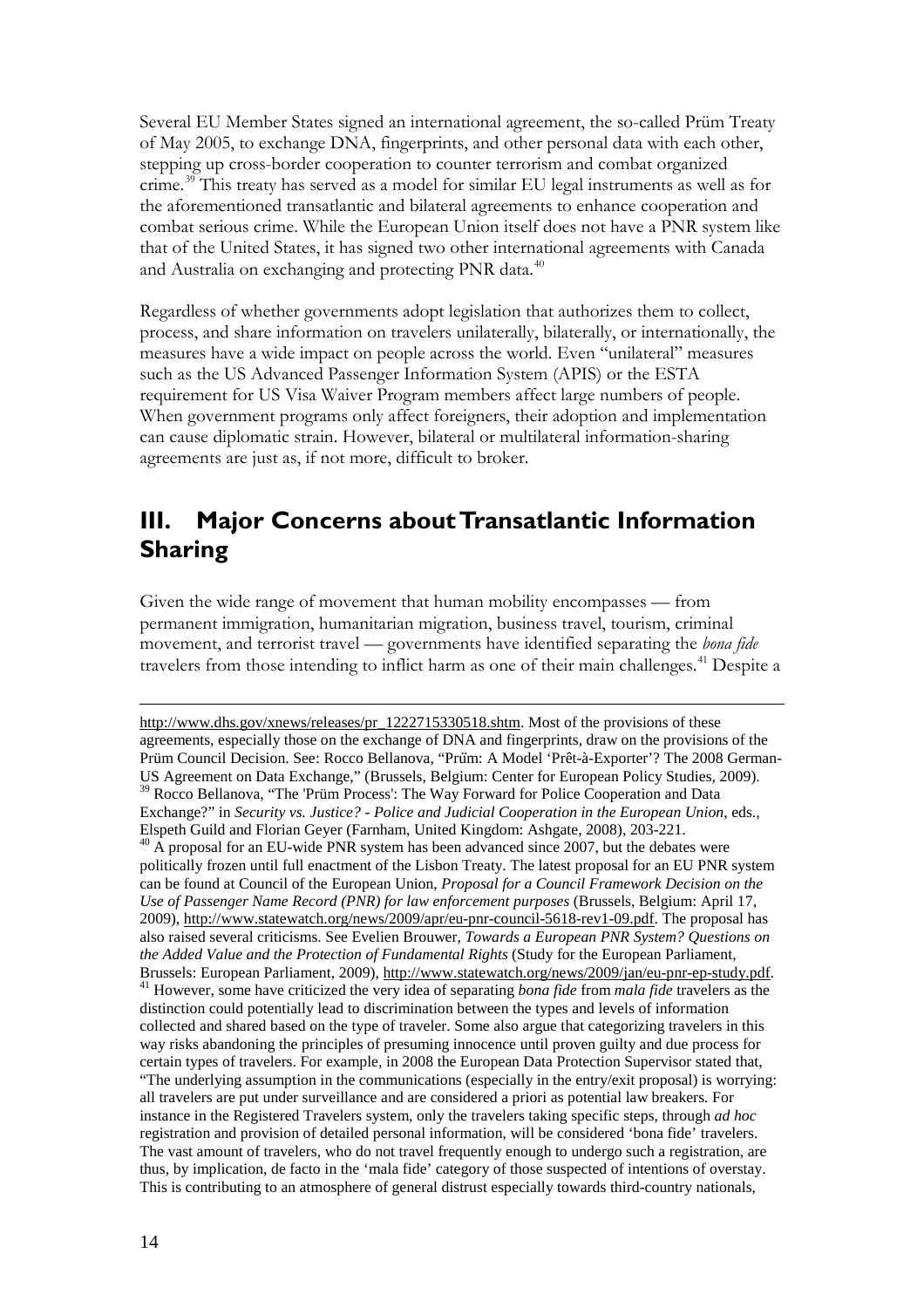general understanding among North American and European countries that information sharing relating to human mobility is becoming one of the main tools in the fight against transnational crime and terrorism, the lack of transparency regarding how governments collect, filter, store, and disseminate personally identifiable information in practice has fueled concerns relating to privacy, data protection, and transparency.

In fact, while some see governments' need to collect information to weed out dangerous individuals as an inevitable reality, others deem it an invasion of privacy or connote the requirement to submit biometric information such as fingerprints while traveling with criminality. Most of the literature and political discourses have promoted finding the right balance between information collection and security as the best compromise to address these concerns. We believe that solutions can be found only by understanding and unpacking specific key issues at stake, especially the issues known in privacy and information security circles as proportionality, targeting, effectiveness, use and safeguarding of data, transparency, and accountability (including oversight and redress).

A well-functioning and effective transatlantic information-sharing regime should be fair, transparent, and uphold privacy standards that satisfy individuals' needs and rights, both in the United States and in the European Union. Given the importance of information sharing in catching terrorists and serious criminals when they attempt to cross international borders, the issue will remain high on the agendas of governments in North America and Europe in the years ahead.

## <span id="page-16-0"></span>**A. Exchange and Processing of Personal Data by Governments: the Case of the EU-US PNR Agreement**

Accessing, storing, processing, and exchanging personal data raise important questions relating to privacy and data protection. The adoption and implementation of information-sharing agreements raise sociopolitical, economic, and diplomatic issues, making privacy and data-protection issues controversial in legislative, policy, and expert circles.

Historically, the United States and some European countries have often passed privacy and data-protection laws as a result of public mistrust of government and corporations' handling of large amounts of private information. A series of scandals or cases of misconduct have fueled those concerns in the past, such as with the Watergate scandal in the United States or the proposal in France during the 1970s to create the SAFARI system, a centralized database interconnecting citizens' data. Both cases boosted support

 while it remains to be proved how significantly it will help in fighting terrorism." See: European Data Protection Supervisor, "Preliminary Comments of the European Data Protection Supervisor on: - 'Communication from the Commission to the European Parliament, the Council, the European Economic and Social Committee, and the Committee of the Regions, 'Preparing the next steps in border management in the European Union', COM(2008) 69 final; - Communication from the Commission to the European Parliament, the Council , the European Economic and Social Committee, and the Committee of the Region, 'Examining the creation of a European Border Surveillance System (EUROSUR),' COM(2008) 68 final; -Communication from the Commission to the European Parliament, the Council , the European Economic and Social Committee, and the Committee of the Region, 'Report on the evaluation and future development of the FRONTEX Agency,' COM(2008) 67 final," March 3, 2008,

[http://www.edps.europa.eu/EDPSWEB/webdav/shared/Documents/Consultation/Comments/2008/08-](http://www.edps.europa.eu/EDPSWEB/webdav/shared/Documents/Consultation/Comments/2008/08-03-03_Comments_border_package_EN.pdf) [03-03\\_Comments\\_border\\_package\\_EN.pdf.](http://www.edps.europa.eu/EDPSWEB/webdav/shared/Documents/Consultation/Comments/2008/08-03-03_Comments_border_package_EN.pdf)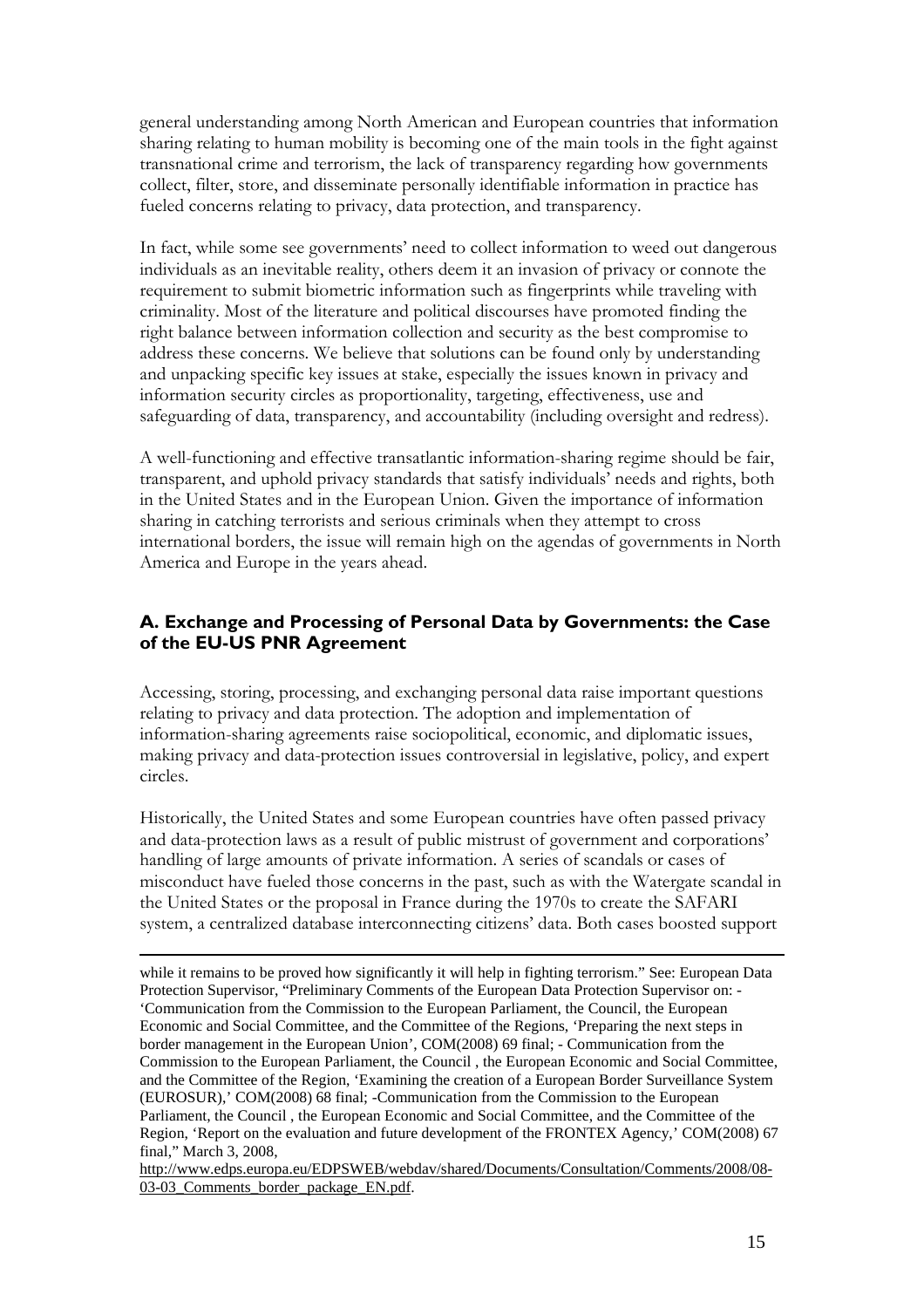to adopt laws limiting the government's ability to handle personal information.<sup>[42](#page-17-0)</sup> Almost four decades later, the renewed interest, emphasis, and capability of governments to process personal data has revived debates on privacy legislation that have sometimes caused diplomatic disputes between the United States and the European Union. The agreement between the United States and the European Union that authorizes DHS to access and process PNR data for risk assessment, and potentially law enforcement and counterterrorism purposes — has become the most emblematic example of both the evolution of transatlantic security measures and the issues raised by such developments.<sup>[43](#page-17-1)</sup>

The 2007 EU-US PNR agreement (see Appendix 1) is a transatlantic agreement between DHS and the European Council of Ministers that allows for and defines the collection and processing of PNR data for US-bound flights. Prior to a plane's departure from the European Union, DHS collects PNR data either by directly accessing the air carriers' databases (pull system) or by receiving information from them (push system). $44$  Once DHS receives the information, it can identify potentially threatening passengers by running names against lists of known criminal suspects, known or suspected terrorists, and other databases and risk-profile patterns. Those identified are then subject to secondary checks.<sup>[45](#page-17-3)</sup>

DHS had used PNR data for law enforcement purposes since 1992, but it was only after Congress adopted the Transportation and Security Act in 2001 that the systematic collection of PNR data became binding. Access to PNR data became a major transatlantic issue as it was perceived to be in conflict with EU data-protection legislation and, in particular, with the provisions of the EU Data Protection Directive regulating the transborder flow of information to third countries. As such, allowing the United States to access and process 'European' PNR data has generated criticism and sparked diplomatic and juridical debate.

A non-exhaustive list of such challenges include: criticism that the EU-US PNR agreement intrudes upon privacy and lacks transparency; inter-institutional legal battles over which government agencies are responsible for negotiating and implementing the agreement; transatlantic negotiations of three (partially) different agreements; a milestone judgment of the European Court of Justice on the scope and limits of the main European legal instruments on data protection; and a wide proliferation of similar information-sharing measures in other legal settings.<sup>[46](#page-17-4).</sup>

<span id="page-17-0"></span><sup>&</sup>lt;sup>42</sup> In the United States, Congress adopted the Privacy Act in 1974 and France adopted its first privacy legislation, Loi n° 78-17 du 6 janvier 1978 relative à l'informatique, aux fichiers et aux libertés, in 1978. For an overview of how the Fair Information Practice Principles have developed in the United States, see: Federal Trade Commission, "Fair Information Practice Principles," June 25, 2007, [http://www.ftc.gov/reports/privacy3/fairinfo.shtm.](http://www.ftc.gov/reports/privacy3/fairinfo.shtm)

<span id="page-17-1"></span><sup>43</sup> In the United States, it is very important that administrative risk assessment or border screening is not used for law enforcement purposes because different privacy rules are applied for such activities (passengers are not considered suspects in the United States unless they are or become targets of a criminal investigation).

<span id="page-17-2"></span><sup>&</sup>lt;sup>44</sup> The 2007 EU-US PNR agreement required DHS to switch to a push system by January 1, 2008 for air carriers that comply with DHS technical requirements. For those that have not complied with DHS technical requirements, the earlier pull system is used until the air carrier has a system that satisfies these requirements.

<span id="page-17-3"></span><sup>&</sup>lt;sup>45</sup> See how US Customs and Border Protection uses ATS-P at: US Department of Homeland Security, "DHS/CBP-006- Automated Targeting System," August 6, 2007,<br>http://www.dhs.gov/files/publications/gc 1185458955781.shtm#2.

<span id="page-17-4"></span> $h^5$  Official Journal of the European Union, "Agreement between the European Community and the Government of Canada on the processing of Advance Passenger Information and Passenger Name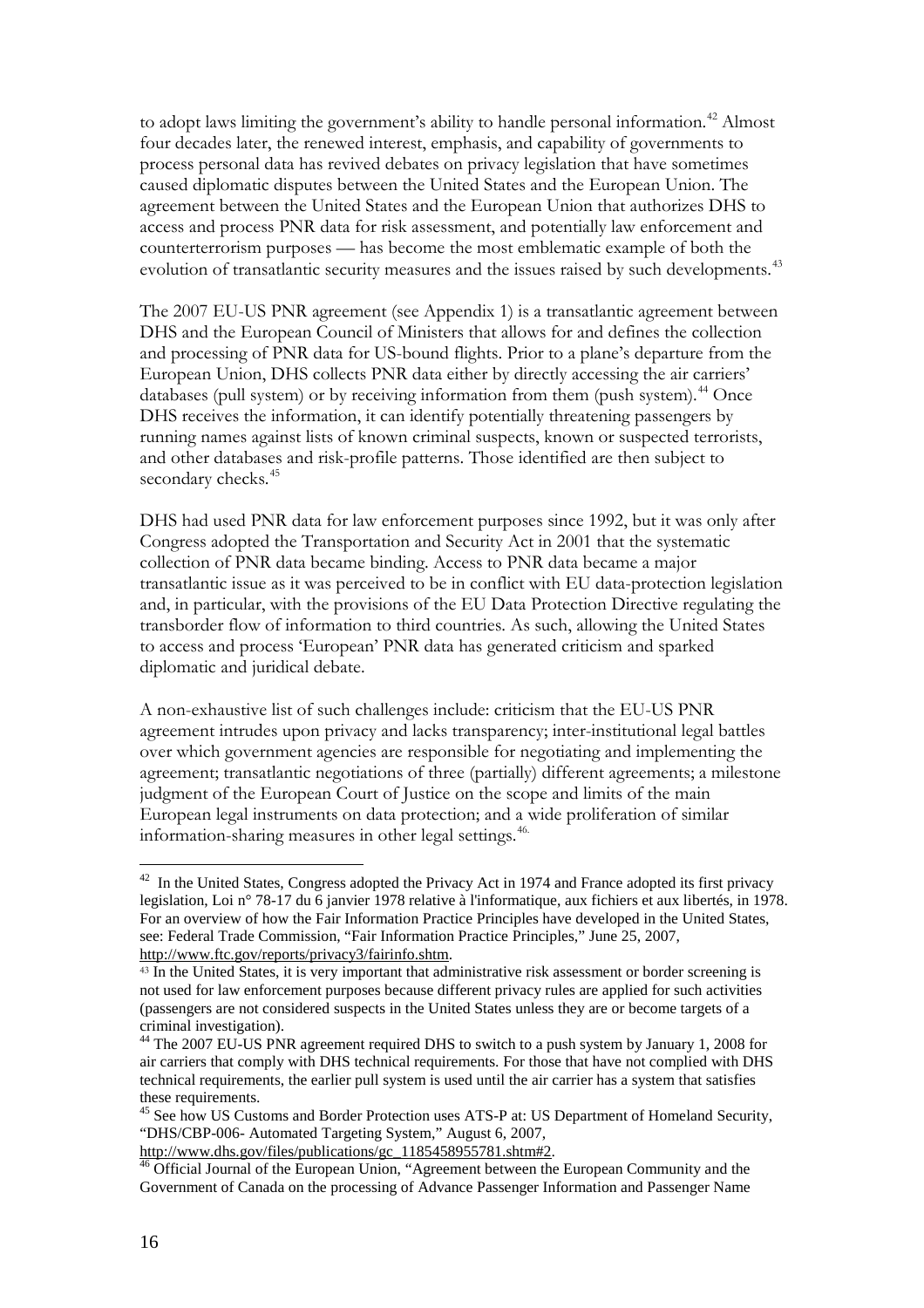Perhaps most famously, Members of the European Parliament, EU data-protection authorities in the Article 29 Working Party (Art.29 WP), and civil-rights groups argued that the conclusion of the EU-US PNR agreements in 2004 and 2007 raised serious privacy concerns as they authorized DHS to share PNR data from airlines departing from the European Union with other US government agencies and third countries for security purposes if they met comparable EU privacy standards.<sup>[47](#page-18-0)</sup>

The 2004 PNR dispute between the United States and the European Commission and the subsequent lawsuits filed by the European Parliament are examples of the challenges posed by the differing legal structures of the United States and the European Union. In 2006, the European Parliament successfully obtained an ECJ decision annulling the original 2004 EU-US PNR agreement.

The ECJ ruled that the PNR agreement and the determination by the European Commission that the pledges made by the US government to limit its use of PNR data in a number of ways<sup>[48](#page-18-1)</sup> had been based on the wrong legal basis — namely that the agreement had been based in first pillar, which governs issues pertaining to the EC internal market, and not in the third pillar, which governs police and judicial cooperation in criminal matters (security issues). Given that the privacy protections guaranteed under the first and third pillars differ, the ECJ decision to annul the agreement made it imperative for the European Union to discuss data protection and privacy guarantees for sharing information for third pillar, or security and law enforcement-related, matters. Specifically, because the ECJ ruled that the EU-US PNR agreement should have been agreed as a third-pillar issue, the 1995 Data Protection Directive, which applies only to first-pillar issues, would not apply.<sup>[49](#page-18-2)</sup>

[28b14757ec00/Presentation/PublicationAttachment/37f11b14-ff49-4e95-a5ce-](http://www.cov.com/files/Publication/8aa81e95-460a-4d30-a901-28b14757ec00/Presentation/PublicationAttachment/37f11b14-ff49-4e95-a5ce-2ee016f94329/oid23778.pdf)

[2ee016f94329/oid23778.pdf.](http://www.cov.com/files/Publication/8aa81e95-460a-4d30-a901-28b14757ec00/Presentation/PublicationAttachment/37f11b14-ff49-4e95-a5ce-2ee016f94329/oid23778.pdf)

 $\overline{a}$ 

Record data," March 21, 2006, [http://www.canadainternational.gc.ca/eu-](http://www.canadainternational.gc.ca/eu-ue/assets/pdfs/031005PNR_eng.pdf)

[ue/assets/pdfs/031005PNR\\_eng.pdf;](http://www.canadainternational.gc.ca/eu-ue/assets/pdfs/031005PNR_eng.pdf) Official Journal of the European Union, "Agreement between the European Union and Australia on the processing and transfer of European Union-source passenger name record (PNR) data by air carriers to the Australian customs service," August 8, 2008[, http://eur](http://eur-lex.europa.eu/LexUriServ/LexUriServ.do?uri=OJ:L:2008:213:0049:0057:EN:PDF)[lex.europa.eu/LexUriServ/LexUriServ.do?uri=OJ:L:2008:213:0049:0057:EN:PDF;](http://eur-lex.europa.eu/LexUriServ/LexUriServ.do?uri=OJ:L:2008:213:0049:0057:EN:PDF) Commission of the European Communities, "Proposal for a Council Framework Decision on the use of Passenger Name Record (PNR) for law enforcement purposes," November 6, 2007,

[http://europa.eu/rapid/pressReleasesAction.do?reference=MEMO/07/449&format=HTML&aged=0&la](http://europa.eu/rapid/pressReleasesAction.do?reference=MEMO/07/449&format=HTML&aged=0&language=EN&guiLanguage=en)<br>nguage=EN&guiLanguage=en.<br><sup>47</sup> El electronic primeri

<span id="page-18-0"></span>The 1995 EU Directive on Data Protection mandated that third countries have comparable standards to the EU if EU Member States are to share information.

<span id="page-18-1"></span><sup>&</sup>lt;sup>48</sup> For an explanation of the undertakings adopted by CBP in 2004, see Henriette Tielemans, Kristof Van Quathem, David Fagan, and Amalie Weber, "The Transfer of Airline Passenger Data to the U.S.: An Analysis of the ECJ Decision," in *BNA International: World Data Protection Report*, June 2006, [http://www.cov.com/files/Publication/8aa81e95-460a-4d30-a901-](http://www.cov.com/files/Publication/8aa81e95-460a-4d30-a901-28b14757ec00/Presentation/PublicationAttachment/37f11b14-ff49-4e95-a5ce-2ee016f94329/oid23778.pdf)

<span id="page-18-2"></span><sup>49</sup> Most notably, the European Union's pillar structure, created by the Maastricht Treaty in 1992, has been the source of confusion and legal and political debates on whether legislation relating to human movement should be adopted under the first pillar or the third pillar. While the European Union can make policies for issues that fall under the first pillar (they generally relate to the single market — the free movement of persons, goods, services, and capital among EU Member States, as well as cooperation among members on agriculture, the environment, competition, and trade), it normally cannot for issues that fall under the third pillar (they relate to Justice and Home Affairs issues such as police cooperation and criminal matters). In fact, countries do not transfer sovereignty over to the European Union with regard to second- and third-pillar issues and thus they must agree unanimously to adopt legislation falling under these two pillars. Legislation under the first pillar as it relates to human mobility covers policies such as the free movement of people within the Schengen Area, an EU-wide visa policy, and a common EU asylum policy. Human mobility-related legislation adopted under the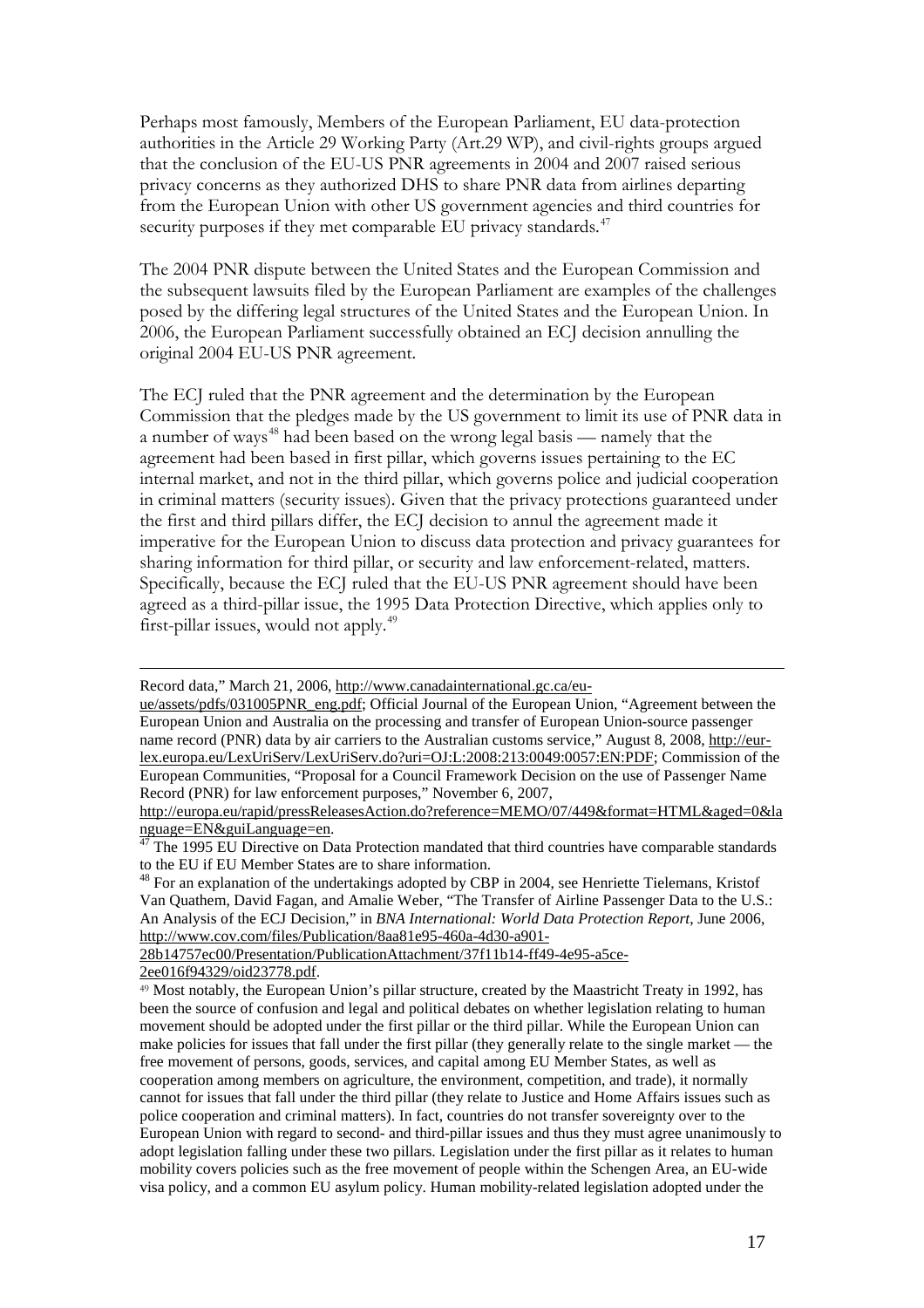At the time of the decision, the European Data Protection Supervisor (EDPS), which has no US counterpart, issued an opinion that encouraged EU Member States to adopt a comprehensive legal instrument that would ensure the protection of personal data outside of the first pillar, which is covered by the 1995 Data Protection Directive.

Some European parliamentarians were outright opposed to a new agreement under the third pillar as it would decrease the oversight authority of the European Parliament, while others were open to one as long as it contained adequate safeguards.<sup>[50](#page-19-0)</sup>

Given that the US privacy regime differs from that of the European Union and that airlines would be transmitting their own commercial data for border screening and risk assessment purposes, many Europeans viewed allowing DHS to receive PNR information as problematic.<sup>[51](#page-19-1)</sup> When the Bush administration exempted the 2007 EU-US PNR agreement, the Arrival and Departure System (ADS), and the Automated Targeting System  $(ATS)^{52}$  $(ATS)^{52}$  $(ATS)^{52}$  from the 1974 Privacy Act, it raised further privacy concerns among European citizens. These exemptions allowed the US government to not uphold privacy guarantees such as allowing it to collect information on how individuals exercise their right to assembly as well as an individual's race, ethnicity, religion, trade union membership, or political affiliation, and exempt itself from giving notice to those on whom it collects information and offering other adequate redress procedures.<sup>[53](#page-19-3)</sup>

In January 2009, DHS announced that it would apply Privacy Act protections to foreigners who are neither US citizens nor US legal permanent residents.<sup>[54](#page-19-4)</sup> Specifically in its privacy policy guidance, DHS states that "any personally identifiable information that is collected, used, maintained, and/or disseminated in connection with a mixed system by DHS shall be treated as a System of Records subject to the Privacy Act regardless of whether the information pertains to a US citizen, legal permanent resident, visitor, or noncitizen. Under this policy, DHS components will handle the personally identifiable information held in mixed systems for non-US persons in accordance with the fair information practices as set forth in the Privacy Act. Non-US persons have the right of

l

third pillar, which covers police and judicial cooperation in criminal matters involve policies relating to cooperation in organized crime, terrorism, trafficking in human beings, and other forms of crime. 50 "ECJ puts end to EU air passenger data transfers to US," *The Euractiv Network*, May 31, 2006,

<span id="page-19-1"></span><span id="page-19-0"></span>[http://www.euractiv.com/en/security/ecj-puts-eu-air-passenger-data-transfers-us/article-155680.](http://www.euractiv.com/en/security/ecj-puts-eu-air-passenger-data-transfers-us/article-155680)<br><sup>51</sup> Henriette Tielemans, Kristof Van Quathem, David Fagan, and Amalie Weber, "The Transfer of Airline Passenger Data to the U.S.: An Analysis of the ECJ Decision."<br>
<sup>52</sup> ATS is a covernment in the U.S.: An Analysis of the ECJ Decision."

<span id="page-19-2"></span>ATS is a government system that maintains for 40 years secret and unreviewable terrorist risk profiles created based on data mining. These profiles determine whether individuals will undergo invasive searches of their persons or belongings. See "Automated Targeting System," Electronic Privacy Information Center, [http://epic.org/privacy/travel/ats/.](http://epic.org/privacy/travel/ats/)

<span id="page-19-4"></span><span id="page-19-3"></span><sup>53</sup> Edward Hasbrouck, James P. Harrison, John Gilmore, *Comments on DHS-2006-0060*, December 4, 2006, [http://www.hasbrouck.org/IDP/IDP-ATS-comments.pdf;](http://www.hasbrouck.org/IDP/IDP-ATS-comments.pdf) Electronic Privacy Information Center, *Comments of the Electronic Privacy Information Center to Department of Homeland Security on Docket Nos. DHS-2007-0042 and DHS-2007-0043 Notice of Privacy Act System of Records: US Customs and Border Protection, Automated Targeting System, System of Records and Notice of Proposed Rulemaking: Implementation of Exemptions: Automated Targeting System* (Washington, DC: Electronic Privacy Information Center, 2007), [http://epic.org/privacy/travel/ats/epic\\_090507.pdf.](http://epic.org/privacy/travel/ats/epic_090507.pdf) <sup>54</sup> US Department of Homeland Security, *Privacy Policy Guidance Memorandum – Memorandum Number: 2007-1 (As amended from January 19, 2007)* (Washington, DC: US Department of Homeland Security, 2009)[, http://www.dhs.gov/xlibrary/assets/privacy/privacy\\_policyguide\\_2007-1.pdf;](http://www.dhs.gov/xlibrary/assets/privacy/privacy_policyguide_2007-1.pdf) US Department of Homeland Security, *Privacy and Civil Liberties Policy Guidance Memorandum – Memorandum Number: 2009-01* (Washington, DC: US Department of Homeland Security, 2009), [http://www.dhs.gov/xlibrary/assets/privacy/privacy\\_crcl\\_guidance\\_ise\\_2009-01.pdf.](http://www.dhs.gov/xlibrary/assets/privacy/privacy_crcl_guidance_ise_2009-01.pdf)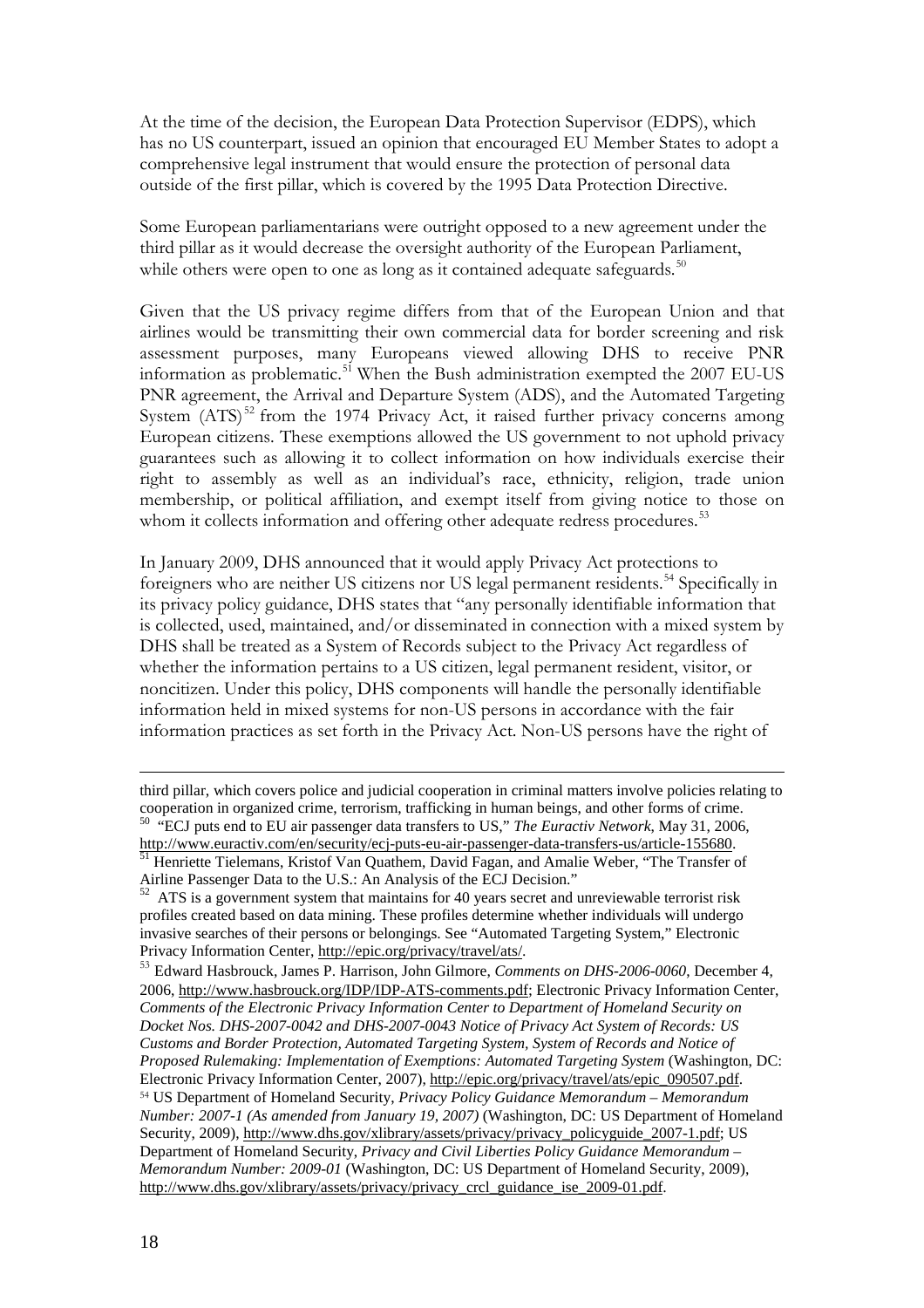access to their personally identifiable information and the right to amend their records, absent an exemption under the Privacy Act; however, this policy does not extend or create a right of judicial review for non-US persons."[55](#page-20-1)

The immediate future of the current EU-US PNR agreement is uncertain. The 2007 EU-US PNR agreement is in effect and requires airlines departing from all EU Member States to submit PNR data to DHS. But because not all EU Member States had ratified the agreement in their national legislatures before the Lisbon Treaty took effect, according to the terms of that treaty the agreement may be reconsidered under its new governmental arrangements.

The result is the current provisional application of the agreement. With the Lisbon Treaty now in force, the European Union no longer needs to await the ratification of the remaining Member States, but instead must receive consent from both the European Council and the European Parliament to conclude the 2007 EU-US PNR agreement. (Prior to the Lisbon Treaty, under the Treaty of Nice, the European Parliament only offered its opinion, not consent, for the PNR agreement.) In the case that either (but more likely the European Parliament) does not offer its consent to conclude an agreement, the European Union could be faced with provisionally suspending implementation of the EU-US PNR agreement.<sup>[56](#page-20-2).</sup>

### <span id="page-20-0"></span>**B. Legal Framework Differences between the European Union and the United States**

#### **General**

Public reception of data collection programs has been mixed. In 2008, Eurobarometer surveys found that on average only 28 percent of EU citizens were aware of the existence of national data-protection agencies in their countries and 82 percent agreed that, in the context of combating international terrorism, governments should be allowed to monitor personal details when individuals fly.<sup>[57](#page-20-3)</sup> Eighty-four percent of data controllers in the EU-27 favored more harmonized rules on information sharing for security measures.<sup>[58](#page-20-4)</sup>

At the same time, domestic privacy concerns about how governments collect information as well as the role of private companies in releasing information to public authorities are mounting. While most individuals do not understand the legal distinctions between and privacy implications of collecting, sharing, and processing information for intelligence, law enforcement, or private purposes, they are becoming increasingly aware that a significant amount of personal information circulates within government or private

 $\overline{a}$ 

<span id="page-20-2"></span><span id="page-20-1"></span><sup>55</sup> Ibid. <sup>56</sup> "EU Parliament set to 're-open' visa deal with US," *The Euractiv Network*, October 6, 2009, [http://www.euractiv.com/en/justice/eu-parliament-set-open-visa-deal-us/article-186093.](http://www.euractiv.com/en/justice/eu-parliament-set-open-visa-deal-us/article-186093)<br><sup>57</sup> Eurobarometer, "Data Protection in the European Union: Citizens' Perceptions," The Gallup

<span id="page-20-3"></span>Organization, February 2008, [http://ec.europa.eu/public\\_opinion/flash/fl\\_225\\_sum\\_en.pdf.](http://ec.europa.eu/public_opinion/flash/fl_225_sum_en.pdf) <sup>58</sup> The EU-27 is comprised of the following members of the European Union: Belgium, the

<span id="page-20-4"></span>Netherlands, Luxembourg, France, Germany, Italy, Denmark, Ireland, the United Kingdom, Greece, Portugal, Spain, Austria, Finland, Sweden, Cyprus, Czech Republic, Estonia, Hungary, Latvia, Lithuania, Malta, Poland, Slovakia, Slovenia, Bulgaria, and Romania. Eurobarometer, "Data Protection in the European Union: Data Controllers' Perceptions," The Gallup Organization, February 2008, [http://ec.europa.eu/public\\_opinion/flash/fl\\_226\\_en.pdf.](http://ec.europa.eu/public_opinion/flash/fl_226_en.pdf)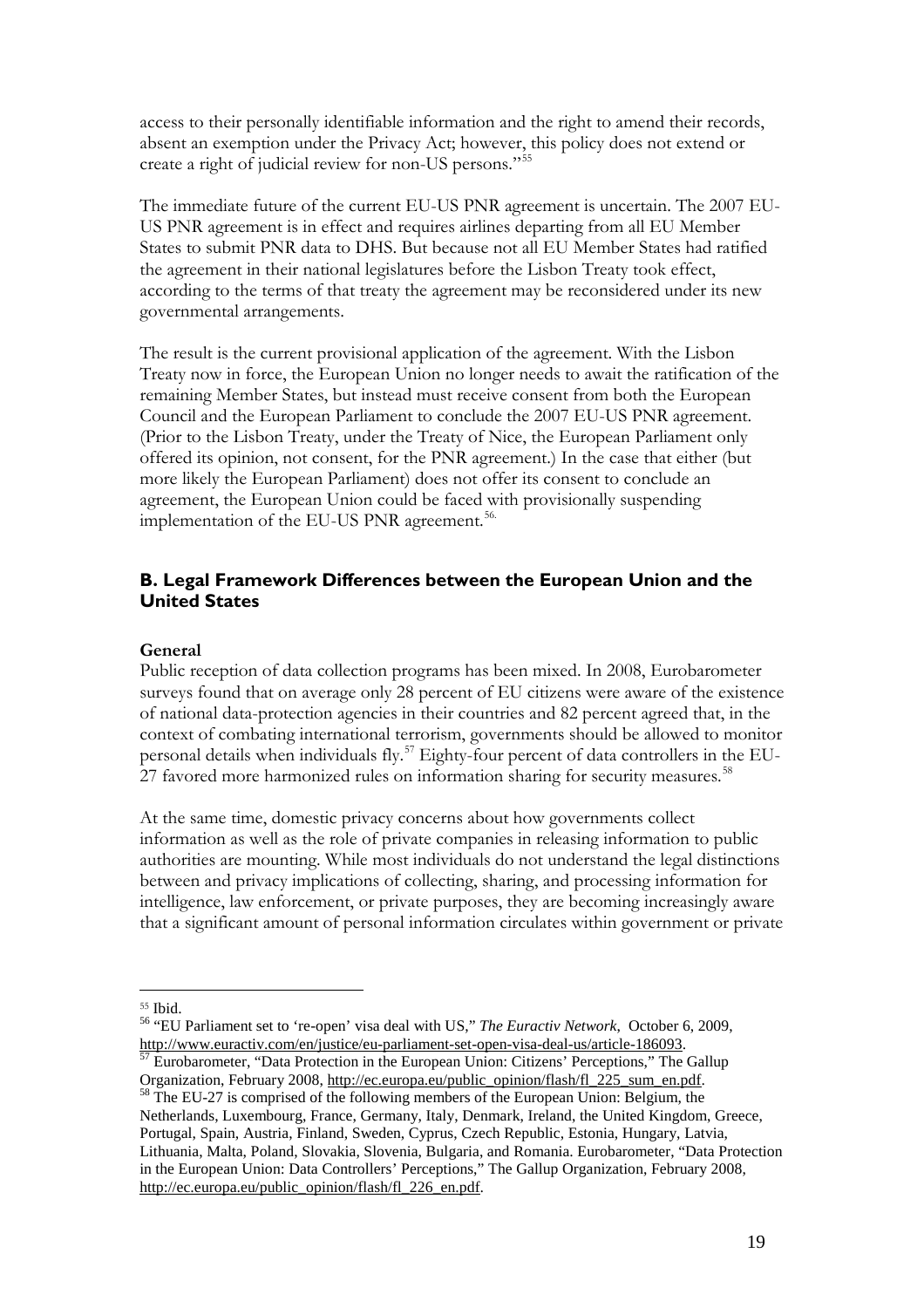databases.<sup>[59](#page-21-0)</sup> The unease with how governments collect, store, share, and apply personal information to their programs and activities only grows when the data lands in the hands and jurisdictions of foreign governments.

Above all, while the United States and the European Union share most of the same dataprotection principles (or "fair information practices"), there are significant differences in their privacy and data-protection regimes which have raised concerns about what information countries should agree to share with each other and how they should process that information. The United States and the European Union differ not only in their privacy and data-protection regimes, but also in the areas that are covered and exempted by these regimes.

#### **International Guidelines on Privacy and Personal Data Protection**

A number of international guidelines on sharing personal information among countries try to guide governments, businesses, and privacy advocates to design informationsharing frameworks that uphold privacy and personal data standards while facilitating information flows. The Organization for Economic Cooperation and Development (OECD) Guidelines on the Protection of Privacy and Transborder Flows of Personal Data of 1980 is one such example, as are the subsequent 1985 Declaration on Transborder Data Flows and the 1998 Ministerial Declaration on the Protection of Privacy on Global Networks.<sup>[60](#page-21-1)</sup>

In 1990, the United Nations also adopted privacy guidelines concerning computerized personal data files that all UN Member States are responsible for implementing nationally. With regard to transborder data flows, the UN guidelines state that if two or more countries offer similar privacy protections, they should be able to share information freely as if it were circulating within a single country. If privacy safeguards diverge, states may require governments to enforce additional safeguards.<sup>[61](#page-21-2)</sup>

### **Privacy and Personal Data Protection in the United States**

In the United States, the 1974 Privacy Act governs privacy and data protection for the collection, maintenance, usage, and dissemination of personally identifiable information for security or law enforcement purposes.<sup>[62](#page-21-3)</sup> The Privacy Act applies to information in a

<span id="page-21-0"></span> <sup>59</sup> See for example James Risen and Eric Lichtblau, "E-mail Surveillance Renews Concerns in Congress," *The New York Times*, June 16, 2009, [http://www.nytimes.com/2009/06/17/us/17nsa.html;](http://www.nytimes.com/2009/06/17/us/17nsa.html) Eric Lichtblau, "Telecoms Win Dismissal of Wiretap Suits," *The New York Times*, June 3, 2009, [http://www.nytimes.com/2009/06/04/us/politics/04nsa.html?\\_r=1.](http://www.nytimes.com/2009/06/04/us/politics/04nsa.html?_r=1) In the summer of 2008, the French government attempted to pass two decrees establishing large databases storing information on citizens linked to public or political activities. The most known and debated was EDVIGE. See Meryem Marzouki, "ENDitorial: Massive Mobilization Against EDVIGE, The New French Database," *EDRIgram*, July 16, 2008, [www.edri.org/edrigram/number6.14/edvige-french-database.](http://www.edri.org/edrigram/number6.14/edvige-french-database)<br><sup>60</sup> Organization for Economic Cooperation and Development, "OECD Guidelines on the Protection of

<span id="page-21-1"></span>Privacy and Transborder Flows of Personal Data,"

[http://www.oecd.org/document/20/0,3343,en\\_2649\\_34255\\_15589524\\_1\\_1\\_1\\_1,00.html;](http://www.oecd.org/document/20/0,3343,en_2649_34255_15589524_1_1_1_1,00.html) Organization for Economic Cooperation and Development, "OECD Guidelines on the Protection of Privacy and Transborder Flows of Personal Data,"

[http://www.oecd.org/document/18/0,3343,en\\_2649\\_34255\\_1815186\\_1\\_1\\_1\\_1,00.html;](http://www.oecd.org/document/18/0,3343,en_2649_34255_1815186_1_1_1_1,00.html) Organization for Economic Cooperation and Development, "Cross-Border Privacy Law Enforcement,"<br>http://www.oecd.org/document/25/0,3343,en\_2649\_34255\_37571993\_1\_1\_1\_1,00.html.

<span id="page-21-2"></span> $\frac{61}{61}$  European Commission, "United Nations guidelines concerning computerized personal data files," [http://ec.europa.eu/justice\\_home/fsj/privacy/instruments/un\\_en.htm.](http://ec.europa.eu/justice_home/fsj/privacy/instruments/un_en.htm)

<span id="page-21-3"></span><sup>62</sup> *The Privacy Act of 1974 (As Amended)*, Public Law 93-579, 93rd Cong., 2d sess. (December 31, 1974).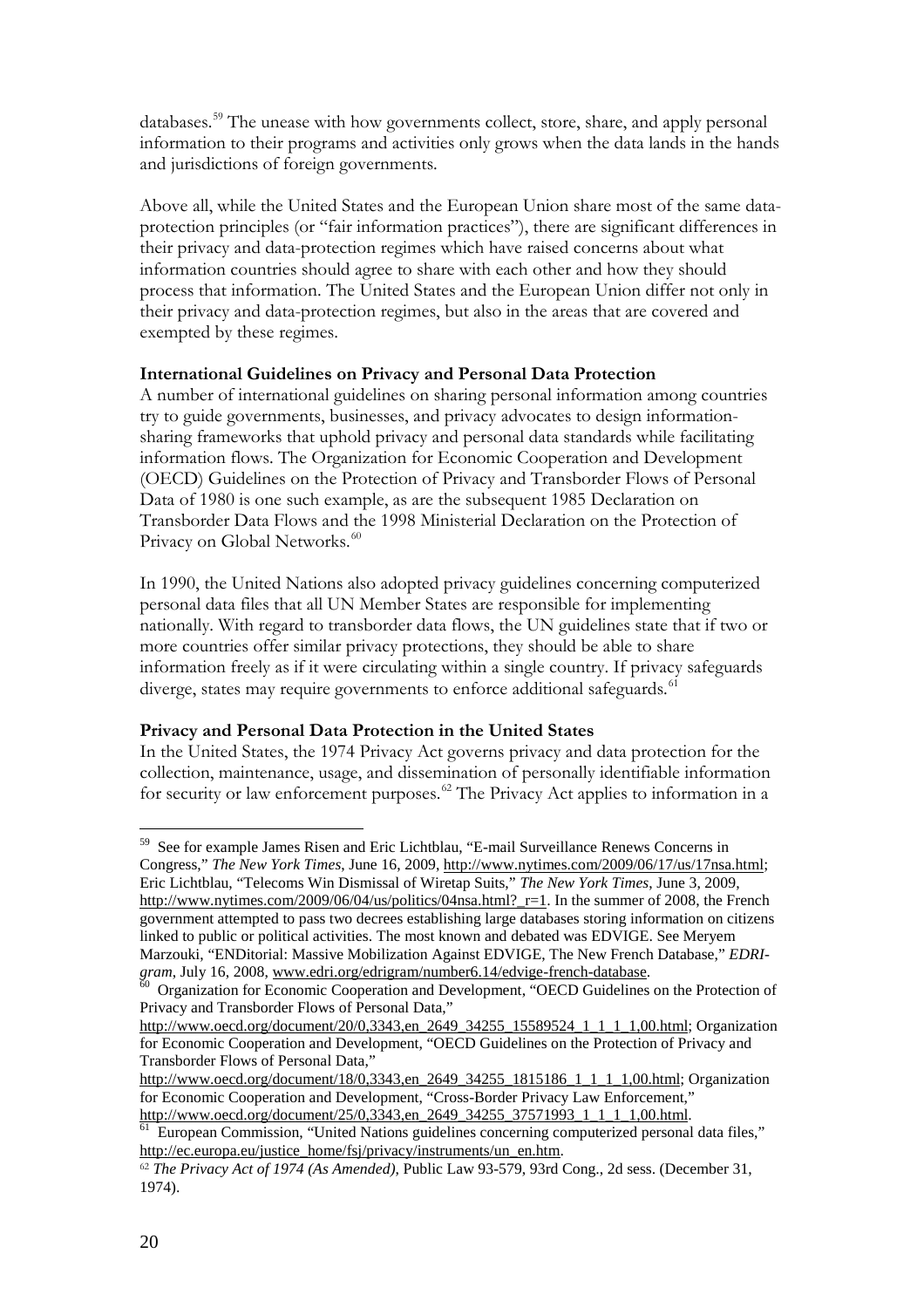system of records, which contains personally identifiable information on individuals. While the Privacy Act, in a strictly legal sense, applies only to US citizens and lawful permanent residents, DHS amended its privacy policy in January 2009 to extend the application of the Privacy Act to systems of records that contain information on foreign visitors who are neither US citizens nor US legal permanent residents as well. This entitles foreign citizens to some but not all the rights of redress afforded to US citizens. Most importantly, foreign citizens still do not have a right of judicial review. [63](#page-22-0)

In addition, the Privacy Act requires each government agency that maintains a system of record to publish a system of records notice (SORN) — a description of what it is and how it is used — in the *Federal Register*, the US government's official journal for publication of proposed new rules and regulations, final rules, changes to existing rules, and notices of meetings and adjudicatory proceedings (see Table 1 for a selection of SORNs maintained by DHS).<sup>[64](#page-22-1)</sup>

While the Privacy Act contains rules for sharing information maintained in a system of records, each SORN also describes what information may be shared outside of the agency or department. For example, the SORN for APIS states when and how DHS may share information with any other federal, state, local, international, tribal, or foreign agency or multilateral governmental organization. Permissible circumstances include when DHS deems that sharing information with these entities would assist in enforcing civil or criminal laws, pursuing anti-terrorism efforts, collecting law enforcement intelligence, and helping to prevent exposure to or transmission of communicable or quarantinable diseases and combating other significant public-health threats.

The US system of data protection, as it is applied today, is not free from criticism. The automated targeting system (ATS) which the US government has used for screening purposes since the mid-1990s has greatly expanded and become increasingly automated since 2002. Privacy advocates argue that the government keeps millions of records on *bona fide* travelers in ATS but has no effective way to review information and correct errors. They further argue that some of the information collected by DHS violates the Privacy Act, which prohibits the US government from collecting information related to American's exercising of their First Amendment rights,<sup>[65](#page-22-2)</sup> such as reading materials or people with whom they associate.<sup>[66](#page-22-3)</sup>

The US Government Accountability Office (GAO) has raised several issues with how the federal government applies, or more aptly does not apply, the Privacy Act to the collection and use of personally identifiable information.<sup>[67](#page-22-4)</sup> In particular, GAO

l

<span id="page-22-0"></span><sup>63</sup> US Department of Homeland Security, *Privacy Policy Guidance Memorandum – Memorandum Number: 2007-1(As amended fromJanuary 19, 2007)* (Washington, DC: US Department of Homeland Security, 2009), http://www.dhs.gov/xlibrary/assets/privacy/privacy policyguide 2007-1.pdf. <sup>64</sup> For a full list of DHS systems of records, see: US Department of Homeland Security, "Systems of Records Notice (SORNs)," October 14, 2009,<br>http://www.dhs.gov/files/publications/gc\_1185458955781.shtm#4.

<span id="page-22-1"></span>

<span id="page-22-2"></span> $65$  The First Amendment states, "Congress shall make no law respecting an establishment of religion, or prohibiting the free exercise thereof; or abridging the freedom of speech, or of the press; or the right of the people peaceably to assemble, and to petition the government for a redress of grievances." 66 Matthew Harwood, "The Information DHS Stores on International Travelers," *Security* 

<span id="page-22-3"></span>*Management*, September 10, 2009[, http://www.securitymanagement.com/news/information-dhs-stores](http://www.securitymanagement.com/news/information-dhs-stores-international-travelers-006185)[international-travelers-006185.](http://www.securitymanagement.com/news/information-dhs-stores-international-travelers-006185)

<span id="page-22-4"></span><sup>67</sup> US Government Accountability Office, *Congress Should Consider Alternatives for Strengthening Protection of Personally Identifiable Information*, GAO-08-795T,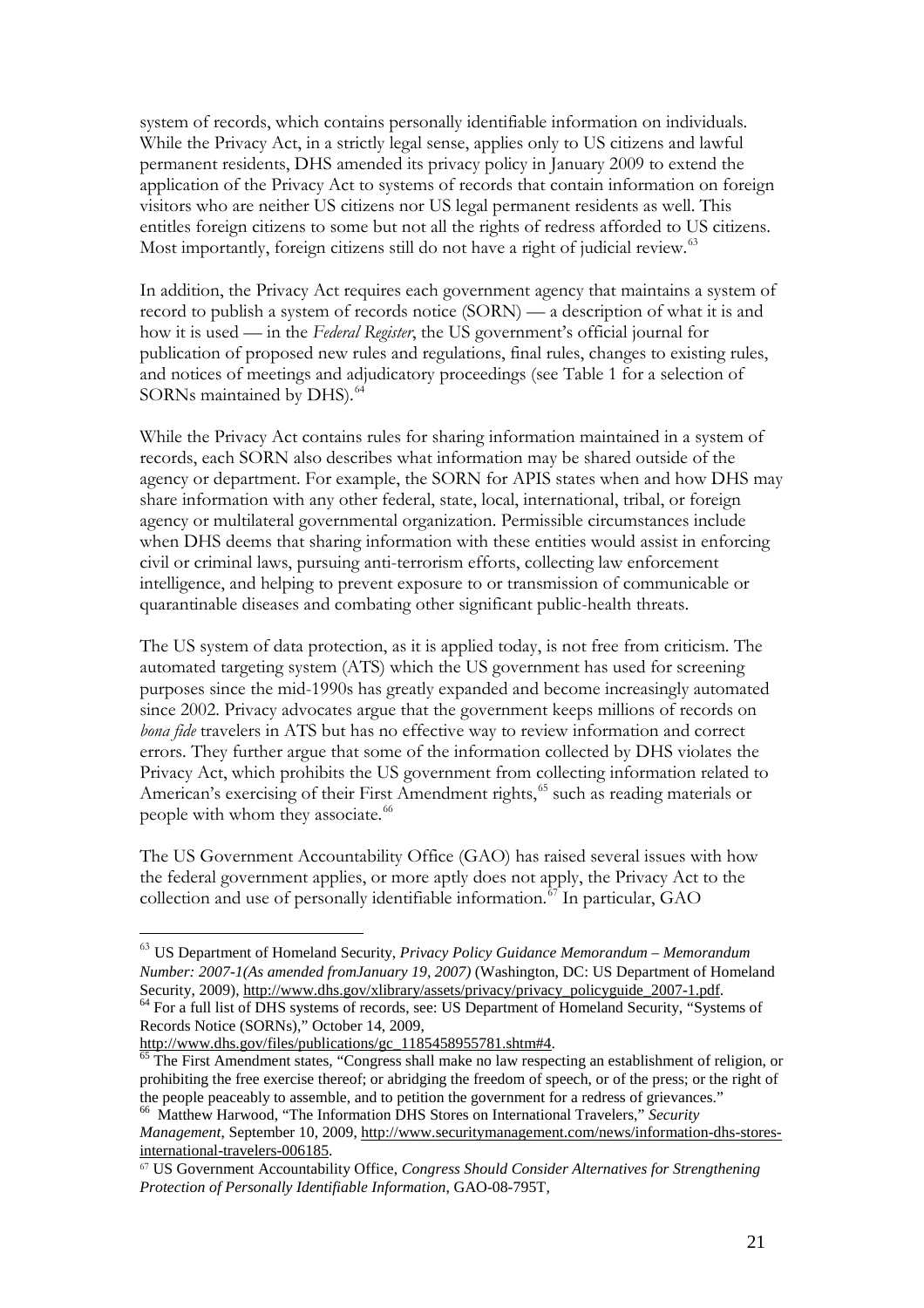recommended that the US government:

- apply privacy protections consistently to all collection and use of personal information collected by federal agencies;<sup>[68](#page-23-0)</sup>
- ensure that federal agencies limit their use of personally identifiable information to a stated purpose; $^{69}$  $^{69}$  $^{69}$  and
- establish effective mechanisms for informing the public about privacy protections, such as by creating a central privacy office or government web site dedicated to guaranteeing privacy at the federal level.<sup>[70](#page-23-2)</sup>

 $\overline{a}$ 

[http://www.gao.gov/new.items/d08795t.pdf;](http://www.gao.gov/new.items/d08795t.pdf) Senate Committee on Homeland Security and Governmental Affairs, "Lieberman, Collins Say Privacy Policy Needs to Catch Up To Digital Age," (press release, June 18, 2008),

[http://hsgac.senate.gov/public/index.cfm?FuseAction=Press.MajorityNews&ContentRecord\\_id=38dce](http://hsgac.senate.gov/public/index.cfm?FuseAction=Press.MajorityNews&ContentRecord_id=38dce0aa-ab68-4478-9426-e5d9be649f01&Region_id=&Issue_id=baeab989-7f6a-4e7a-83b9-f18fa0a065c9) [0aa-ab68-4478-9426-e5d9be649f01&Region\\_id=&Issue\\_id=baeab989-7f6a-4e7a-83b9-f18fa0a065c9.](http://hsgac.senate.gov/public/index.cfm?FuseAction=Press.MajorityNews&ContentRecord_id=38dce0aa-ab68-4478-9426-e5d9be649f01&Region_id=&Issue_id=baeab989-7f6a-4e7a-83b9-f18fa0a065c9)

<span id="page-23-0"></span><sup>68</sup> Currently, some collection and use of personally identifiable information are exempt from the Privacy Act. Specifically, if federal agencies do not retrieve information by a personal identifier, the Privacy Act's protections do not apply.

<span id="page-23-1"></span> $69$  The Fair Information Practices states that the use of personal information should be limited to a specified purpose. Current laws allow agencies to be vague in their public notices about how they will use information. Some experts recommend defining the limits of information use and requiring the government to establish a formal agreement with third countries before signing information-sharing agreements.

<span id="page-23-2"></span>Some experts recommend publishing system-of-records privacy notices that define the limitations on use and collection of personally identifiable data rather than in public notices in the *Federal Register*. They also recommend updating the Privacy Act to require the federal government to publish all notices on a standard website such as [www.privacy.gov.](http://www.privacy.gov/)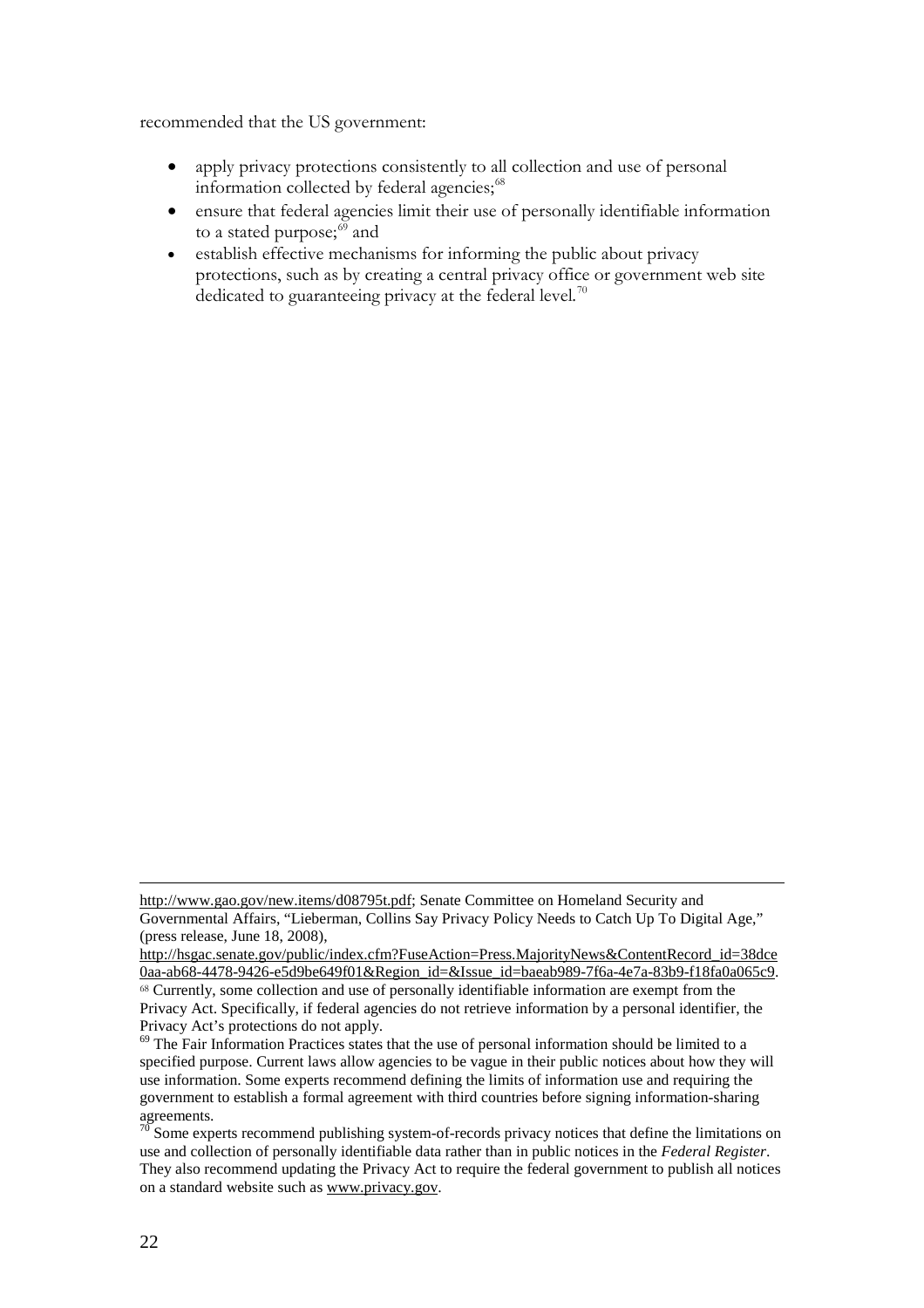#### **Table 1. Systems of Records Maintained by DHS Agencies**

#### **Department-wide**

- DHS Freedom of Information Act (FOIA) and Privacy Act (PA) Record System
- DHS Redress and Response Records System
- DHS Complaint Tracking System
- Personal Identity Verification Management System (PIV MS)
- Civil Rights and Civil Liberties (CRCL) Matters

#### **US Customs and Border Protection (CBP)**

- Global Enrollment System (GOES)
- Advance Passenger Information System (APIS)
- Automated Targeting System (ATS)
- Border Crossing Information (BCI)
- Electronic System for Travel Authorization (ESTA)
- US Customs and Border Protection Treasury Enforcement Communication System (TECS)
- Nonimmigrant Information System (NIS)

#### **US Immigration and Customs Enforcement (ICE)**

- Student and Exchange Visitor Information System (SEVIS)
- Removable Alien Records System (RARS)
- Visa Security Program (VSP)
- Enforcement Operational Immigration Records (ENFORCE/IDENT)

#### **Transportation Security Administration (TSA)**

- Transportation Security Enforcement Record System
- Transportation Security Threat Assessment System
- Transportation Security Intelligence Service Files
- Transportation Worker Identification Credentialing System
- Registered Traveler
- Secure Flight Records

#### **United States Visitor and Immigrant Status Indicator Technology (US-VISIT)**

- Arrival and Departure Information System (ADIS)
- DHS Automated Biometric Identification System (IDENT)
- Technical Reconciliation Analysis Classification System (TRACS)

### **US Citizenship and Immigration Services (USCIS)**

- Alien File (A-File) and Central Index System (CIS)
- Background Check Service
- Biometric Storage System
- Verification Information System
- Inter-Country Adoptions Security
- Fraud Detection and National Security Data System (FDNS DS)
- Benefits Information System
- Refugee Access Verification Unit
- Compliance Tracking and Monitoring System

Source: US Department of Homeland Security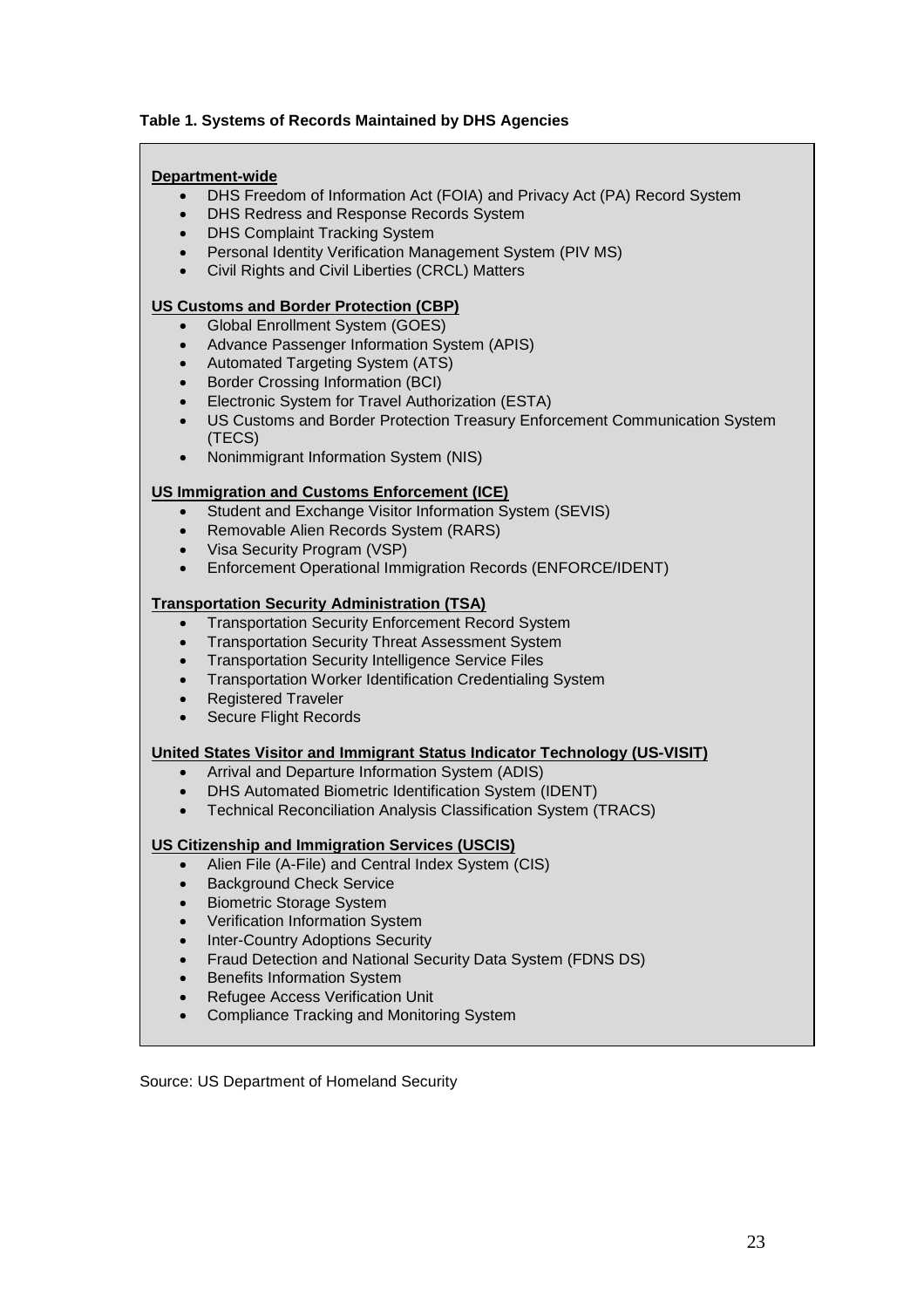## **Privacy and Personal Data Protection in the European Union**

The protection of individual privacy and personal data in Europe is covered by two different rights, on privacy and data protection.<sup>[71](#page-25-0)</sup> They do not have the same identical scope, even if they often overlap.

The right to privacy is based on the following international and EU legal instruments:

- Article 8 of the European Convention for the Protection of Human Rights and Fundamental Freedoms (ECHR),<sup>[72](#page-25-1)</sup> and the related case law of the European Court of Human Rights (ECtHR)
- Article 7 of the Charter of Fundamental Rights of the European Union<sup>[73](#page-25-2)</sup>

The right of data protection is based on:

- Directive 95/46/EC on the protection of individuals with regard to the protection of personal data and on the movement of such data (Data Protection Directive) $^{74}$  $^{74}$  $^{74}$
- Directive 2002/58/EC on privacy and electronic communications<sup>[75](#page-25-4)</sup>
- Council Framework Decision 2008/877/JHA of 27 November 2008 on the protection of personal data processed in the framework of police and judicial cooperation in criminal matters (Data Protection Framework Decision)<sup>76</sup>
- Council of Europe Convention for the Protection of Individuals with regard to Automatic Processing of Personal Data (CoE Convention 108)<sup>[77](#page-25-6)</sup>
- Article 8 of the Charter of Fundamental Rights<sup>[78](#page-25-7)</sup>

<span id="page-25-3"></span>Council of 24 October 1995 on the protection of individuals with regard to the processing of personal data and on the free movement of such data," November 23, 1995, http://eur-<br>lex.europa.eu/LexUriServ/LexUriServ.do?uri=CELEX:31995L0046:EN:HTML.

<span id="page-25-4"></span>Official Journal of the European Union, "Directive 2002/58/EC of the European Parliament and of the Council of 12 July 2002 concerning the processing of personal data and the protection of privacy in the electronic communications sector," July 31, 2002, http://eur-<br>lex.europa.eu/LexUriServ/LexUriServ.do?uri=CELEX:32002L0058:EN:HTML.

<span id="page-25-5"></span>Official Journal of the European Union, "Council Framework Decision 2008/877/JHA of 27 November 2008 on the protection of personal data processed in the framework of police and judicial cooperation in criminal matters," December 30, 2008, [http://eur-](http://eur-lex.europa.eu/LexUriServ/LexUriServ.do?uri=OJ:L:2008:350:0060:0071:EN:PDF)

[lex.europa.eu/LexUriServ/LexUriServ.do?uri=OJ:L:2008:350:0060:0071:EN:PDF.](http://eur-lex.europa.eu/LexUriServ/LexUriServ.do?uri=OJ:L:2008:350:0060:0071:EN:PDF)<br><sup>77</sup> Council of Europe, "Convention for the Protection of Individuals with regard to Automatic

<span id="page-25-6"></span>Processing of Personal Data, ETS no. 108," January 28, 1981,

[http://conventions.coe.int/Treaty/Commun/ChercheSig.asp?NT=108&CM=1&DF=&CL=ENG.](http://conventions.coe.int/Treaty/Commun/ChercheSig.asp?NT=108&CM=1&DF=&CL=ENG)<br><sup>78</sup> Article 8 (Protection of personal data) of the Charter of Fundamental Rights states: "(1) Everyone

<span id="page-25-7"></span>has the right to the protection of personal data concerning him or her. (2) Such data must be processed

<span id="page-25-0"></span> $71$  Paul De Hert and Serge Gutwirth, "Data Protection in the Case Law of Strasbourg and Luxembourg: Constitutionalism in Action," in *Reinventing Data Protection?* Eds., Serge Gutwirth et al. (Dordrecht,

<span id="page-25-1"></span> $72$  The Council of Europe's Convention for the Protection of Human Rights and Fundamental Freedoms adopted in Rome on November 4, 1950, states in Article 8 (Right to respect for private and family life): "(1) Everyone has the right to respect for his private and family life, his home and his correspondence. (2) There shall be no interference by a public authority with the exercise of this right except such as is in accordance with the law and is necessary in a democratic society in the interests of national security, public safety, or the economic well-being of the country, for the prevention of disorder or crime, for the

protection of health or morals, or for the protection of the rights and freedoms of others."<br><sup>73</sup> The Charter of Fundamental Rights of the European Union adopted in Strasbourg on December 12,

<span id="page-25-2"></span><sup>2007</sup> states in Article 7 (Respect for private and family life): "Everyone has the right to respect for his or her private and family life, home, and communications."<br><sup>74</sup> Official Journal of the European Union, "Directive 95/46/EC of the European Parliament and of the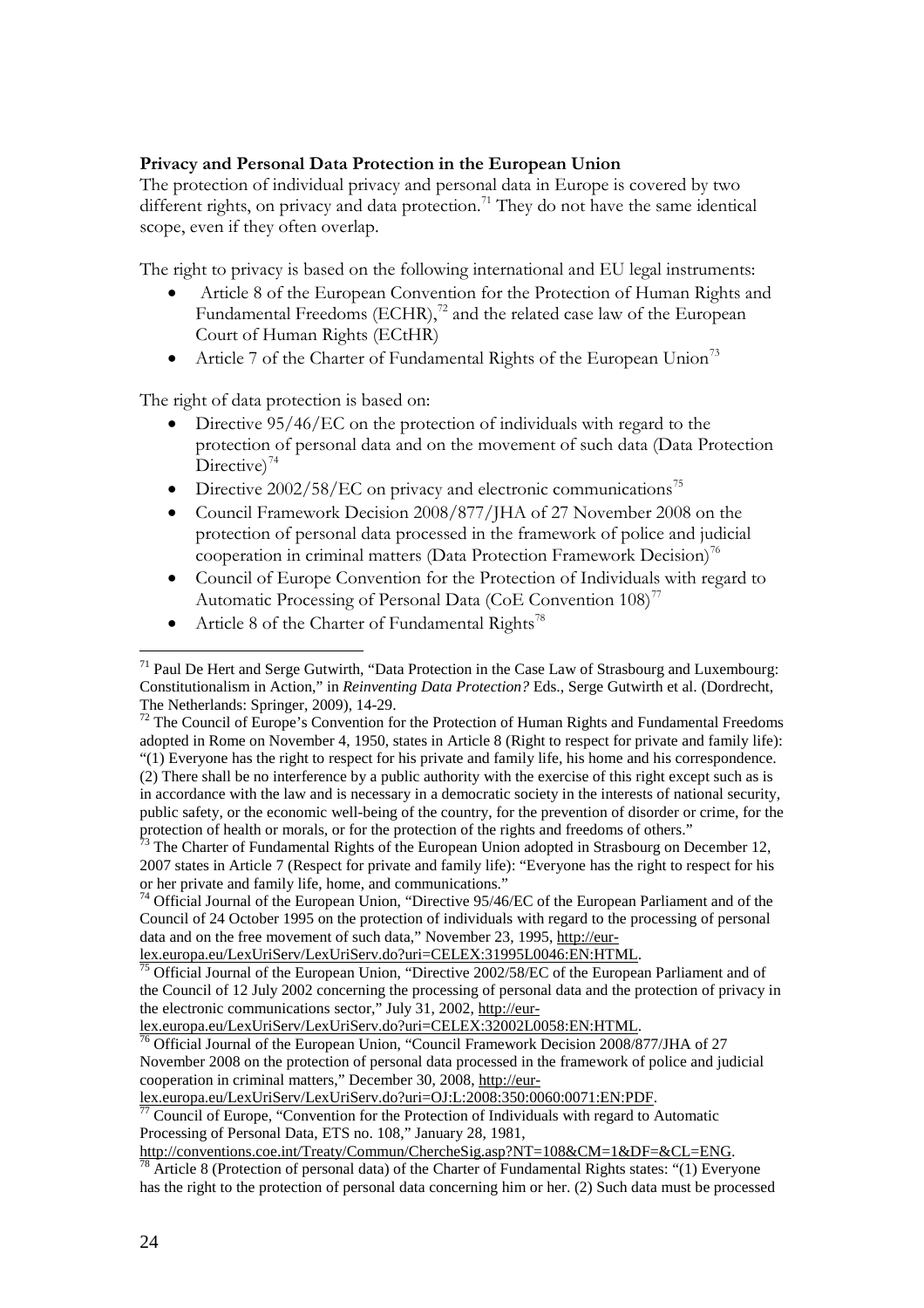This framework is scattered and based on instruments with different legal natures and institutional settings. Three legal instruments are most important when it comes to examining the limits and shortcomings of privacy and data-protection laws in the context of security: the 1995 Data Protection Directive, the 1981 CoE Convention 108, and the 2008 Data Protection Framework Decision.<sup>[79](#page-26-0)</sup>

Directive 95/46/EC, or the so-called Data Protection Directive, is the main piece of legislation governing data protection at the EU level. The objective of the Data Protection Directive is twofold: it seeks to protect "the fundamental rights and freedom of natural persons, and in particular their right to privacy with respect to the processing of personal data"[80](#page-26-1) while ensuring the free flow of personal data. However, the directive does not apply to data processed for security or criminal law purposes.<sup>[81](#page-26-2)</sup> The 2006 ECJ decision on the EU-US PNR agreement further curtailed the reach of the Data Protection Directive by prioritizing the final purpose of processing data over the very nature of data collection.<sup>[82](#page-26-3)</sup> Data collected by firms but used for security purposes, the court held, are not covered by the Data Protection Directive. However, the Data Protection Framework decision of November 27, 2008, that will be discussed later, fills this void.

Notwithstanding such limitations, the 1995 Data Protection Directive remains a relevant reference point for the development of data protection in the field of Justice and Home Affairs, and in particular in the Area of Freedom, Security, and Justice (AFSJ) for at least three reasons: it covers AFSJ policies of the first pillar, such as those related to illegal immigration, visa, and asylum; $^{83}$  $^{83}$  $^{83}$  it created two of the main actors of data protection — the national data-protection authorities and the Article 29 Working Party;<sup>[84](#page-26-5)</sup> and it still influences the definitions and principles of data-protection provisions of other legal instruments.

The CoE Convention 108 provides a legally binding enumeration of data-protection principles: data quality (including a range of principles from the fair and lawful collection

 $\overline{a}$ 

fairly for specified purposes and on the basis of the consent of the person concerned or some other legitimate basis laid down by law. Everyone has the right of access to data which has been collected concerning him or her, and the right to have it rectified. (3) Compliance with these rules shall be subject to control by an independent authority".

<span id="page-26-0"></span><sup>79</sup> It is also important to underline that other *ad hoc* instruments contribute to AFSJ data protection, especially in the field of security, such as *ad hoc* data protection rules of AFSJ instruments; *ad hoc* data protection rules of EU or European agencies; *ad hoc* data protection rules of international agreement on data exchange between the EU and third countries; *ad hoc* data protection rules of the international agreement on data exchange between Europol and third countries; and national legislations.

<span id="page-26-1"></span> $80$  Article 1(1) of Directive 95/46/EC.

<span id="page-26-2"></span> $81$  This is stated in article 3(2) of Directive/95/46/EC.

<span id="page-26-3"></span><sup>&</sup>lt;sup>82</sup> See Paragraphs 55-59 of Court of Justice of the European Union, "Joined Cases C-317/04 and C-318/04: European Parliament v Council of the European Union and Commission of the European Communities," May 30, 2006, [http://curia.europa.eu/jurisp/cgi-](http://curia.europa.eu/jurisp/cgi-bin/form.pl?lang=EN&Submit=Rechercher$docrequire=alldocs&numaff=C-318/04&datefs=&datefe=&nomusuel=&domaine=&mots=&resmax=100)

[bin/form.pl?lang=EN&Submit=Rechercher\\$docrequire=alldocs&numaff=C-](http://curia.europa.eu/jurisp/cgi-bin/form.pl?lang=EN&Submit=Rechercher$docrequire=alldocs&numaff=C-318/04&datefs=&datefe=&nomusuel=&domaine=&mots=&resmax=100)

<span id="page-26-4"></span> $\frac{318}{^{04}$ &datefs=&datefe=&nomusuel=&domaine=&mots=&resmax=100.<br><sup>83</sup> The Data Protection Directive covers the EURODAC database and will partially cover the Schengen Information System II (SISII) and Visa Information System (VIS) databases.

<span id="page-26-5"></span><sup>&</sup>lt;sup>84</sup> On the establishment of independent data protection supervisor authorities, see Article 28 and Recitals 62 and 63; on the establishment of the Art.29 Working Party, cf. Articles 29 and 30 and Recitals 64 and 65. On the Art.29 Working Party competencies, tasks and powers, see: Gloria González Fuster and Pieter Paepe, "Reflexive Governance and the EU Third Pillar: Analysis of Data Protection and Criminal Law Aspects," in *Security versus Justice?* Elspeth Guild and Florian Geyer, eds. (Farnham, United Kingdom: Ashgate, 2008), 131-132.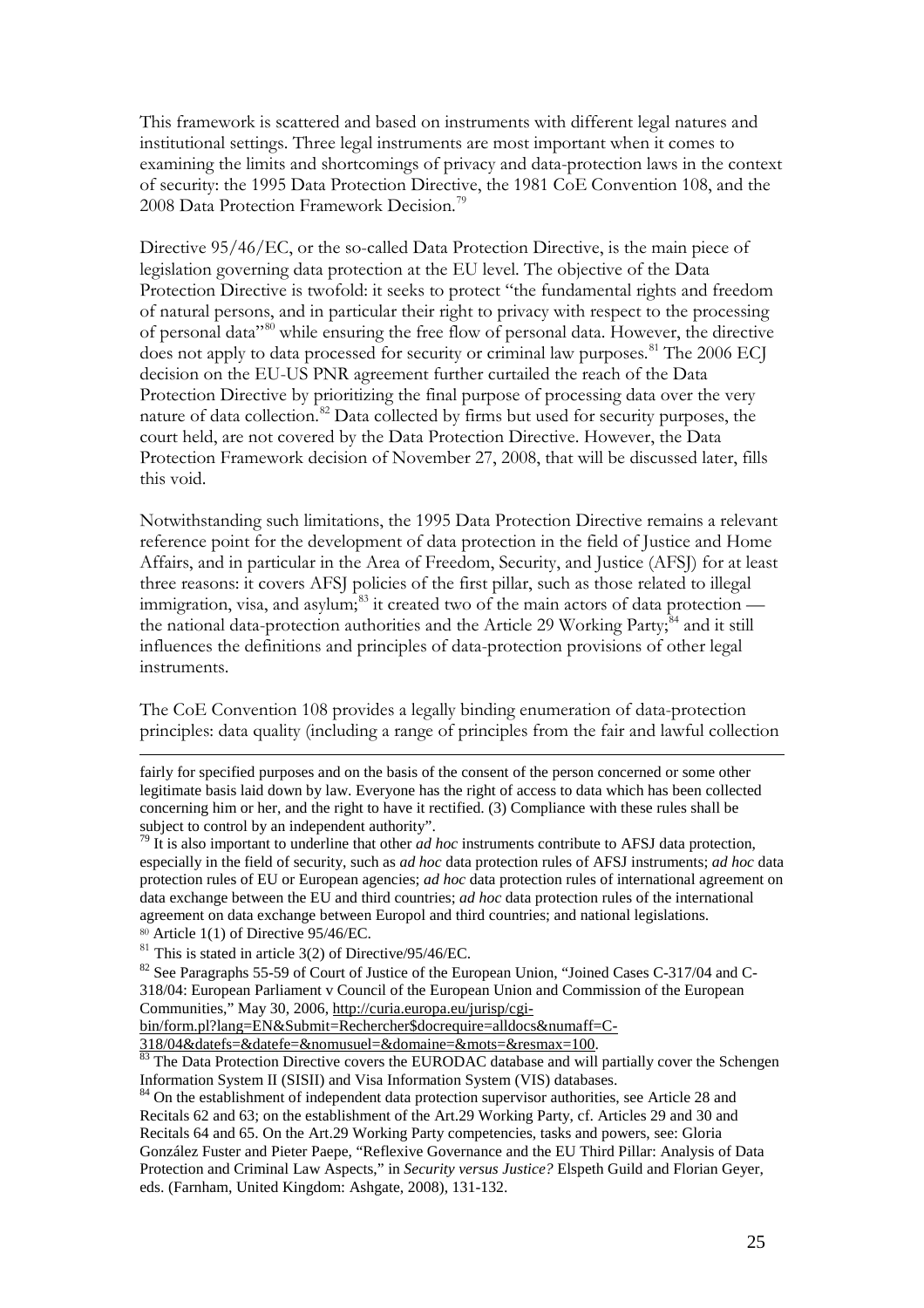of data to purpose limitation and adequate, relevant, and not excessive collection; special categories of data; data security and data subjects' rights.<sup>[85](#page-27-0)</sup>

Given the scope of the limitation of the Data Protection Directive, CoE Convention 108 was, and still is, the main reference in the fields of police and judicial cooperation. Several third-pillar instruments providing for *ad hoc* data-protection provisions use this convention as a threshold.<sup>[86](#page-27-1)</sup> However, EU Member States are allowed to delay or not enforce the implementation of the convention's data-protection guarantees when they legally determine that government actions constitute "a necessary measure in a democratic society in the interest of: (a) protecting State security, public safety, the monetary interests of the State, or the suppression of criminal offences."<sup>[87](#page-27-2)</sup> Finally, it is important to note that the convention was drafted prior to the widespread introduction of technologies that enable governments to profile and mine data, and serves as the backbone of most proposed security measures.<sup>[88](#page-27-3)</sup>

Following three years of discussions and debates,<sup>[89](#page-27-4)</sup> the Council of Ministers adopted the Data Protection Framework Decision (DPFD) on November 27, 2008 to offer a comprehensive EU framework for data protection in the field of police and judicial cooperation. The scope of the Framework Decision is limited to data shared among EU Member States and among Member States and authorities or information systems established on the basis of the Title VI of the Treaty on European Union (third-pillar security issues) or the Treaty establishing the European Community (first-pillar issues).

The DPFD excludes the sharing of domestic data among government agencies of a single Member State from its data-protection guarantees as well as data exchanged due to existing bilateral agreements with third States and EU third-pillar policies that already contain *ad hoc* data-protection provisions. Among the latter set are information-sharing laws pertaining to Europol, Eurojust, the Schengen Information System (SIS), the Customs Information Systems (CIS), as well as the Prüm Decision. The European Parliament and the European Data Protection Supervisor have criticized the limited scope of the DPFD, $90$  arguing that it risks undermining the level of personal data

l

<span id="page-27-0"></span><sup>&</sup>lt;sup>85</sup> These are stated in Articles 5, 6, 7, and 8 of the CoE Convention 108.

<span id="page-27-1"></span><sup>&</sup>lt;sup>86</sup> For the EU PNR proposal, see Commission of the European Communities, "Proposal for a Council" Framework Decision on the use of Passenger Name Record (PNR) for law enforcement purposes," November 6, 2007,

[http://europa.eu/rapid/pressReleasesAction.do?reference=MEMO/07/449&format=HTML&aged=0&la](http://europa.eu/rapid/pressReleasesAction.do?reference=MEMO/07/449&format=HTML&aged=0&language=EN&guiLanguage=en) [nguage=EN&guiLanguage=en.](http://europa.eu/rapid/pressReleasesAction.do?reference=MEMO/07/449&format=HTML&aged=0&language=EN&guiLanguage=en) For the Prüm Council Decision, see section C of this report.<br><sup>87</sup> This is stated in Article 9 of the CoE Convention 108. The wording of Article 9 of Convention 108

<span id="page-27-2"></span>echoes Article 8(2) of the ECHR.

<span id="page-27-3"></span><sup>88</sup> See Council of Europe, Consultative Committee of the Convention for the protection of Individuals with regard to Automatic Processing of Personal Data (T-PD), *Application of Convention 108 to the profiling mechanism, Some ideas for the future work of the consultative committee (T-PD), March 13-*<br>14, 2008, http://www.statewatch.org/news/2008/aug/coe-profiling-paper.pdf.

<span id="page-27-4"></span> $\frac{14}{89}$  For an overview of the main debates and the main issues at stake, see Paul De Hert, Vagelis Papakonstantinou, and Cornelia Riehle, "Data protection in the third pillar: cautious pessimism," in *Crime, rights and the EU: The Future of Police and Judicial Cooperation*, ed. Maik Martin, (London: Justice, 2008), 121-194.

<span id="page-27-5"></span><sup>&</sup>lt;sup>90</sup> European Parliament, "European Parliament legislative resolution of 23 September 2008 on the draft Council Framework Decision on the protection of personal data processed in the framework of police and judicial cooperation in criminal matters," September 23, 2008,

[http://www.statewatch.org/news/2008/sep/ep-resolution-dp-23-9-08.pdf;](http://www.statewatch.org/news/2008/sep/ep-resolution-dp-23-9-08.pdf) European Data Protection Supervisor, "EDPS sees adoption of Data Protection Framework for police and judicial cooperation only as a first step," November 28, 2008,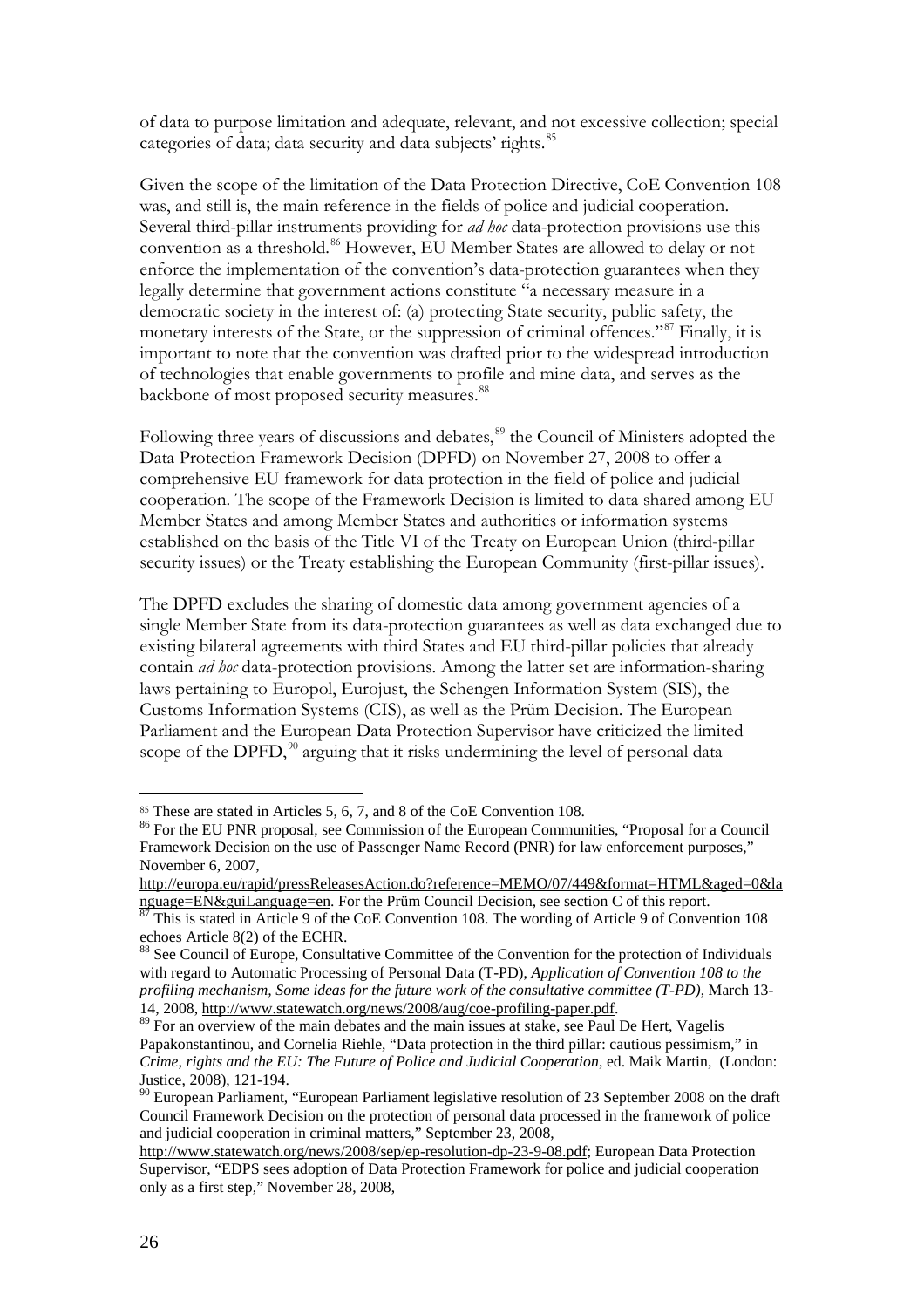protection, allows for and even supports divergences in national data-protection standards, and adds complexity to an already complicated field.

Given the increased relevance of profiling techniques to travel-related information sharing agreements, the issue of "automated individual decisions"<sup>[91](#page-28-0)</sup> and "processing of special categories of data"<sup>[92](#page-28-1)</sup> are very sensitive and raise questions about whether or not the DPFD covers the sharing of such data. The DPFD permits "automated individual decisions" only if they are authorized by laws that also safeguard the data subjects' legitimate interests and allows governments to process sensitive data only if it is absolutely necessary and adequate safeguards are provided by national law. Like the EU Data Protection Directive, the DPFD also requires EU Member States to establish independent data-protection authorities and specify their powers.<sup>[93](#page-28-2)</sup> Unlike the 1995 Data Protection Directive, however, it does not foresee the creation of a specific working group on data protection.

One of major weaknesses of the DPFD is that it allows for generous exemptions of dataprotection principles concerning the "transfer to competent authorities in third States or to international bodies."<sup>[94](#page-28-3)</sup> Specifically, the DPFD allows countries to derogate from the law in several cases, including important public interests and the provision of adequate safeguards from the receiving countries. All these criteria give governments ample room for interpretation, especially because the criteria on which they assess the level of adequacy remain quite vague.

#### **Concerns Regarding the Differences in the EU and US Data-Protection Regimes** *Definitions of "individual", and scope of judicial redress*

Under the Privacy Act of 1974, individuals can request access to information pertaining to themselves in a system of records maintained by the US government.<sup>[95](#page-28-4)</sup> However, given that an individual is defined as "a citizen of the United States or an alien lawfully admitted for permanent residence,"<sup>[96](#page-28-5)</sup> the issue of redress and the unavailability of civil remedies for noncitizens represent one of the major sticking points in the follow-up to discussions held by the EU-US HLCG. According to the definition of individual in the Privacy Act, EU citizens who are not US lawful permanent residents are excluded from

 $\overline{a}$ 

[http://europa.eu/rapid/pressReleasesAction.do?reference=EDPS/08/11&format=HTML&aged=0&lang](http://europa.eu/rapid/pressReleasesAction.do?reference=EDPS/08/11&format=HTML&aged=0&language=EN&guiLanguage=en)

<span id="page-28-0"></span>[uage=EN&guiLanguage=en](http://europa.eu/rapid/pressReleasesAction.do?reference=EDPS/08/11&format=HTML&aged=0&language=EN&guiLanguage=en).<br><sup>91</sup> An automated individual decision is one that "produces an adverse legal effect for the data subject or significantly affects him and which is based solely on automated processing of data intended to evaluate certain personal aspects relating to the data subject." See Article 7 of the Data Protection Framework Decision.

<span id="page-28-1"></span><sup>&</sup>lt;sup>92</sup> Sensitive data include information on racial or ethnic origin, political opinions, religious or philosophical beliefs, trade-union membership, and health or sex life.

<span id="page-28-2"></span> $93$  Namely: investigative powers (art.25(2)(a)); effective powers of intervention (art.25(2)(b)), and the power to engage in legal proceedings (art.25(2)(c)).

<span id="page-28-3"></span> $94$  See Article 13 of the Data Protection Framework Decision. The Framework Decision defines four criteria of transmitting information to third countries or international bodies: (1) it is linked to the principle of purpose limitation (namely that EU Member States share information to prevent, investigate, detect, or prosecute criminal offenses or to executive criminal penalties); (2) the recipient of the information is the one responsible for carrying out the actions stated in the previous point; (3) the Member State providing the information has offered its consent to transfer information; and (4) the third country or international body ensures an adequate level of data protection (art.13(1)).

<span id="page-28-4"></span><sup>&</sup>lt;sup>95</sup> US Government Printing Office, "Privacy Act of 1974; Customs and Border Protection Advanced Passenger Information System Systems of Records," *Federal Register*, Vol.73, No.223, November 18,

<span id="page-28-5"></span><sup>&</sup>lt;sup>96</sup> See § 552a (a)(2) of the 1974 Privacy Act.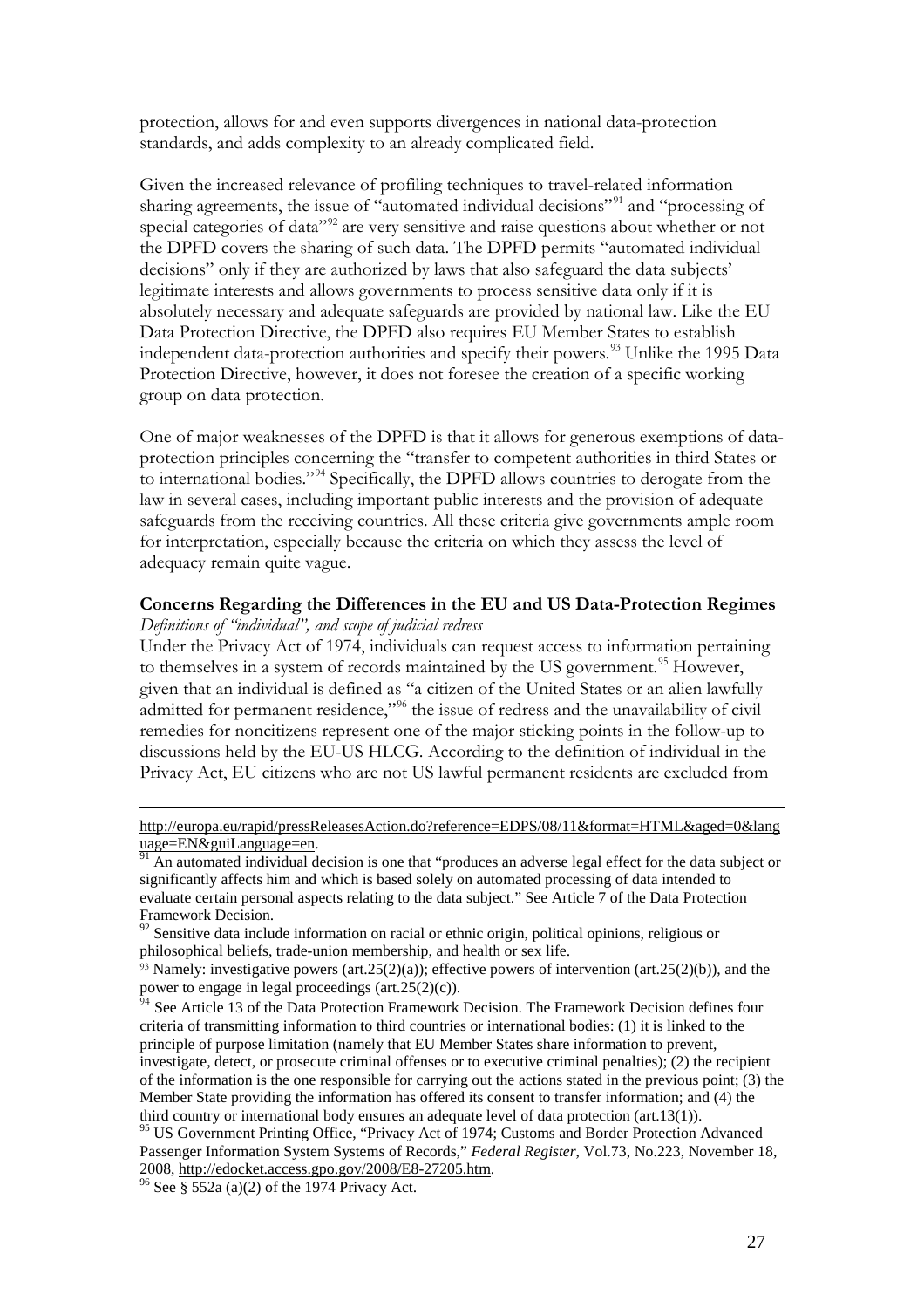the scope of the Privacy Act. In the European Union, however, the 1995 Data Protection Directive and the 2008 Data Protection Framework Decision cover all natural persons and are not limited to EU citizens and lawful permanent residents as privacy and data protection are considered human rights, as stated in EU human-rights law.<sup>[97](#page-29-0)</sup>

The 1974 Privacy Act provision itself is a major obstacle in transatlantic negotiations to achieve a binding international agreement for sharing and protecting personal information.<sup>[98](#page-29-1)</sup> Furthermore, the Privacy Act provisions on civil remedies are framed in a way that strongly limits the possibility of legal redress. To start a civil action against the agency, the behavior of the agency must have had an adverse effect on the individual  $(g)(1)(D)$ . Moreover, the court must determine that the "agency acted in a manner which was intentional or willful"  $(g)(4)$ . Such requirements, especially in a country that lacks a central independent privacy authority, can potentially limit a country's ability to enforce a legal redress system. Moreover, individuals will find it hard to prove that information sharing had an "adverse effect" on them, especially if they do not know if government technologies and information systems actually affected their ability to obtain a visa or enter a country.<sup>[99](#page-29-2)</sup>

However, while the United States only offers judicial redress to US citizens and legal permanent residents for claims made under the US Privacy Act, it does offer all individuals regardless of citizenship access to redress through the Freedom of Information Act (FOIA).<sup>[100](#page-29-3)</sup> In addition, US agencies have their own administrative redress procedures, such as the DHS Traveler Redress Inquiry Program (TRIP), under which all individuals, including non-US citizens, can seek redress.<sup>[101](#page-29-4)</sup> For example, as stated in the APIS SORN, individuals seeking redress and/or contesting a record contained in APIS can either send a request to CBP, or to DHS TRIP. For instance, DHS permits individuals (including foreign nationals) to seek access to APIS data pertaining to them that carriers have provided to the US government.

According to a report by the DHS Office of Inspector General, TRIP does not positively affect the travel experiences of individuals seeking redress, only allows offices that are

<span id="page-29-0"></span> $97$  The purpose of the two instruments is inter alia to ensure a high level of protection of the fundamental rights and freedoms of natural persons, and in particular their right to privacy. Article 1(1) of the EU Data Protection Directive and Framework Decision (further explanation is given in the wording of Article 2(a), which is identical in both instruments) states that: "'personal data' mean any information relating to an identified or identifiable natural person ('data subject'); an identifiable person is one who can be identified, directly or indirectly, in particular by reference to an identification number or to one or more factors specific to his physical, physiological, mental, economic, cultural, or social identity."

<span id="page-29-1"></span><sup>&</sup>lt;sup>98</sup> In its opinion on the adequacy level of the protection offered by the Privacy Act, the Belgian Data Protection Commission underlined the same points. See Commission de la Protection de la Vie Privée, "Objet: Examen du caractère adequate ou non du niveau de protection offert par le 'Privacy Act' américain de 1974, conformément à l'article 25 de la directive 95/46/CE," December 14, 1998, http://www.privacycommission.be/fr/docs/Commission/1998/avis 34 1998.pdf. 99 Francesca Bignami, "European versus American Liberty: A Comparative Privacy Analysis of

<span id="page-29-4"></span><span id="page-29-3"></span><span id="page-29-2"></span>Antiterrorism Data Mining," *Boston College Law Review*, 48 (2007), 609-698.<br><sup>100</sup> John Kropf, "Networked and Layered: Understanding the US Framework for Protecting Personally Identifiable Information," *World Data Protection Report*, The Bureau of National Affairs, 2007.<br><sup>101</sup> Ibid.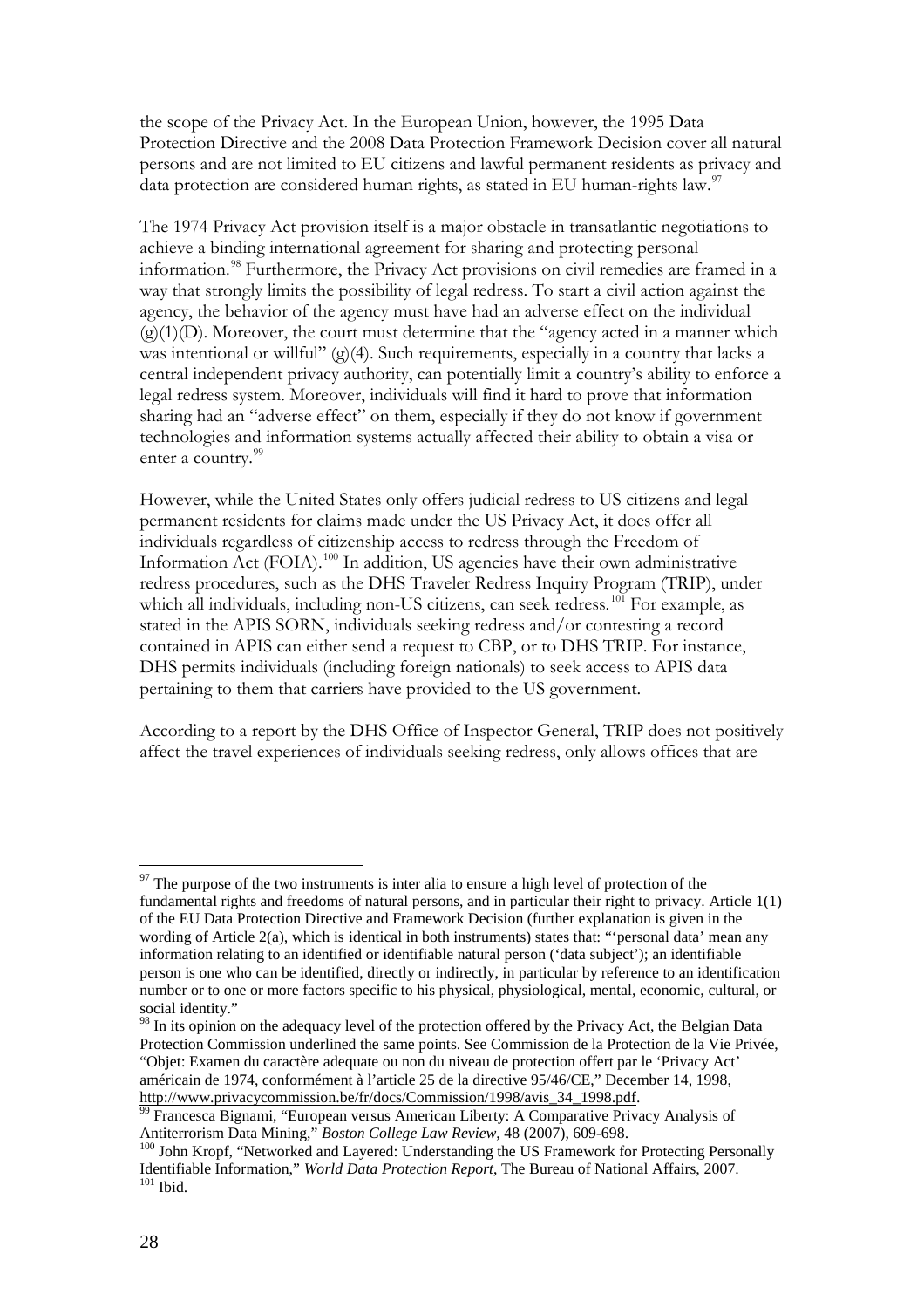thought to be the cause of redress to review the petition rather than allowing an independent review, and does not share information on redress case results.<sup>[102](#page-30-0)</sup>

### *Oversight: Organizational or Structural Challenges*

Organizational or structural differences between the United States and the European Union also pose challenges in discussing or negotiating information-sharing agreements. Differences in the institutional setups for privacy authorities in the United States and Europe often cause confusion and raise questions about how effective privacy oversight is on both sides of the Atlantic.

The European Union has multiple layers of independent data-protection authorities. First, all EU Member States are required to establish independent data-protection authorities under the EU Data Protection Directive. Some Member States, including France, Germany, and Spain, have also created subnational or regional data-protection authorities or antennae. Outside the common powers and competencies outlined in the Data Protection Directive and the Schengen Convention, national data-protection authorities vary by Member State in terms of their legal authority and human and economic resources.

As previously discussed, these national authorities established a standing Working Party called Art.29 WP, which has become one of the main pan-European actors in the field of privacy and data protection. Art.29 WP has the power to deliver opinions on the level of data protection both in the European Union and in third countries. While its scope is limited by the EU Data Protection Directive to issues pertaining to the first pillar, Art.29 WP has issued recommendations on all matters relating to the processing of personal data and created a Working Party on Police and Justice to monitor developments in the third pillar.

Finally, national data-protection authorities also send their officials to the Europol and Eurojust Joint Supervisory Bodies to oversee whether these two EU agencies effectively comply with their own data-protection frameworks.

In 2001,<sup>[103](#page-30-1)</sup> the European Union established the European Data Protection Supervisor (EDPS), an EU institution tasked specifically with supervising, consulting, and cooperating with EU Member States on matters pertaining to privacy and data protection. EDPS is responsible for supervising the management of EURODAC and the future Visa Information System (VIS) and advising EU institutions on all matters relating to data processing and related proposals. Finally, it cooperates with other dataprotections authorities on third-pillar issues.

The United States lacks a single, overarching, central privacy office. The US government has a variety of monitors that stem from its constitutional setup. These include, but are not limited to, the OMB Director, GAO, each federal department's Office of Inspector General (OIG), Chief Privacy Officers within federal agencies, a Civil Liberties

<span id="page-30-0"></span><sup>&</sup>lt;sup>102</sup> US Department of Homeland Security, Office of Inspector General, *Effectiveness of the Department of Homeland Security Traveler Redress Inquiry Program (Redacted)*, September 2009,

<span id="page-30-1"></span> $\frac{1}{103}$  Official Journal of the European Union, "Regulation (EC) No 45/2001 of the European Parliament and of the Council of 18 December 2000 on the protection of individuals with regard to the processing of personal data by the Community institutions and bodies and on the free movement of such data," January 12, 2001[, http://www.dhs.gov/xoig/assets/mgmtrpts/OIG-09-103r\\_Sep09.pdf.](http://www.dhs.gov/xoig/assets/mgmtrpts/OIG-09-103r_Sep09.pdf)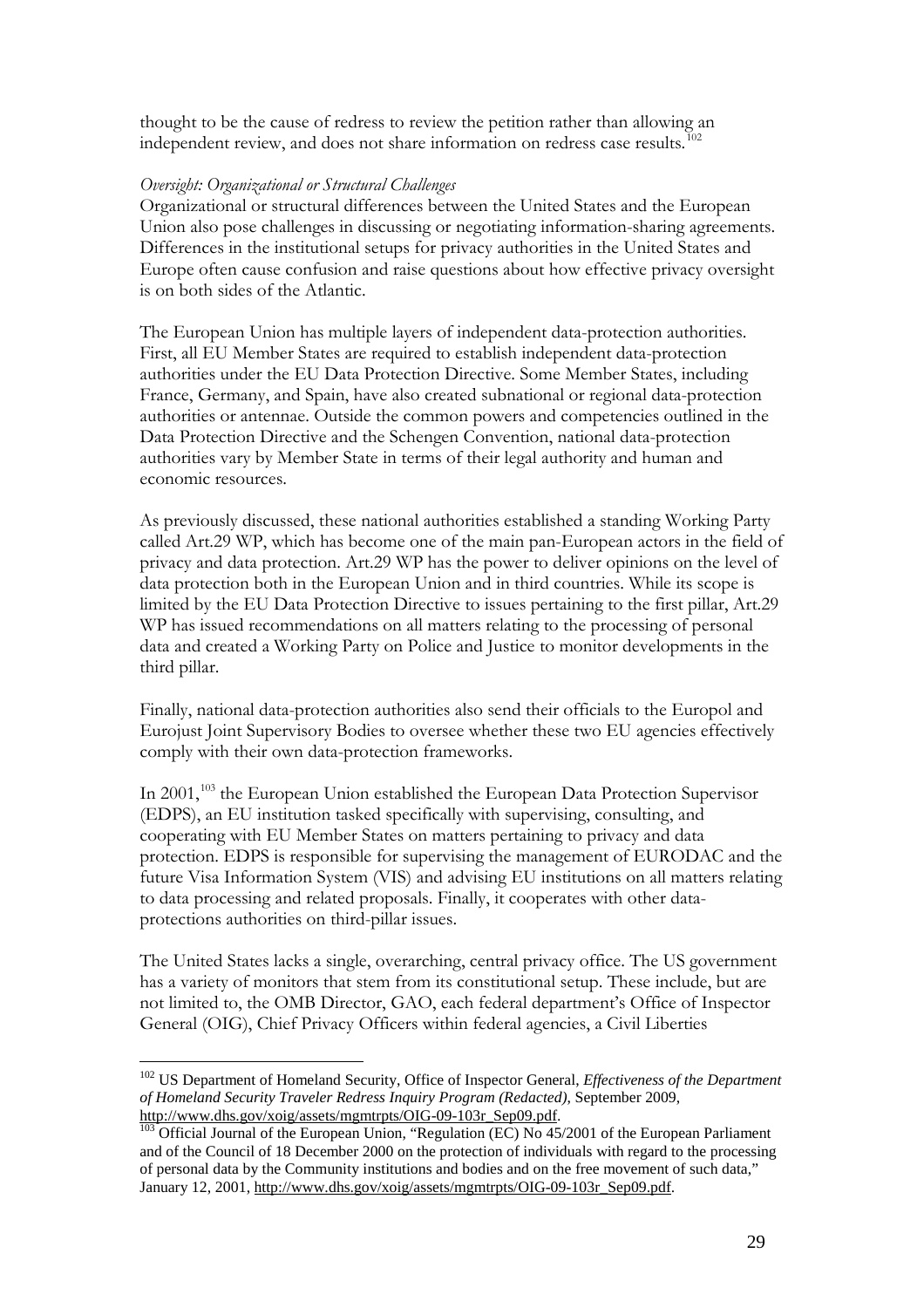Protection Officer in the Office of the Director of National Intelligence, the fivemember Privacy and Civil Liberties Oversight Board, as well as the Archivist and congressional committees. Federal agencies also publish SORNs and Privacy Impact Assessments (PIA) for their respective systems of records in addition to administrative processes that allow individual to seek redress, such as DHS's TRIP.[104](#page-31-0) Furthermore, all individuals, regardless of nationality can request information regarding personal data through FOIA. These privacy players provide adequate protections in the processing of personally identifiable information.<sup>[105](#page-31-1)</sup>

GAO, for example, is an arm of Congress that conducts investigations focusing on the processes that agencies use in their programs. Because inspectors general are part of their respective departments, many EU Member States often misperceive these offices as lacking true independence. Their reports and actions, however, provide evidence to the contrary, and they are indeed independent.<sup>[106](#page-31-2)</sup> In addition to GAO and the inspectors general, DHS also has an independent Chief Privacy Officer with whom all agencies within the department work as they initiate new programs. Finally, congressional committees monitor and maintain oversight of government activities through hearings.

Some privacy advocates in the United States have criticized the setup of the US privacy regime.<sup>[107](#page-31-3)</sup> One report found that two out of three US government agencies established after 9/11 and responsible for privacy policy — the DHS Privacy Office, the President's Civil Liberties and Privacy Oversight Board, and the Office of the Director of National Intelligence's Civil Liberties Protection Office — have taken either no or very limited actions that have had very little effect on privacy due to institutional problems or misinterpretation of their respective mandates, and that the DHS Privacy Office is the most active.

While privacy agencies within the US government can succeed in limiting executive choices, the fact that the DHS Chief Privacy Officer is a political appointee could potentially undermine the necessary oversight. Some experts describe EU data-protection authorities as more structurally independent than US privacy agencies.<sup>[108](#page-31-4)</sup> Moreover, US privacy agencies in general lack powers to investigate and sanction privacy violations.

EU Data Protection Authorities (DPAs) also face challenges in limiting government powers to share personal information in the field of law enforcement and security. In

<span id="page-31-2"></span>Department employee who searched for passport information on the presidential candidates in 2008.

<span id="page-31-3"></span><sup>107</sup> Marc Rotenberg, "The Sui Generis Privacy Agency: How the United States Institutionalized Privacy Oversight After 9-11," (working paper, Social Science Research Network, September 2006), [http://papers.ssrn.com/sol3/Delivery.cfm/SSRN\\_ID933690\\_code678302.pdf?abstractid=933690&miri](http://papers.ssrn.com/sol3/Delivery.cfm/SSRN_ID933690_code678302.pdf?abstractid=933690&mirid=1)

<span id="page-31-0"></span><sup>&</sup>lt;sup>104</sup> However, according to David Sobel, Senior Counsel with the Electronic Frontier Foundation, DHS TRIP does not allow a traveler to challenge an agency decision in court because the Automated Target System is exempt from certain requirements under the 1974 Privacy Act including the right to "contest the content of the record." He says that a traveler has no ability to correct erroneous information. See Ellen Nakashima, "Collecting of Details on Travelers Documented: US Effort More Extensive Than Previously Known," *The Washington Post*, September 22, 2007, <u>http://www.washingtonpost.com/wp-<br>dyn/content/article/2007/09/21/AR2007092102347\_2.html</u>.

<span id="page-31-1"></span>For a comprehensive discussion of US privacy actors, see John Kropf, "Networked and Layered: Understanding the US Framework for Protecting Personally Identifiable Information." <sup>106</sup> For example, it was the State Department OIG that revealed the scandal involving a State

<span id="page-31-4"></span> $\frac{d=1}{108}$  Francesca Bignami, "The US Privacy Act in Comparative Perspective," (Contribution to the Francesca Bignami, "The US Privacy Act in Comparative Perspective," (Contribution to the European Parliament Public Seminar: "PNR/SWIFT/Safe Harbour: Are Transatlantic Data Protected?" March 26, 2007).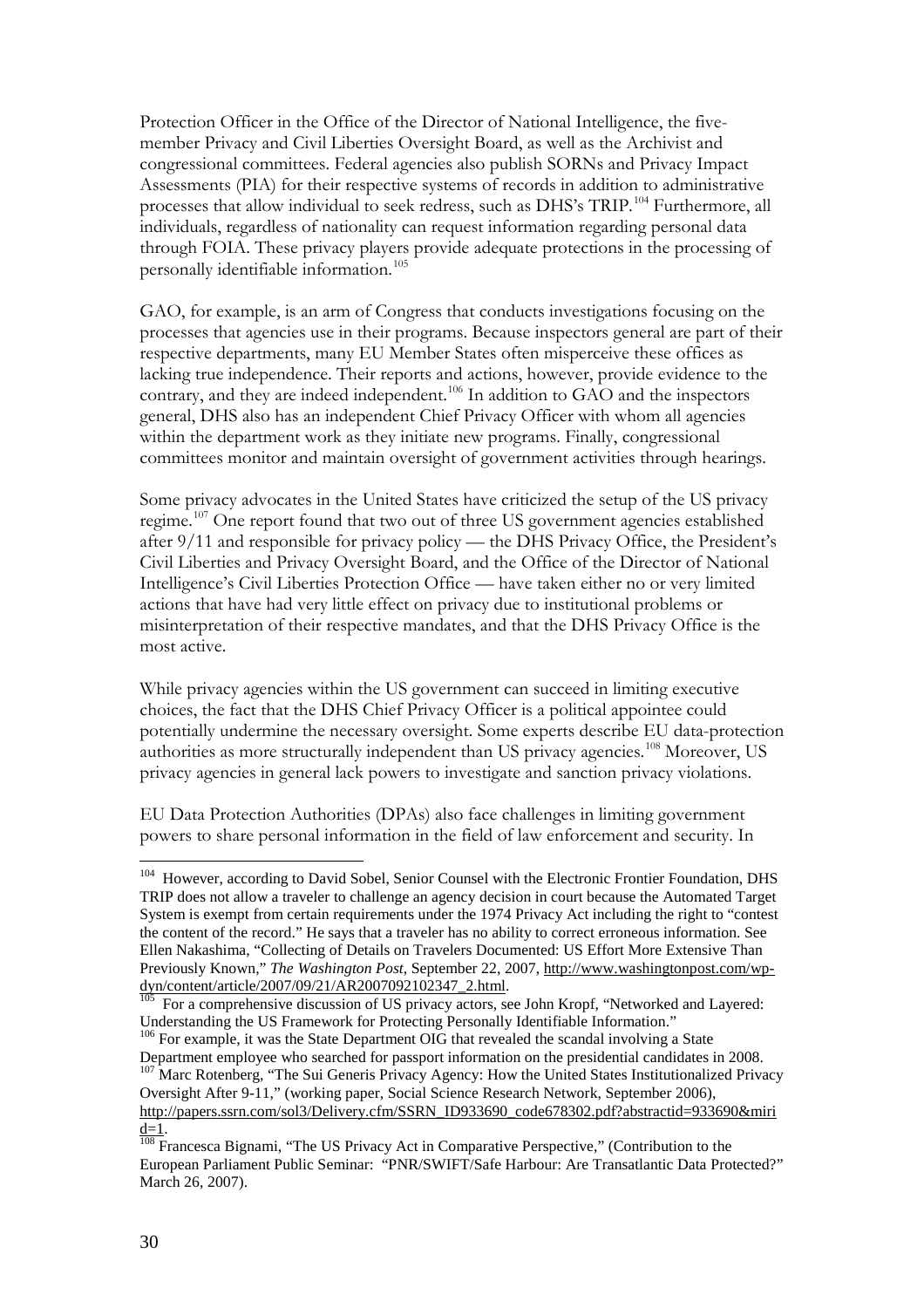fact, not all EU DPAs have the same powers to control government agencies and sanction them when in violation of national privacy and data-protection laws. Furthermore, as highlighted by a 2009 RAND report, they are often understaffed and lack resources.<sup>[109](#page-32-0)</sup> This last problem is shared by US privacy offices and institutions charged with privacy oversight.<sup>[110](#page-32-1)</sup> EU DPAs are authorized to lobby and play a key role in offering policy recommendations that add to the public debate on data protection and privacy. In the United States, GAO, civil-society groups, and corporate lobbies play the role of issuing recommendations to Congress.

Independent data-protection authorities are central to the fundamental right to data protection, as enshrined by Article 8 of the EU Charter of Fundamental Rights. This article prescribes that compliance with data-protection rules "shall be subject to control by an independent authority."

Data-protection authorities offer a potentially effective forum for mediating between individuals and governments in the context of security-related information sharing. However, the EU model of having independent data-protection authorities maintaining oversight over privacy and data-protection issues is but one model. The more integrated and layered structure of US oversight also presents advantages, especially when US privacy officers directly participate in transatlantic working groups that discuss and negotiate common principles and agreements. The inclusion of independent dataprotection authorities in such groups not only allows them to be directly informed of the progress in negotiations and prospective cooperation, but also enables them to make important contributions to the debate, namely by introducing and suggesting potential privacy and data-protection safeguards during negotiations. The most important objectives on which both the Americans and Europeans agree are to have effective accountability, transparency, and remedy for information sharing among their governments.

While Article 8 of the EU Charter of Fundamental Rights requires an independent authority to monitor governments' compliance with data-protection rules, Article 13 of the 1950 European Convention on Human Rights requires states to guarantee the right to an "effective remedy."[111](#page-32-2) As such, data-protection authorities on both sides of the Atlantic would at a minimum have to ensure that their respective oversight bodies have effective powers to remedy data-protection breaches. In the transatlantic context, whether or not such bodies have to be "independent" and what "independence" means remain open questions.

<span id="page-32-0"></span> <sup>109</sup> Neil Robinson, Hans Graux, Maarten Botterman, Lorenzo Valeri, *Review of the European Data Protection Directive*, (Santa Monica: Rand Corporation, 2009), http://www.rand.org/pubs/technical\_reports/2009/RAND\_TR710.pdf.

<span id="page-32-1"></span> $\frac{110}{110}$  Robert Gellman, "The American Approach to Privacy Supervision: Less than the Sum of its Parts," in *Challenges of Privacy and Data Protection Law*, eds. Maria Veronica Perez Asinari and Pablo

<span id="page-32-2"></span>Palazzi (Brussels, Belgium: Bruylant, 2008). <sup>111</sup> According to Article 13 of the European Convention on Human Rights, "Everyone whose rights and freedoms as set forth in this Convention are violated shall have an effective remedy before a national authority notwithstanding that the violation has been committed by persons acting in an official capacity."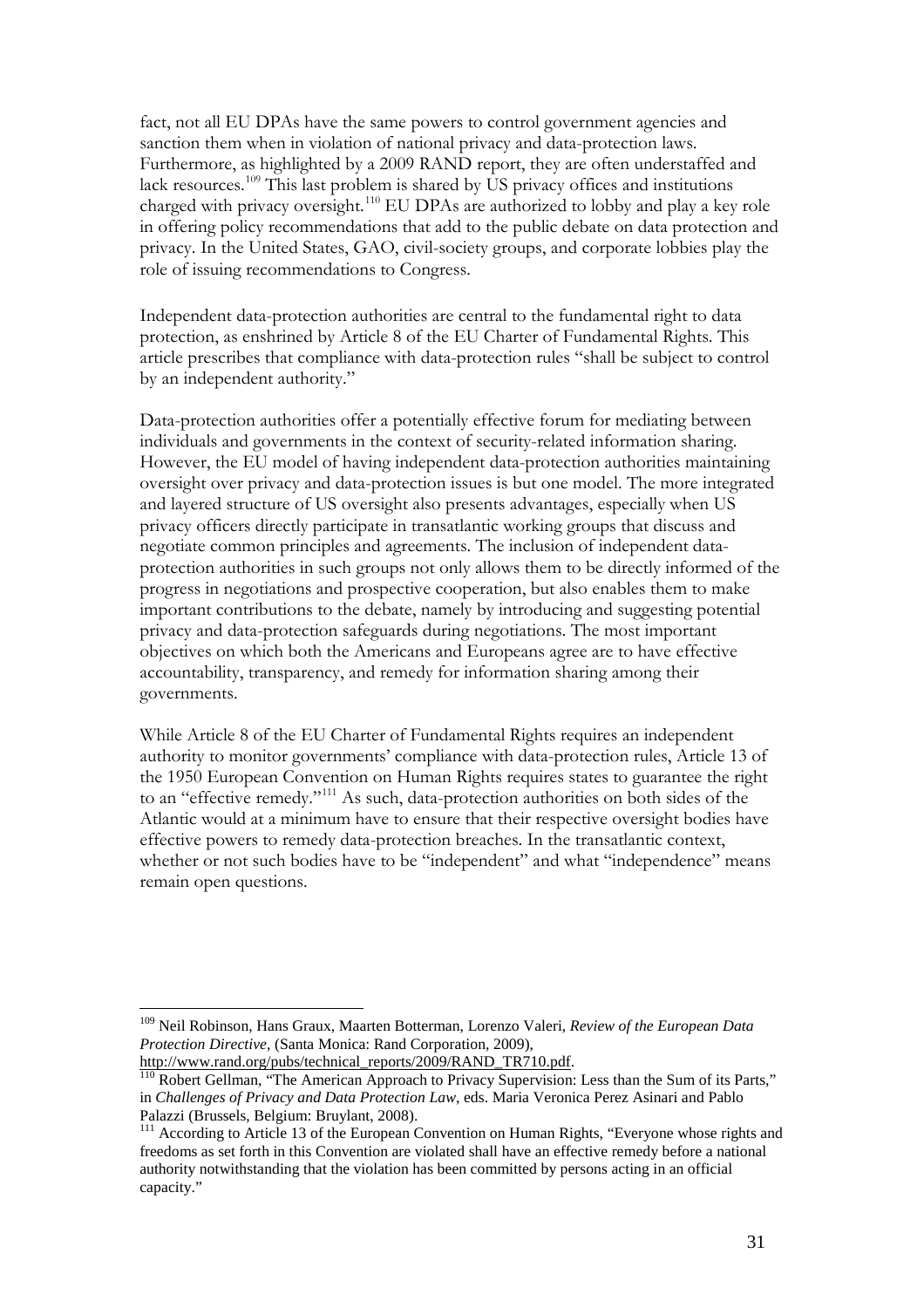## <span id="page-33-0"></span>**C. Transatlantic Decision-Making Forums**

In addition to the different structural setups of privacy offices in the United States and the European Union, the two sides — DHS and the European Commission — have different competencies with regard to discussing or negotiating agreements. While DHS's mandate covers all JHA issues, the European Commission can only negotiate first-pillar aspects of JHA due to EU Member State prerogatives to discuss third-pillar issues pertaining to judicial and law enforcement cooperation. The European Union's legalpillar structure makes it appropriate for EU Member States or the Council of the (JHA) Ministers, not the European Commission, to bilaterally discuss with the United States information-sharing agreements relating to travel and security.

The United States has several avenues to pursue internationally binding agreements. One is to sign a treaty, which, in the United States, means that the agreement must be made "by and with the Advice and Consent of the Senate" (Article II, Section 2, Clause 2 of the Constitution). In this case, the Senate may include reservations or conditions to the negotiated treaty or refuse to give its approval by choosing not to vote on the treaty or failing to pass it with a two-thirds majority. The EU-US Mutual Legal Assistance Treaty (MLAT), which came into force in November 2009, was passed under this treaty-making process.

The other is for the United States to sign an executive agreement, a form of internationally binding agreement made by the executive branch that is not submitted to the Senate for its advice and consent. For a number of reasons, the United States has increasingly concluded executive agreements with foreign governments, sometimes in the form of congressional or statutory agreements (agreements which Congress has previously authorized through domestic legislation) and others in the form of soleexecutive or presidential agreements (which the president authorizes under his constitutional authority).

Executive agreements enter into force as soon as they are signed by both negotiating parties. Despite the Senate's relatively diminished role in executive agreements, the Case-Zablocki Act of 1972 requires all executive agreements be transmitted to Congress within 60 days of their entry into force, including those that are classified for security reasons. The EU-US PNR Agreement was passed under the executive agreement process.[112](#page-33-1)

Some international agreements are nonbinding if they are only political agreements. Such agreements are not subject to congressional oversight or judicial scrutiny. However, parties that come to a political agreement may make a moral effort to be bound by the terms of the agreement and/or eventually find a way to make it legally binding. Given the lack of congressional oversight of such agreements, members of Congress may have to learn about their content and examine them through other forums. One possible forum for enhancing political discourse on legislation in the transatlantic context is the Transatlantic Legislators' Dialogue.<sup>[113](#page-33-2)</sup>

<span id="page-33-1"></span><sup>&</sup>lt;sup>112</sup> However, the original PNR regulation was passed in 2001 following 9/11. This served as the basis for PNR negotiations with third countries.<br><sup>113</sup> European Parliament, Transatlantic Legislators' Dialogue,

<span id="page-33-2"></span>[http://www.europarl.europa.eu/intcoop/tld/default\\_en.htm.](http://www.europarl.europa.eu/intcoop/tld/default_en.htm)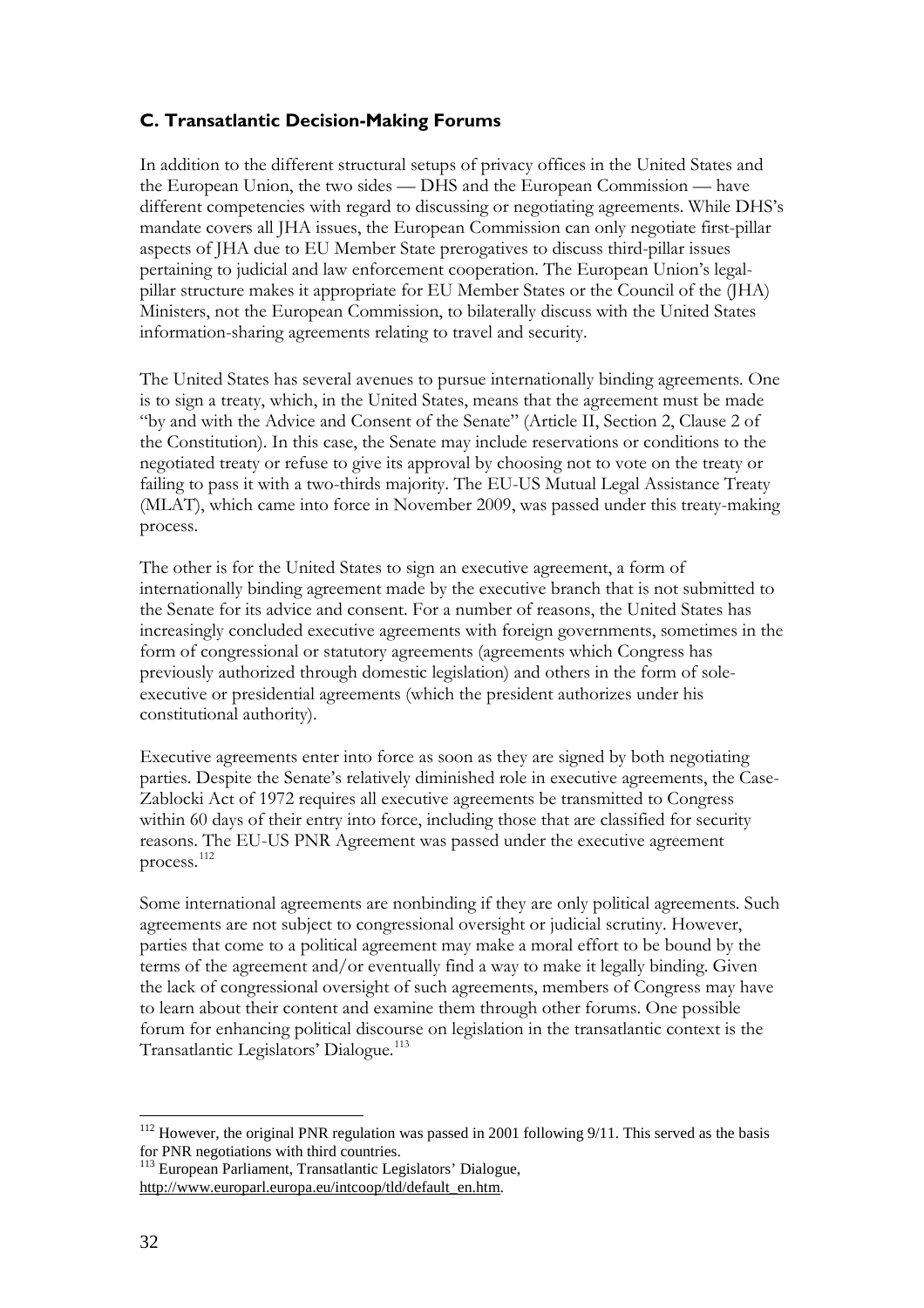For the European Union, international agreements, such as the 2007 PNR agreement, are based on the structure set up in Article 24(1) of the Treaty on European Union, which states: "When it is necessary to conclude an agreement with one or more States or international organizations in implementation of this title, the Council may authorize the Presidency, assisted by the Commission as appropriate, to open negotiations to that effect. Such agreements shall be concluded by the Council on a recommendation from the Presidency." The European Parliament has no veto power over these agreements, and international agreements also largely escape ECJ oversight.

However, the European Union's decision-making structure concerning the negotiation and conclusion of international agreements are changing with the entry into force of the Lisbon Treaty. Under the Lisbon Treaty, the Council will remain the entity ultimately responsible for concluding negotiations, but the European Commission will play a stronger role in actually negotiating the agreements with foreign counterparts rather than merely assisting the Presidency in achieving its aims (art. 218(2-5) TFEU). The increased powers of the European Parliament are likely to have an important effect on how the European Union proceeds with its international information-sharing agreements.

Finally, it is particularly important to note that several security measures relying on data processing were initially discussed and sometimes adopted in different informal, and often private, forums that lacked transparency and accountability.[114](#page-34-0) In the European Union, Member States have on many occasions initiated discussions on international agreements with their foreign counterparts, adopted measures outside of the EU legal framework, and then subsequently transposed them into that framework. This was the case with both the Schengen Agreement and the Prüm Treaty.

In the G6, an informal but structured group of officials of the interior ministries of France, Germany, Italy, Poland, Spain, and the United Kingdom, has met twice a year since 2003. G6 officials generally discuss topics that parallel those debated in the European Union, with issues such as cooperation on migration, law enforcement, and terrorism high on the agenda. Recently, the G6 has morphed into the G6 plus 1, ever since the United States was regularly invited to discuss transatlantic relations in these fields. The participation of the DHS Secretary at G6 plus 1 meetings reveals a trend that many discussions on privacy and data protection in the context of law enforcement occur on a bilateral or informal small-group basis.

Finally, following the 1995 G7 summit in Halifax, officials of the G7 — the grouping of seven industrialized economies (Canada, France, Germany, Italy, Japan, the United Kingdom, and the United States) — met to enhance cooperation on combating transnational crime. The Lyon Group, as the group was called, offered recommendations on how to enhance cooperation and established subgroups to address specific issues such as the legal basis for sharing information on criminals, immigration fraud, and human trafficking. The Lyon Group later transformed into the Roma/Lyon Group of

[http://www.statewatch.org/news/2006/jul/hol-behind-closed-doors.pdf;](http://www.statewatch.org/news/2006/jul/hol-behind-closed-doors.pdf) "G6-G8 Prum: Behind closed doors – policy-making in secret intergovernmental and international fora," *Statewatch*, [http://www.statewatch.org/news/2006/sep/05eu-g6.htm;](http://www.statewatch.org/news/2006/sep/05eu-g6.htm) UK Home Office, "G6 Meeting (Berlin):

Written answers and statements, 24 March 2009," *Statewatch*, March 24, 2009, [http://www.statewatch.org/news/2009/sep/g6-meetings-hoc-answer.pdf;](http://www.statewatch.org/news/2009/sep/g6-meetings-hoc-answer.pdf) US Department of Homeland Security, "'G6 plus 1' Meeting in Germany," *Leadership Journal*, March 19, 2009,

[http://www.dhs.gov/journal/leadership/2009/03/g6-plus-1-meeting-in-germany.html.](http://www.dhs.gov/journal/leadership/2009/03/g6-plus-1-meeting-in-germany.html)

<span id="page-34-0"></span> <sup>114</sup> United Kingdom House of Lords, European Union Committee, *Behind Closed Doors: the meeting of the G6 Interior Ministers at Heiligendamn*, July 11, 2006,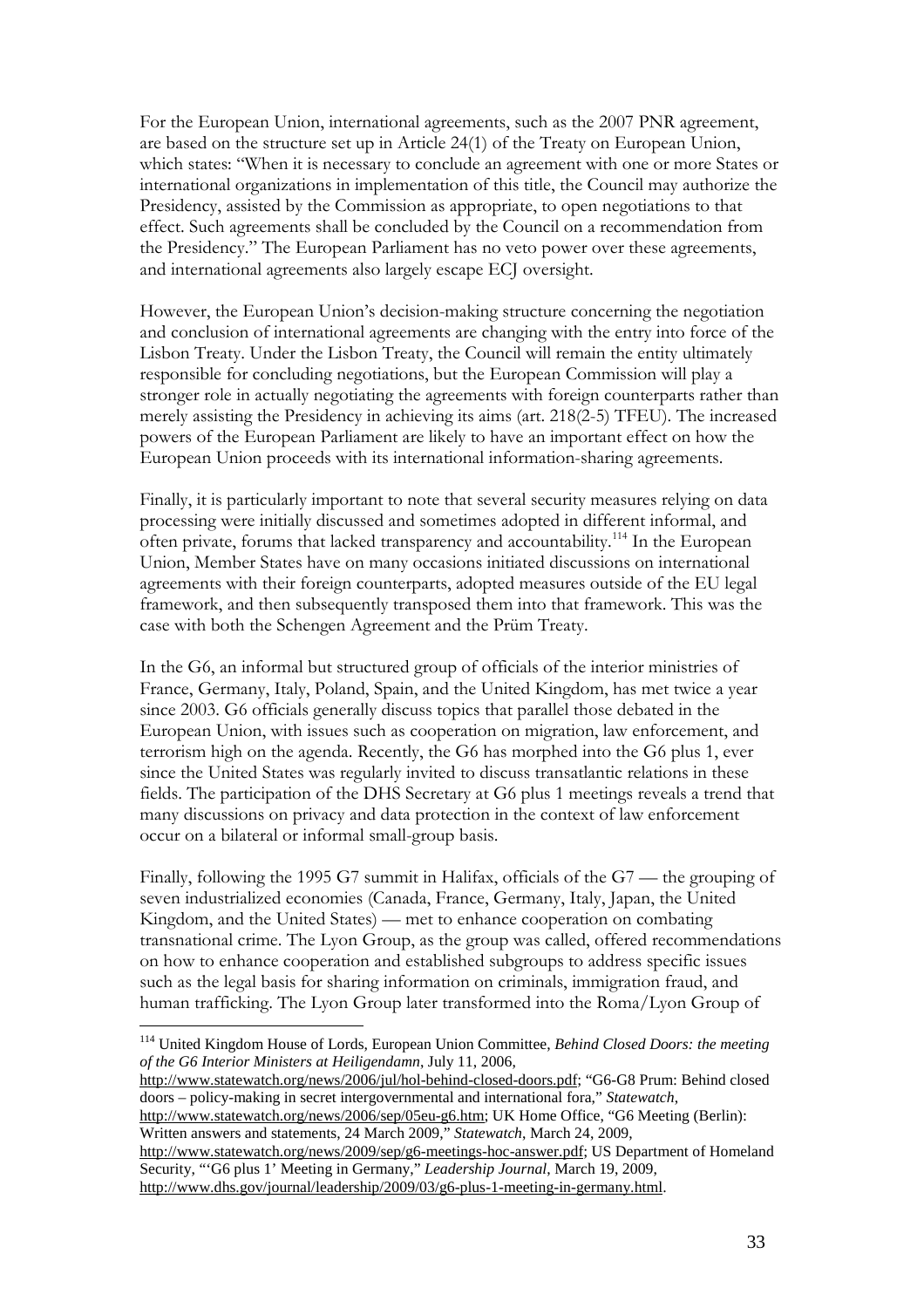the G8, which handles issues of counterterrorism, transnational organized crime, and biometric identity management to enhance security in travel and transportation.<sup>[115](#page-35-1)</sup>

Transatlantic discussions on privacy and data protection also take place in working groups of experts and high-level officials. Such transatlantic high-level working groups began forming in the 1990s to discuss policies in a variety of areas but have increased their presence in the field of law enforcement since 2001.[116](#page-35-2) HLCG, discussed below, is an example of such a group.

## <span id="page-35-0"></span>**IV. Negotiating a Binding Legal Framework**

Since 2006, the Troika process — when the Department of Justice (DOJ), DHS, and the European Commission meet twice a year to work out an agenda on cooperation on common issues — has made data sharing its primary focus during its meetings. The United States and the European Union were renegotiating a PNR agreement in 2006 when officials realized that any further productive negotiations on information sharing would require them to agree on a common set of principles on privacy and personal-data protection. At its November 2006 meeting, the group formed HLCG — an umbrella group to work on common data-privacy principles for sharing law enforcement information between the United States and the European Union.

HLCG was divided into two groups: the principals (senior policymakers) and the experts (involving law enforcement, data-privacy experts, and policy leadership). In the summer of 2008, HLCG agreed on a common set of principles, with some outstanding issues, which track the Fair Information Practice Principles — a set of principles, including 1) notice/awareness; choice/consent; 3) access/participation; 4) integrity/security; and 5) enforcement/redress, that the United States, Canada, and European countries have largely accepted since the 1970s as the underlying basis for national privacy and dataprotection legislation.[117](#page-35-3) In November 2009, HLCG resolved the outstanding issues and finalized a common set of principles. However, the informal nature of HLCG makes these principles nonbinding. The Council of Ministers made it clear that the European HLCG members were not acting on its behalf.<sup>[118](#page-35-4)</sup>

Nevertheless, HLCG is a crucial forum that could provide a basis for establishing the necessary legal framework — a binding international agreement — for all informationsharing activities in matters pertaining to law enforcement and security between the United States and the European Union. The goal of reaching such an agreement would

<span id="page-35-4"></span>**Basic Guide, November 10, 2009, https://bobsellman.com/rg-Fipshistory.pdf. 118** US Department of Homeland Security, "EU-US Joint Statement on 'Enhancing transatlantic cooperation in the area of Justice, Freedom and Security,'" November 3, 2009, [http://www.se2009.eu/polopoly\\_fs/1.21271!menu/standard/file/EU-](http://www.se2009.eu/polopoly_fs/1.21271!menu/standard/file/EU-US%20Joint%20Statement%2028%20October%202009.pdf)[US%20Joint%20Statement%2028%20October%202009.pdf.](http://www.se2009.eu/polopoly_fs/1.21271!menu/standard/file/EU-US%20Joint%20Statement%2028%20October%202009.pdf)

 $\overline{a}$ 

<sup>115</sup> Group of 8, "G8 Declaration on Counter Terrorism," July 9, 2008,

<span id="page-35-2"></span><span id="page-35-1"></span>[http://www.g8.utoronto.ca/summit/2009laquila/2009-counterterrorism.html.](http://www.g8.utoronto.ca/summit/2009laquila/2009-counterterrorism.html) [116](http://www.g8.utoronto.ca/summit/2009laquila/2009-counterterrorism.html) Patryk Pawlak, *Made in the USA? The Influence of the US on the EU's Data Protection Regime*," (Brussels, Belgium: Centre for European Policy Studies, 2009), [http://www.ceps.eu/ceps/download/2680.](http://www.ceps.eu/ceps/download/2680)

<span id="page-35-3"></span> $117$  The Fair Information Practices originated in the United States in 1973 when a government advisory committee became increasingly concerned about the use of private and public automated information systems that contained information on individuals. See: Robert Gellman, *Fair Information Practices: A Basic Guide*, November 10, 2009, http://bobgellman.com/rg-docs/rg-FIPshistory.pdf.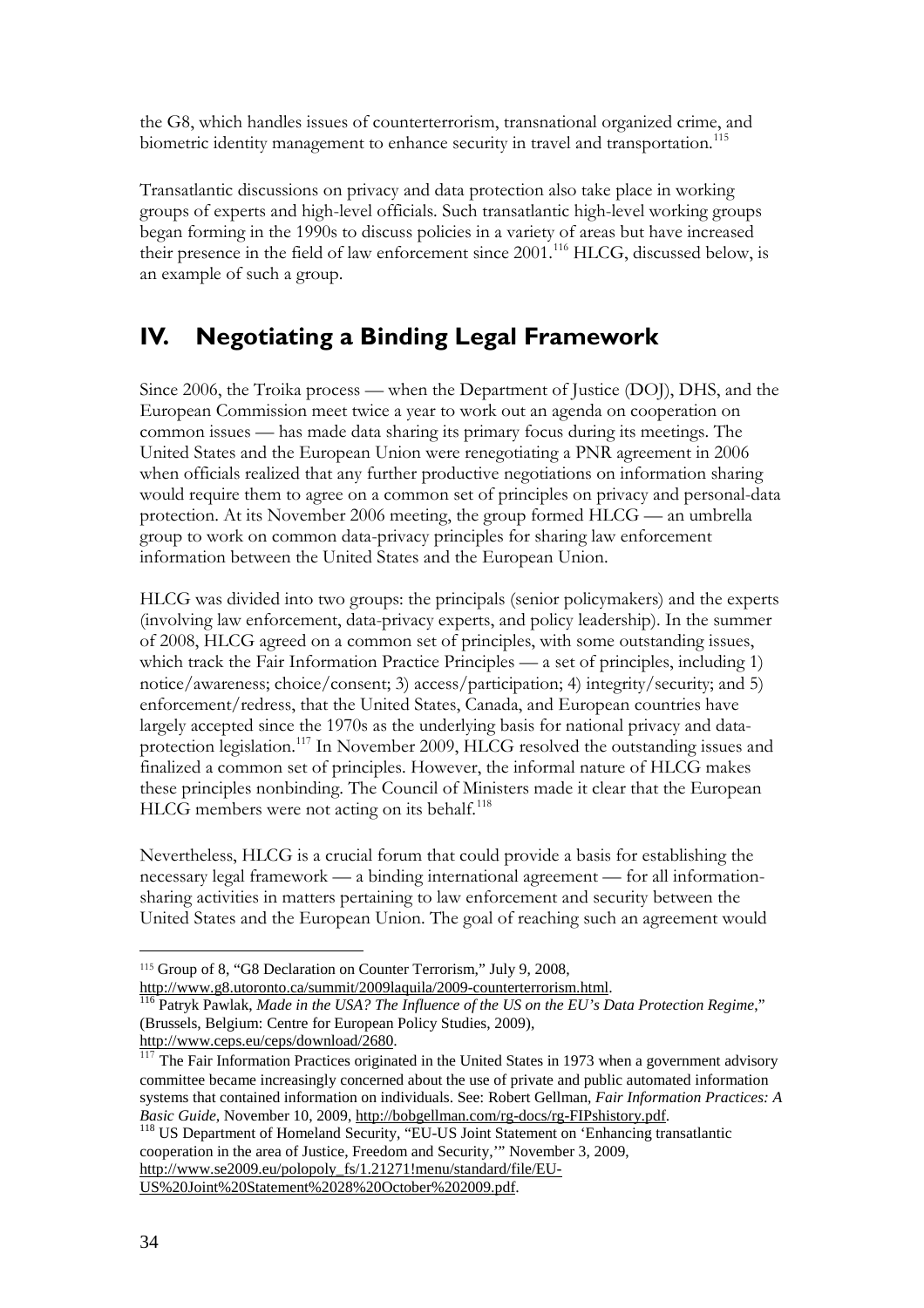be twofold: (1) to enhance transatlantic cooperation in data and information sharing; and (2) to ensure data protection and privacy rights when doing so.<sup>[119](#page-36-0)</sup> HLCG has identified a set of common principles, "acceptable as minimum standards when processing personal data for law enforcement purposes,"<sup>[120](#page-36-1)</sup> as the best solution to achieve these twin objectives.

The HLCG Final Report lists 12 common principles of data protection and privacy for law enforcement purposes.<sup>[121](#page-36-2)</sup> These principles are:

- Purpose Specification/Purpose Limitation
- Integrity/Data Quality
- Relevant and Necessary/Proportionality
- Information Security
- Special Categories of Personal Information (sensitive data)
- Accountability
- Independent and Effective Oversight
- Individual Access and Rectification
- Transparency and Notice
- Redress
- Automated Individual Decisions
- Restrictions on Onward Transfers to Third Countries

According to the Annex to the Final Report, HLCG members developed a common language for these principles. However, HLCG also introduced some caveats regarding this common language with regard to Principles 7 and 9.<sup>[122](#page-36-3)</sup> Perhaps the most important HLCG remark concerns the redress principle. Even if both sides are in agreement that data subjects must have an effective means to seek redress, there are strong differences in the two legal systems concerning access to legal remedies. As previously discussed, the Privacy Act definition of individual excludes non US-citizens or aliens without a permanent residence permit. For the Europeans, the lack of judicial redress may undermine the credibility of any transatlantic agreement on privacy and data protection. For the United States, offering judicial redress would require updating the Privacy Act through new legislation.

<span id="page-36-0"></span><sup>&</sup>lt;sup>119</sup> According to the HLCG Final Report, "The goal of the HLCG was to explore ways that would enable the EU and the US to work more closely and efficiently together in the exchange of law enforcement information while ensuring that the protection of personal data and privacy are guaranteed." See Council of the European Union, "Final Report by EU-US High Level Contact Group on information sharing and privacy and personal data protection," May 28, 2008, http://www.dhs.gov/xlibrary/assets/privacy/privacy\_intl\_hlcg\_report\_02\_07\_08\_en.pdf.

<span id="page-36-2"></span><span id="page-36-1"></span><sup>&</sup>lt;sup>120</sup> Ibid.<br><sup>121</sup> Council of the European Union, *Reports by the High Level Contact Group (HLCG) on information sharing and privacy and personal data protection* (Brussels, Belgium: Council of the European Union, 2009),

[http://ec.europa.eu/justice\\_home/fsj/privacy/news/docs/report\\_hlcg\\_info\\_sharingprivacydata\\_prot.pdf.](http://ec.europa.eu/justice_home/fsj/privacy/news/docs/report_hlcg_info_sharingprivacydata_prot.pdf)  $122$  In its report, HLCG notes that the principle of independent and effective oversight refers to their

<span id="page-36-3"></span>common goal rather than the need to implement the principle in the same way. The group notes that the principle of transparency and notice means that both the United States and the European Union should make information available to data subjects, but that the national laws will determine the modalities of information and their limitations.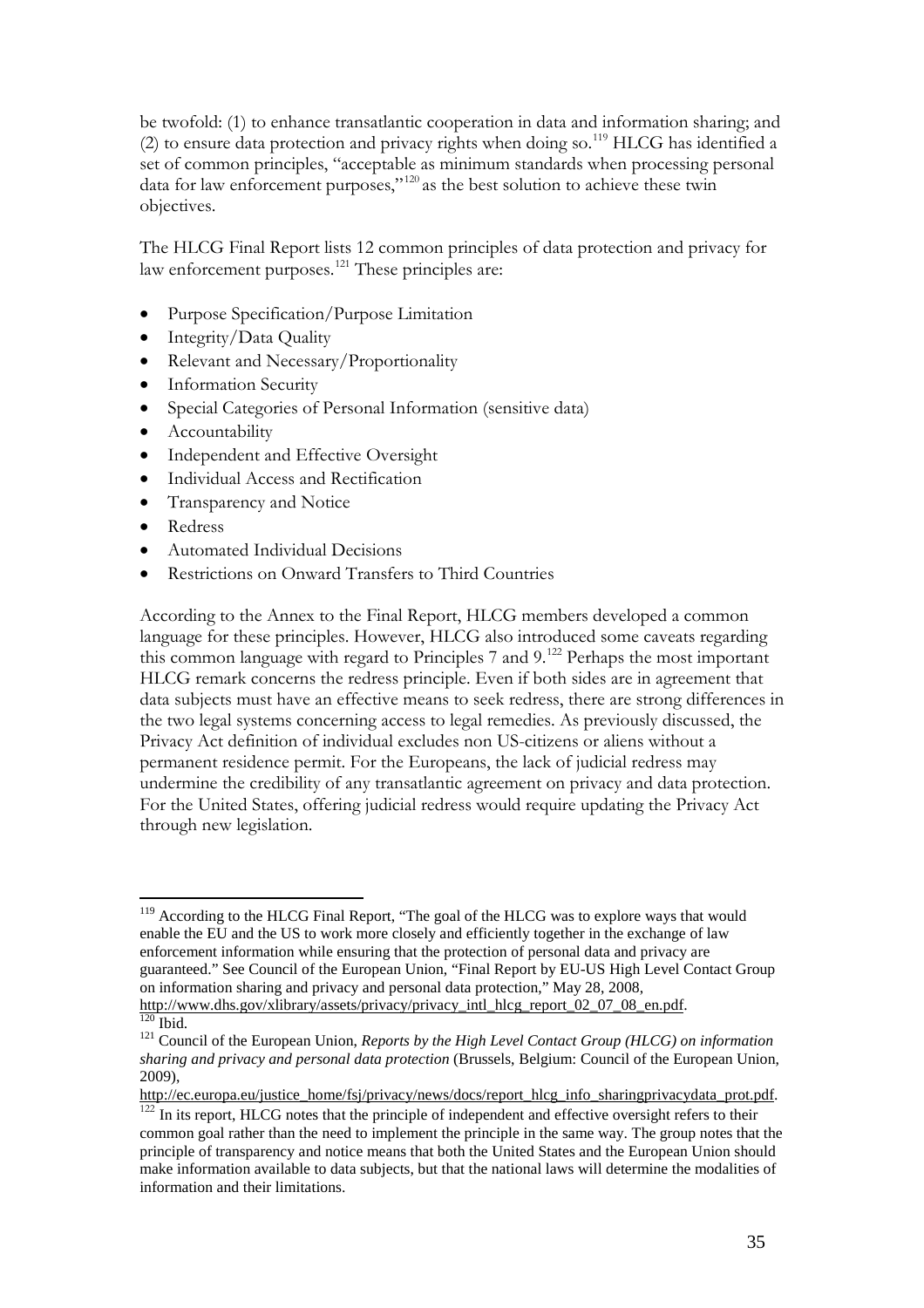The final report identified five other "outstanding issues pertinent to transatlantic relations": [123](#page-37-0)

- 1. consistency in private entities' obligations during data transfers;
- 2. equivalent and reciprocal application of privacy and personal data-protection law;
- 3. preventing undue impact on relations with third countries;
- 4. specific agreements regulating information exchanges and privacy and personal data protection; and
- 5. issues related to the institutional framework of the European Union and the United States.[124](#page-37-1)

In the fall of 2008, HLCG worked to find common wording for three of these five issues and agreed in spring 2009 on wording for another. The HLCG status report attached to the ministerial statement of December 16, 2008 offered some agreed text on most of the pending questions.[125](#page-37-2) The text outlined how a prospective agreement would affect private actors and third countries, stating that they should not suffer any adverse impact as a result of diverging legal and regulatory requirements, and that HLCG would leave open the possibility of including in the scope of an agreement the collection and exchange of personal data with private actors.

The agreed text for the fourth outstanding issue (see above) suggested that a future general framework agreement could be complemented by more specific agreements relating to the processing of personal information in areas where the European Union and United States "agree that a clear legal necessity arises in particular due to a mutually recognized conflict of laws."<sup>[126](#page-37-3)</sup>

By the beginning of October 2009, HLCG had yet to agree on the redress principle and on the fifth outstanding issue of specific agreements regulating information exchanges and privacy and personal-data protection. Officials from the US Departments of Justice, State, and Homeland Security, the EU Presidency, the European Commission, the European Data Protection Supervisor, the Europol Joint Supervisory Board, and several Member States met in Brussels on October 1, 2009 to increase mutual understanding of the EU and US legal frameworks that allow individuals to seek redress in the context of law enforcement. The experts agreed that while the US and EU redress mechanisms differed, both provided multiple effective procedures for administrative and judicial redress.<sup>[127](#page-37-4)</sup>

The HLCG final report advances two main policy options for transferring their common principles into effective outputs: (1) the conclusion of a binding international agreement; or (2) a nonbinding instrument, such as "soft law" and/or a political declaration. HLCG members agreed that the first option is the best solution as it would achieve the twin

<span id="page-37-2"></span>

<span id="page-37-1"></span><span id="page-37-0"></span><sup>&</sup>lt;sup>123</sup> Ibid.<br><sup>124</sup> Ibid.<br><sup>125</sup> The United States Mission to the European Union, "US, EU Issue Statement on Common Data Privacy and Protection Principles," December 12, 2008,<br>http://useu.usmission.gov/Dossiers/Data Privacy/Dec1208 SLCG Statement.asp.

<span id="page-37-3"></span> $\frac{126}{126}$  Ibid.  $\frac{127}{120}$  Council of the European Union, "Reports by the High Level Contact Group (HLCG) on information

<span id="page-37-4"></span>sharing and privacy and personal data protection," November 23, 2009, [http://register.consilium.europa.eu/pdf/en/09/st15/st15851.en09.pdf.](http://register.consilium.europa.eu/pdf/en/09/st15/st15851.en09.pdf)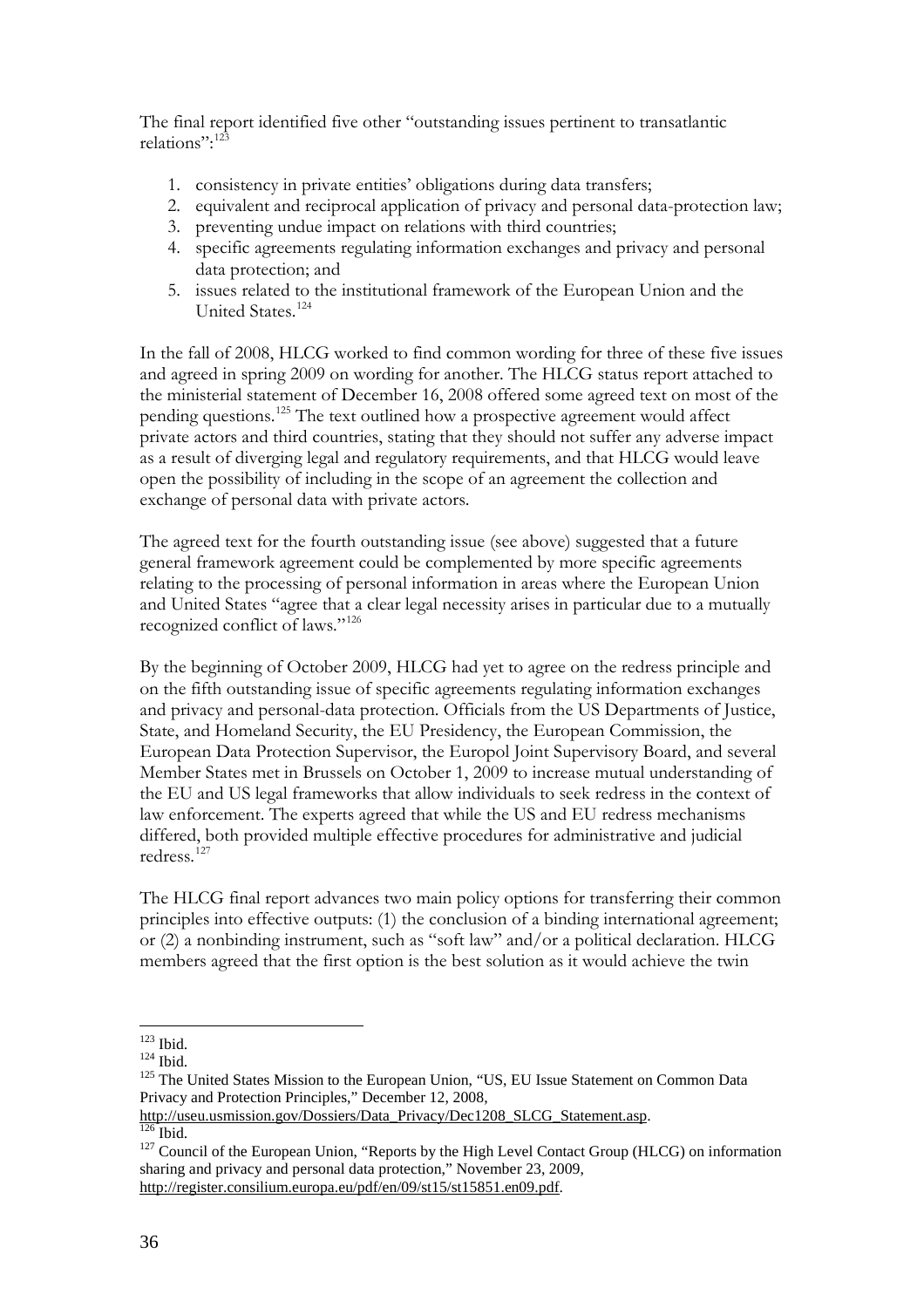objectives of HLCG and provide the legal basis for more transatlantic agreements to exchange data and information in a mutually satisfactory way.<sup>[128](#page-38-0)</sup>

However, this policy option would entail several new steps for the United States, especially if further national legislation is required. It would mean that the United States would have to amend its Privacy Act to extend redress rights to EU citizens. If this became the case, the Senate would become more active in drafting legislation or at the very least increase its oversight on international agreements that had previously been adopted as presidential executive agreements.[129](#page-38-1)As for the second policy option, the recourse to soft law would offer less legal certainty and security.

The solution of the international binding agreement enjoys the declared support of most of the relevant actors. DHS Chief Privacy Officer Mary Ellen Callahan wrote in the department's leadership journal, "the next step is negotiating a binding international EU-US agreement based on these common principles to facilitate further cooperation while ensuring the availability of full protection for our citizens. The Department of Homeland Security looks forward to being a part of those efforts in the months ahead."<sup>[130](#page-38-2)</sup>

In fact, even before the high-level political endorsement of this option in the November 3, 2009 EU-US Joint Statement on "Enhancing transatlantic cooperation in the area of Justice, Freedom, and Security," several actors in the European Union, particularly the European Parliament, had expressed their preference for negotiating a binding international agreement.[131](#page-38-3) In its resolution on the fight against terrorism, the Parliament "reaffirms the importance of cooperation with third countries in the prevention of and the fight against terrorism, and observes that the US is an essential partner in this field; considers that a common legal framework for police and judicial cooperation, with special emphasis on the protection of fundamental rights, especially of personal data, should be defined between the EU and the US, via an international agreement, ensuring appropriate democratic and parliamentary scrutiny at national and EU level."<sup>[132](#page-38-4)</sup>

The EU Counter-Terrorism Coordinator, in his report to the Council of Ministers on the implementation of the EU counterterrorism strategy, stated that "it would seem that a legally binding EU-US agreement (to be negotiated on the basis of the Lisbon Treaty) would offer the best guarantees in terms of both data protection and a sustained

<span id="page-38-0"></span><sup>&</sup>lt;sup>128</sup> Council of the European Union, "Final Report by EU-US High Level Contact Group on information sharing and privacy and personal data protection," May 28, 2008,

[http://www.dhs.gov/xlibrary/assets/privacy/privacy\\_intl\\_hlcg\\_report\\_02\\_07\\_08\\_en.pdf.](http://www.dhs.gov/xlibrary/assets/privacy/privacy_intl_hlcg_report_02_07_08_en.pdf) 130 Ibid. 130 Mary Ellen Callahan, "US and EU Agree on Data Protection Principles," November 3, 2009,

<span id="page-38-2"></span><span id="page-38-1"></span>[http://www.dhs.gov/journal/leadership/2009/11/us-and-eu-agree-on-data-protection.html.](http://www.dhs.gov/journal/leadership/2009/11/us-and-eu-agree-on-data-protection.html)<br><sup>131</sup> According to the EU-US Joint Statement on "Enhancing transatlantic cooperation in the area of

<span id="page-38-3"></span>Justice, Freedom and Security" of November 3, 2009, "We acknowledge the completion of the High Level Contact Group's more than two years of work to foster mutual understanding and identify a core set of common principles that unite our approaches to protecting personal data while processing and exchanging information for law enforcement purposes. We have important commonalities and a deeply rooted commitment to the protection of personal data and privacy albeit there are differences in our approaches. The negotiation of a binding international EU-US agreement should serve as a solid basis for our law enforcement authorities for even further enhanced cooperation, while ensuring the availability of full protection for our citizens."

<span id="page-38-4"></span><sup>&</sup>lt;sup>132</sup> European Parliament, "European Parliament resolution of 12 December 2007 on the fight against terrorism," December 12, 2007,

[http://www.europarl.europa.eu/sides/getDoc.do?type=TA&reference=P6-TA-2007-](http://www.europarl.europa.eu/sides/getDoc.do?type=TA&reference=P6-TA-2007-0612&language=EN) [0612&language=EN.](http://www.europarl.europa.eu/sides/getDoc.do?type=TA&reference=P6-TA-2007-0612&language=EN)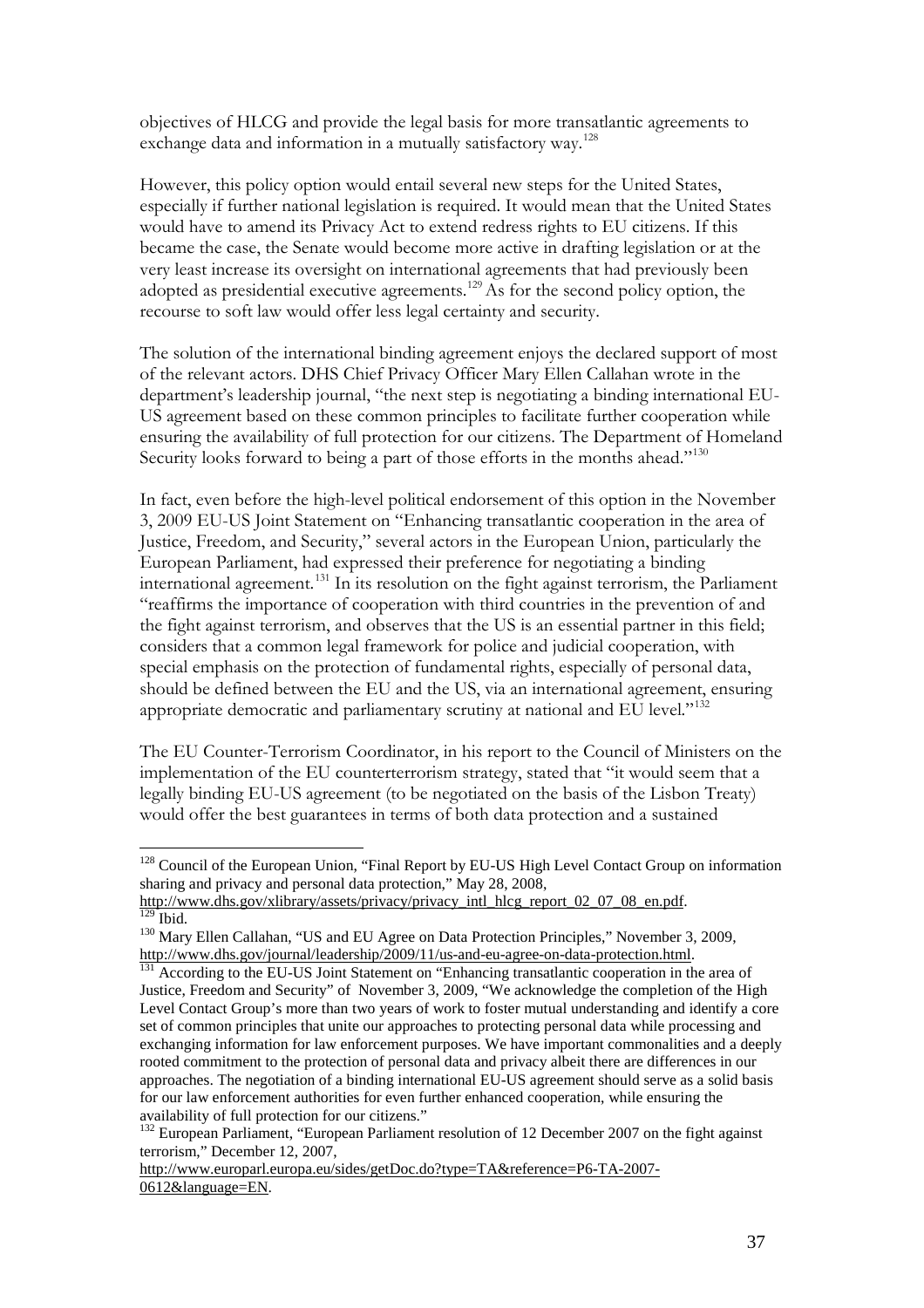intensification of exchange of law enforcement data."<sup>[133](#page-39-1)</sup>

Finally, in its opinion on the HLCG final report, the European Data Protection Supervisor underlined the complexities and the challenges linked to the protection of data exchanged and processed internationally for law enforcement purposes, but proposed the "development of a roadmap towards a possible [binding] agreement."[134](#page-39-2) Currently, EDPS is also the only institution that has publicly offered possible guidelines and content for a binding international agreement.<sup>[135](#page-39-3)</sup>

## <span id="page-39-0"></span>**V. Moving Forward**

Sharing information on individuals is now considered a vital government tool in combating transnational crime and terrorism. The discussions and debates on how the United States and the European Union will simultaneously share information on individuals and uphold mutually satisfactory privacy and personal data-protection standards are at a crossroads. In particular, three partially intertwined sets of challenges have emerged in the transatlantic experience.

First, the United States and the European Union have differed on what each views as the appropriate design for information-sharing measures in two major areas. First, the two sides differ on how they would like to integrate their respective agencies into the design and running of information-sharing measures. Second, they each have concerns about how to integrate federal and state actors in negotiations, and in the case of the European Union this means the players at the EU and Member State levels. Selecting the relevant agencies responsible for executing, overseeing, and updating information-sharing agreements is crucial in defining the purposes and proportionality of the measures as well as any relevant privacy and data-protection guarantees associated with such measures. The articulation of "federal" and "state" levels helps identify the number and nature of actors involved and in making negotiations more transparent. The question is how can the United States and the European Union resolve these differences in future negotiations?

The second set of challenges is linked to the first, and concerns the sociopolitical and legal contexts in which actors operate and frame information-sharing measures. First, rapidly changing technologies are enabling governments to handle larger amounts of information, but such changes in technological capacity are also making policymakers contemplate incorporating new types of information on individuals and innovative ways of collecting such data. Second, most of the actors involved, and especially executive agencies and interior ministries, perceive threats as continuously transforming, and thus require evolving approaches to tackle them. Such changes in technologies and security and law enforcement threats are further complicating an already vague legal framework

<span id="page-39-1"></span><sup>&</sup>lt;sup>133</sup> Council of the European Union, "Implementation of the EU Counter-Terrorism Strategy – Priorities for further action," May 19, 2008[, http://www.statewatch.org/news/2008/jun/eu-c-t-strategy-report-](http://www.statewatch.org/news/2008/jun/eu-c-t-strategy-report-9417-08.pdf)

<span id="page-39-2"></span>[<sup>9417-08.</sup>pdf.](http://www.statewatch.org/news/2008/jun/eu-c-t-strategy-report-9417-08.pdf)<br><sup>134</sup> European Data Protection Supervisor, "Opinion of the European Data Protection Supervisor on the Final Report by the EU-US High Level Contact Group on information sharing and privacy and personal data protection," November 11, 2008,

<span id="page-39-3"></span>[http://www.edps.europa.eu/EDPSWEB/webdav/site/mySite/shared/Documents/Consultation/Opinions/](http://www.edps.europa.eu/EDPSWEB/webdav/site/mySite/shared/Documents/Consultation/Opinions/2008/08-11-11_High_Level_Contact_Group_EN.pdf)  $\frac{2008}{^{135}}$  Ibid.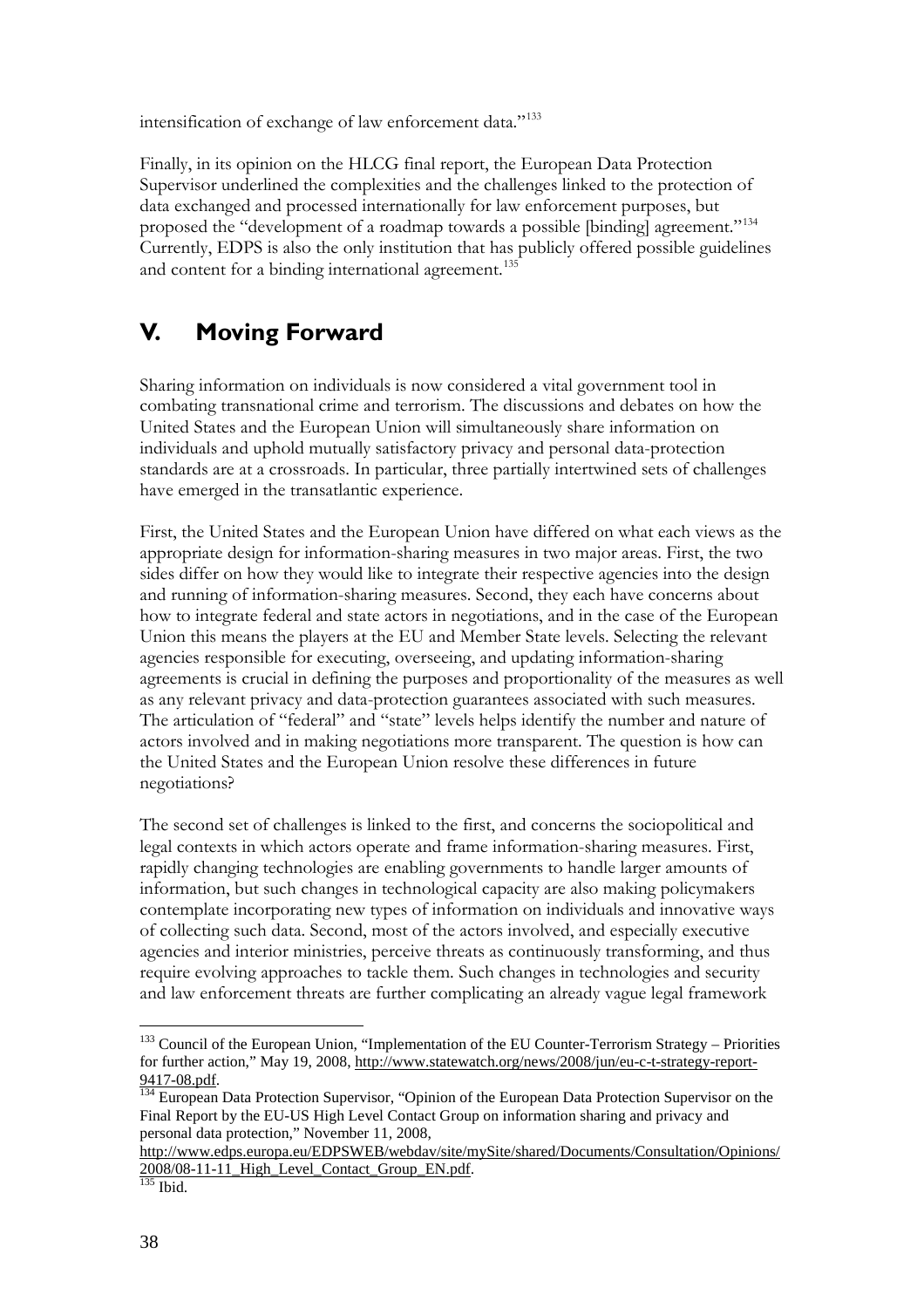that is characterized by asymmetries between the United States and the European Union. Legal changes under the Lisbon Treaty make it an even greater challenge for the European Union to find sociopolitical and legal solutions to sharing information on individuals. If both sides only address some of the outstanding sociopolitical and legal challenges, they risk creating further fragmentation, political tension, and adequate information-sharing policy mechanisms. The key questions here are: what political triggers can the United States and the European Union use to induce the creation of or changes in privacy and data-protection laws where needed, and how can they find consensual solutions that allow them to address specific emerging needs or evolving security threats?

The third challenge is to solve pending US-EU information-sharing issues in an exemplary way. This means that the United States and the European Union should streamline information-sharing policies as they pertain to law enforcement and security to avoid the proliferation of *ad hoc* measures that rely on a variety of patchwork standards that do not relate to each other. Upholding fundamental rights and making costly measures efficient would help streamline such policies. The key is to maintain and apply a high standard for privacy and data protection while allowing for both sides to sign more specific agreements that meet the needs to respond to evolving security and law enforcement threats.

Here, we list eight key considerations for the United States and the European Union in working out a binding international agreement:

- 1) Policymakers should have a deep understanding of the roles and issues linked to the technology that enables governments and the private sector to share information. At the same time, no matter how advanced technologies are, officials should keep in mind that such technologies are not a silver bullet for overcoming their differences and potential obstacles in reaching a binding international agreement on sharing data for law enforcement purposes that satisfies their respective privacy and personal data-protection standards.
- 2) HLCG was an informal working group of senior policymakers and experts. While some experts have criticized the lack of clarity of other informal meetings of groups such as the Lyon Group and the G6 plus 1, the work of the HLCG has not been as secretive as that of other groups, and has not been directly criticized. The United States and the European Union should work toward negotiating a binding international agreement by publicizing the HLCG's work and deliberations. This will allow the public and legislators to gain confidence in a binding EU-US information sharing agreement. Further, the United States and the European Union should consider adding members to HLCG or the group that will likely succeed it. The United States should consider adding a senior representative who handles international privacy policy at the Department of State and the European Union should consider adding an EDPS official. [136](#page-40-0)
- 3) While the United States and the European Union are working to establish a legal framework to share information for law enforcement purposes, their definition of

<span id="page-40-0"></span><sup>&</sup>lt;sup>136</sup> HLCG has also experienced relatively success because of its inclusion of multiple actors and its general openness to discussing sensitive issues on a policy level that previously had only been discussed as technicalities. Broadening participation in the dialogue will help address technological changes and sociopolitical and legal issues in a more inclusive and scrutinized manner.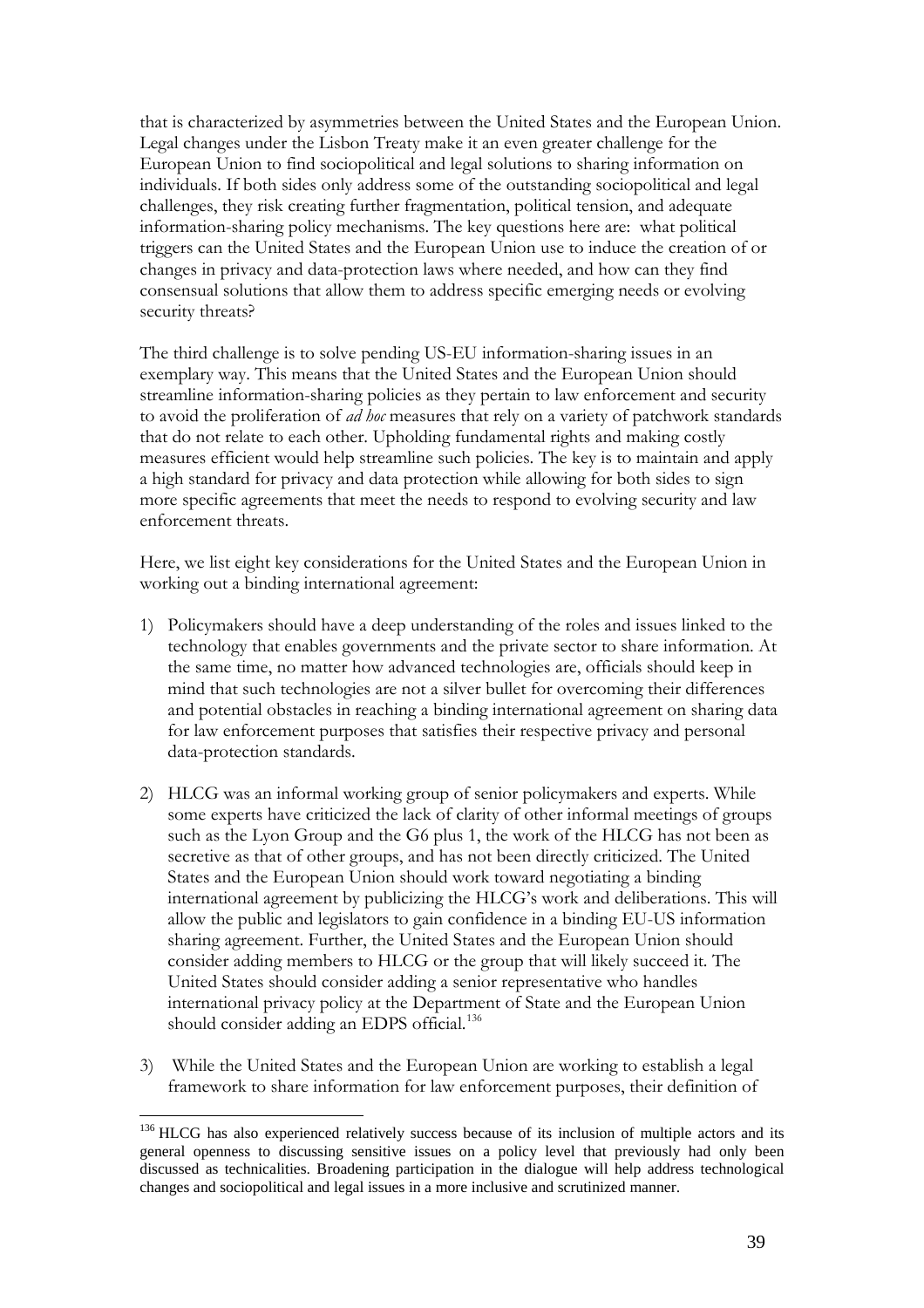"law enforcement purposes" differ. The European Union defines law enforcement purposes as "use for the prevention, detection, investigation, or prosecution of any criminal offense,"[137](#page-41-0) while the United States defines it as, "for the prevention, detection, suppression, investigation, or prosecution of any criminal offense or violation of law related to border enforcement, public security, and national security, as well as for noncriminal judicial or administrative proceedings related directly to such offenses or violations."<sup>[138](#page-41-1)</sup> This issue is relevant to the extent that different definitions of "law enforcement" implicate different actors, agencies, processes, and types of information. By agreeing on what law enforcement means, both sides will be able to define who exactly should be involved in negotiations, what each of their government agencies needs, and where they should limit the sharing of information. It will also be important for US and EU policymakers to educate their publics and legislators about the different implications of their definitions for sharing information on individuals. In particular, they will need to negotiate how the wider definition adopted by the United States will be applied in practical terms and whether this will be acceptable to the Council of the European Union, the European Parliament, and the European public.

- 4) The United States and EU Member States have developed different approaches and laws pertaining to privacy and data protection and attribute different values to rights to privacy and data protection. However, they also share several principles on privacy and data protection and respect and uphold other democratic values such as the rule of law. The two sides should consider and learn more about the merits and disadvantages of their respective privacy regimes rather than focus on advocating one model over another. The European Union's setup of having multiple layers of independent data-protection authorities, both at the national and EU levels, and the US layered and networked approach to privacy each has its strengths and weaknesses.[139](#page-41-2) That said, the United States needs to seriously consider implementing GAO recommendations, among others, to better guarantee privacy and data protection for personally identifiable information. This may mean establishing a central privacy office for the US federal government or creating a web site for a central privacy office.
- 5) With the enhanced decision-making role of the European Parliament following the entry into force of the Lisbon Treaty, the United States and the European Union should engage in more frequent and influential discussions over key policy issues concerning information sharing and the nexus between human mobility and security more generally. This would increase general oversight of information-sharing programs and agreements for law enforcement purposes and as a result increase public confidence in current and potential new agreements and programs. The Transatlantic Legislators' Dialogue is one possible forum for these discussions.

<span id="page-41-0"></span> $\overline{a}$ <sup>137</sup> Council of the European Union, "Reports by the High Level Contact Group (HLCG) on information sharing and privacy and personal data protection," November 23, 2009, [http://register.consilium.europa.eu/pdf/en/09/st15/st15851.en09.pdf.](http://register.consilium.europa.eu/pdf/en/09/st15/st15851.en09.pdf) 138 Ibid.

<span id="page-41-2"></span><span id="page-41-1"></span><sup>139</sup> However, it is important to note that the US federal government has been criticized for not consistently applying privacy protections on personally identifiable information across all federal agencies. See previous section of this paper on Privacy and Personal Data Protection in the United States and US Government Accountability Office, *Congress Should Consider Alternatives for Strengthening Protection of Personally Identifiable Information*, GAO-08-795T, (Washington, DC: US Government Accountability Office, 2008), [http://www.gao.gov/new.items/d08795t.pdf.](http://www.gao.gov/new.items/d08795t.pdf)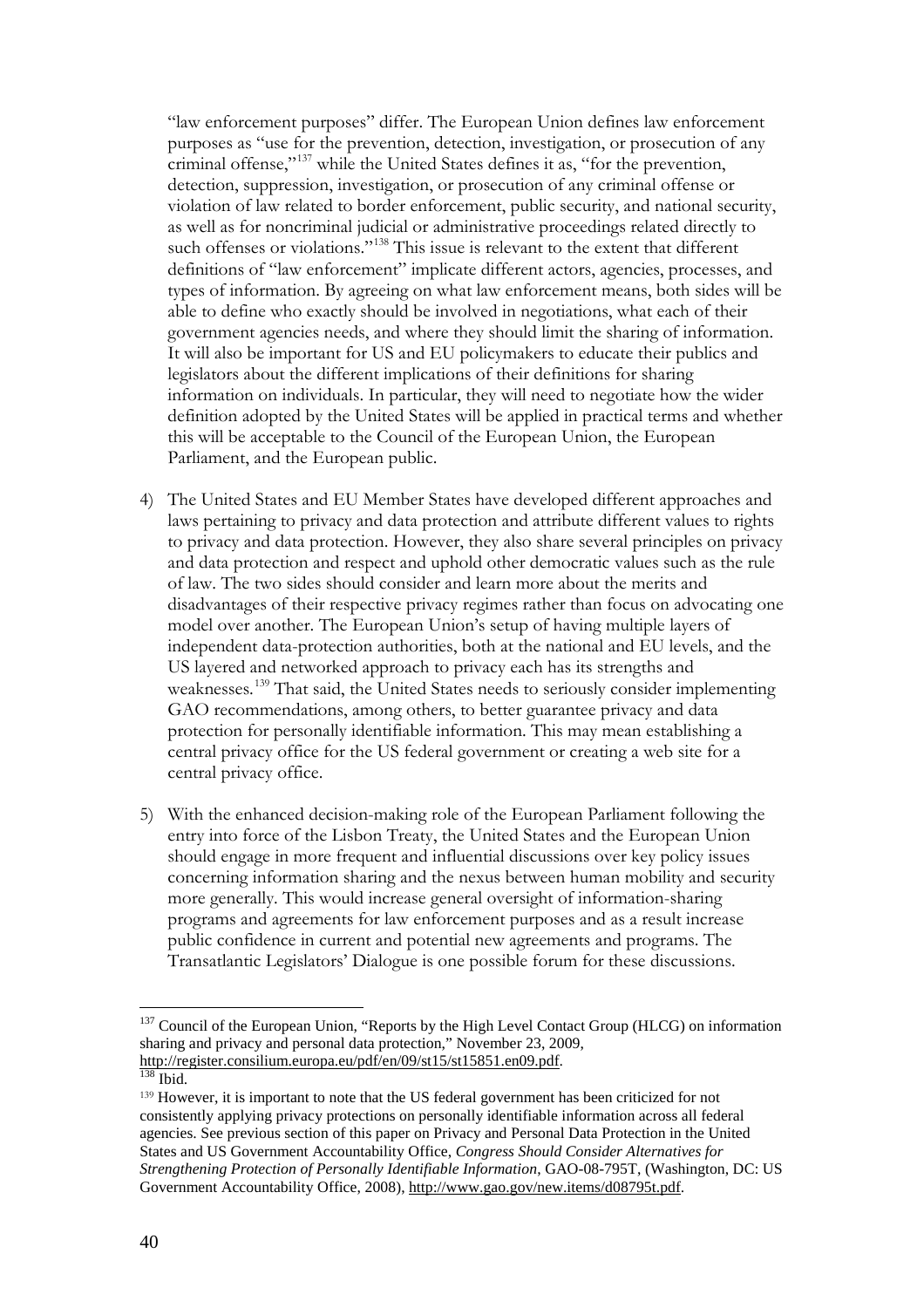6) Future negotiations will not be quick and easy, especially if they involve a larger number of actors from different government agencies and branches of government. While governments may be tempted to curtail a longer procedure by relying mainly on informal forums, such as the G6 plus 1, they should opt for more open and transparent options. Most of the outstanding issues require legislative changes that are much needed in an era characterized by increased human mobility. The United States and the European Union need to update their respective privacy and personal data-protection laws to have them apply effectively to current security needs. Such laws should also clearly define how they apply to foreigners (legal nonpermanent residents and noncitizens) and include fair procedures to seek redress. The EU-US MLAT, which enhances cooperation between the United States and the European Union on criminal matters, could serve as a partial model for future informationsharing agreements. The MLAT enables the United States and the European Union to share information, on a case-by-case approach, to counter terrorism and combat human trafficking, smuggling, and other forms of transnational crime. It organizes requests for assistance between the European Union and the United States that are transmitted between designated central authorities. Article 9 of the MLAT states that a government that is requested by another government to provide information cannot refuse to provide that information on grounds of data protection unless in exceptional cases.

 Article 8 of the MLAT allows mutual legal assistance to administrative authorities, meaning that it can be used as a basis for exchanging data for administrative purposes (such as PNR). However, in contrast to the EU-US PNR agreement, which allows [fo](#page-42-0)r the transfer of data in bulk, the MLAT authorizes information exchanges on a case-by-case basis.140 The MLAT therefore offers a good basis for negotiating agreements to share certain types of information, but not for concluding an overall binding EU-US legal framework for sharing all types of information for law enforcement purposes.

7) The relative effectiveness of information-sharing agreements, such as the EU-US PNR agreement, in stopping transnational criminals or terrorists from obtaining a visa, boarding a plane, or entering a country is unclear. The US and EU governments, through their respective government oversight offices or by publishing annual reports, should publicize the effectiveness of such programs and issue recommendations on how to make data collection and processing more efficient and effective. For example, policymakers should consider whether or not it is more effective to continue colle[ctin](#page-42-1)g, processing, and sharing bulk data as opposed to targeted and limited data on individuals. At the same time, they also need to focus on making criminal and terrorist watch lists more up-to-date and accurate.<sup>141</sup>

 $\overline{a}$ 

<span id="page-42-0"></span><sup>140</sup> However, there are also privacy concerns regarding the MLAT as it allows states to share information even if countries do not have the equivalent of specialized data-protection authorities or differ in the ways in which they protect personal data. Given the case-by-case approach, the MLAT is far -reaching and can bypass most of the sensitive issues of data protection (eg: the lack of data protection authority, the issue of redress). The MLAT therefore serve a good model for negotiating agreements to share certain types of information, but not for concluding an overall binding EU-US legal framework for sharing information. See Official Journal of the European Union, *Explanatory Note on the Agreement on Mutual Legal Assistance between the European Union and the United States of America* (Brussels, Belgium: Official Journal of the European Union, 2003).<br><sup>141</sup> According to a report by the Office of Inspector General for the Federal Bureau of Investigations,

<span id="page-42-1"></span><sup>67</sup> percent of cases reviewed by the OIG in which an FBI agent should have modified a watch list record failed to do so. Further, the FBI failed to remove 72 percent of the closed cases reviewed in a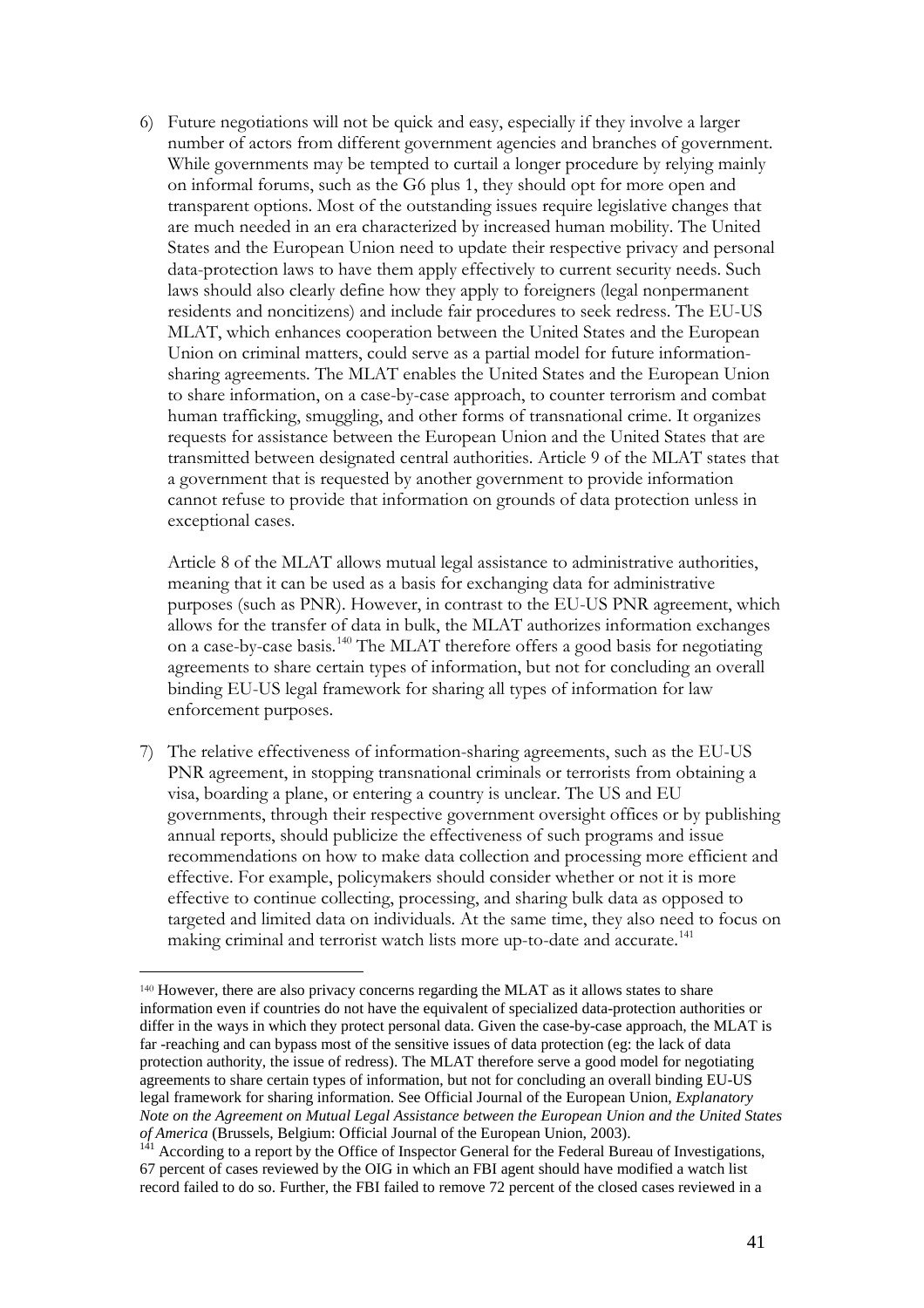8) The United States and the European Union should try to negotiate a binding international agreement that will serve as a reference for all future informationsharing agreements between them. A broad legal framework would allow both sides to maintain high standards for protecting fundamental rights and subsequently draft more specific agreements on sharing personal information that more accurately reflect and respond to the policies needed to act against evolving security threats.

The question of protecting personal information has ramifications beyond finding the right balance between security and privacy, or security and liberty. In the process of wrestling with these issues, powers, competencies, and relationships among government agencies and branches, individuals, and private companies will be affected. Acknowledging and resolving these major issues will allow the United States and the European Union to provide, as the European Parliament puts it, "[s]ecurity, [in support of freedom], […] pursued through the rule of law and subject [to](#page-43-0) fundamental rights obligations."<sup>142</sup>

The evolving political and legal landscapes of the United States and the European Union, and in particular the election of President Obama and the entry into force of the Lisbon Treaty, raise questions about whether both sides will come to an agreement after complex negotiations, which require extensive legal analysis of security, law enforcement, intelligence, privacy, and personal-data protection. The work of HLCG, which began in 2006, lays important ground for negotiating a binding international agreement in the coming year. The challenge will be for negotiators on both sides of the Atlantic to learn about and reconcile their differences on privacy and personal data protection and implement the necessary changes on both the domestic and international fronts.

timely manner. See US Department of Justice, Office of the Inspector General, *The Federal Bureau of Investigation's Terrorist Watchlist Nomination Practices*, May 2009, [http://www.justice.gov/oig/reports/FBI/a0925/final.pdf.](http://www.justice.gov/oig/reports/FBI/a0925/final.pdf)

<span id="page-43-0"></span><sup>142</sup> European Parliament, European Parliament resolution of 25 November 2009 on the Communication from the Commission to the European Parliament and the Council – An area of freedom, security, and justice serving the citizen – Stockholm programme, doc. P7\_TA-PROV(2009)0090, Strasbourg, November 25, 2009[, http://www.europarl.europa.eu/sides/getDoc.do?pubRef=-//EP//TEXT+TA+P7-](http://www.europarl.europa.eu/sides/getDoc.do?pubRef=-//EP//TEXT+TA+P7-TA-2009-0090+0+DOC+XML+V0//EN) [TA-2009-0090+0+DOC+XML+V0//EN.](http://www.europarl.europa.eu/sides/getDoc.do?pubRef=-//EP//TEXT+TA+P7-TA-2009-0090+0+DOC+XML+V0//EN)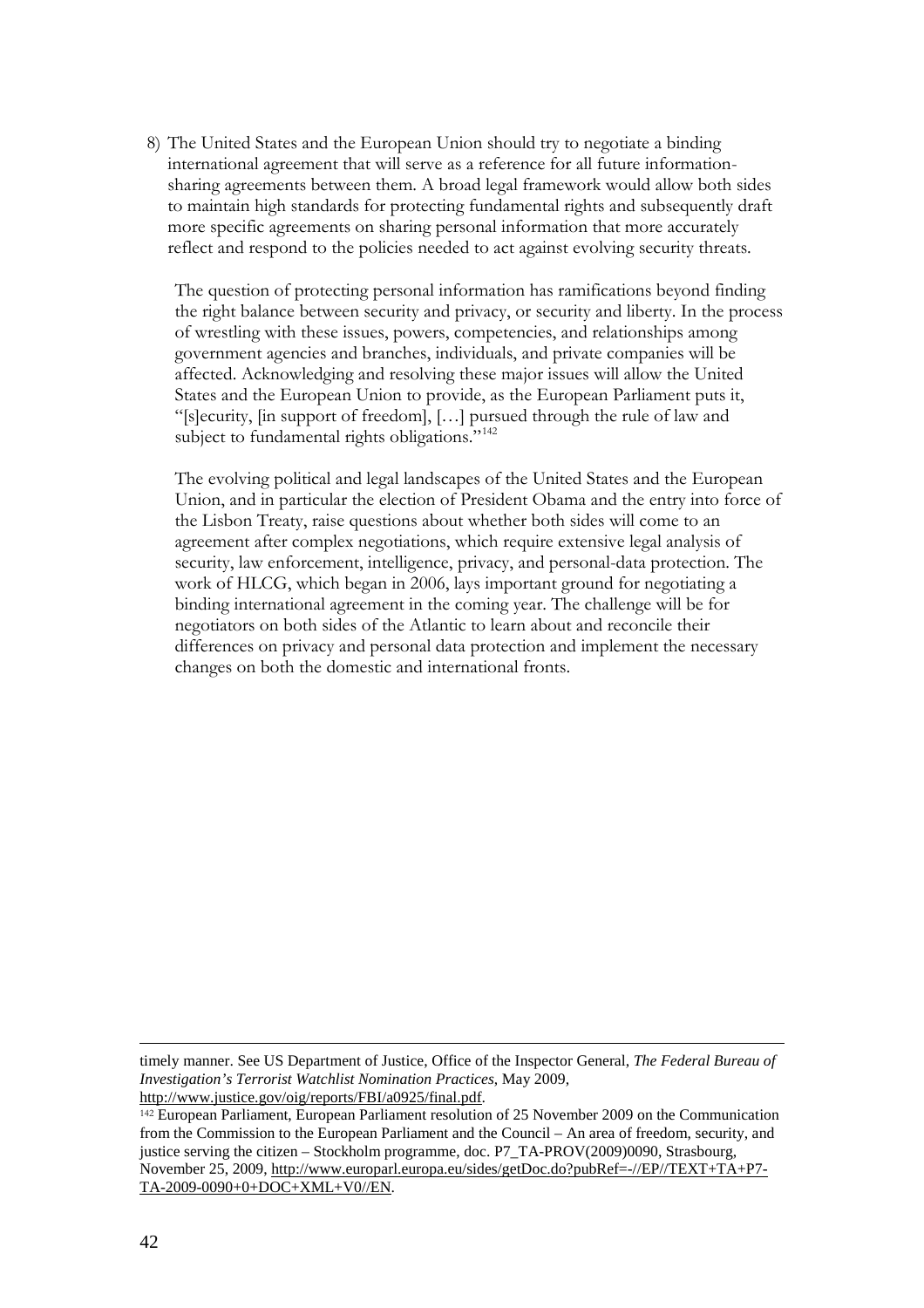# <span id="page-44-0"></span>**Appendix**

| Name:                                                       | EU-US Passenger Name Record (PNR) Agreement                                                                                                                                                                                                                                                                                                                                                                                                                                                                                                                                                                                                                                                                                                                                                                                                                                                                                                                                                                                                                                                                                                                  |
|-------------------------------------------------------------|--------------------------------------------------------------------------------------------------------------------------------------------------------------------------------------------------------------------------------------------------------------------------------------------------------------------------------------------------------------------------------------------------------------------------------------------------------------------------------------------------------------------------------------------------------------------------------------------------------------------------------------------------------------------------------------------------------------------------------------------------------------------------------------------------------------------------------------------------------------------------------------------------------------------------------------------------------------------------------------------------------------------------------------------------------------------------------------------------------------------------------------------------------------|
|                                                             | First Agreement (2004), Second Interim Agreement (2006), Third                                                                                                                                                                                                                                                                                                                                                                                                                                                                                                                                                                                                                                                                                                                                                                                                                                                                                                                                                                                                                                                                                               |
| Date(s)                                                     | Agreement (2007)                                                                                                                                                                                                                                                                                                                                                                                                                                                                                                                                                                                                                                                                                                                                                                                                                                                                                                                                                                                                                                                                                                                                             |
| Objective                                                   | To prevent and combat terrorism and transnational crime effectively as a<br>means of protecting their respective democratic societies and values.                                                                                                                                                                                                                                                                                                                                                                                                                                                                                                                                                                                                                                                                                                                                                                                                                                                                                                                                                                                                            |
| <b>Description</b>                                          | DHS receives PNR, which are stored in an air carrier's automated<br>reservation/departure control systems, within 15 minutes of an aircraft's<br>departure from the European Union and runs the data against watch lists.                                                                                                                                                                                                                                                                                                                                                                                                                                                                                                                                                                                                                                                                                                                                                                                                                                                                                                                                    |
| <b>Data Provider</b>                                        | All airlines departing from the European Union.                                                                                                                                                                                                                                                                                                                                                                                                                                                                                                                                                                                                                                                                                                                                                                                                                                                                                                                                                                                                                                                                                                              |
| <b>Data Receiver</b>                                        | US Department of Homeland Security, Customs and Border Protection.                                                                                                                                                                                                                                                                                                                                                                                                                                                                                                                                                                                                                                                                                                                                                                                                                                                                                                                                                                                                                                                                                           |
| <b>Broad Description</b><br>of Information<br><b>Shared</b> | Commercial airline reservation system data.                                                                                                                                                                                                                                                                                                                                                                                                                                                                                                                                                                                                                                                                                                                                                                                                                                                                                                                                                                                                                                                                                                                  |
| <b>Specific Data</b><br>Categories <sup>143</sup>           | PNR record locator code<br>Date of reservation/issue of ticket<br>Date(s) of intended travel<br>Name(s)<br>Available frequent flier and benefit information (i.e., free tickets, upgrades,<br>etc)<br>Other names on PNR, including number of travelers on PNR<br>All available contact information (including originator information)<br>All available payment/billing information (not including other transaction<br>details linked to a credit card or account and not connected to the travel<br>transaction)<br>Travel itinerary for specific PNR<br>Travel agency/travel agent<br>Code share (PNR) information<br>Split/divided (PNR) information<br>Travel status of passenger (including confirmations and check-in status)<br>Ticketing information, including ticket number, one-way tickets, and<br>Automated ticket fare quote<br>All baggage information<br>Seat information, including seat number<br>General remarks including other services-related information (OSI), special<br>services information (SSI), and special service requests (SSR)<br>Any collected APIS information; and<br>All historical changes to the PNR listed above. |
| <b>Data Retention</b><br><b>Period</b>                      | Seven years as active files plus eight years in a dormant status. Exceptions<br>for data actively used in law enforcement investigation: they are retained till<br>the expiration of the procedure even if the formal retention period expires<br>before.                                                                                                                                                                                                                                                                                                                                                                                                                                                                                                                                                                                                                                                                                                                                                                                                                                                                                                    |

| Appendix I. Information-Sharing Agreements and Their Diplomatic Channels |
|--------------------------------------------------------------------------|
|--------------------------------------------------------------------------|

<span id="page-44-1"></span><sup>&</sup>lt;sup>143</sup> For a comparison between the prior 34 PNR data fields and the current 19, see "EU: European Commission to propose EU PNR travel surveillance system," *Statewatch*, July 15, 2007, [http://www.statewatch.org/news/2007/jul/03eu-pnr.htm.](http://www.statewatch.org/news/2007/jul/03eu-pnr.htm)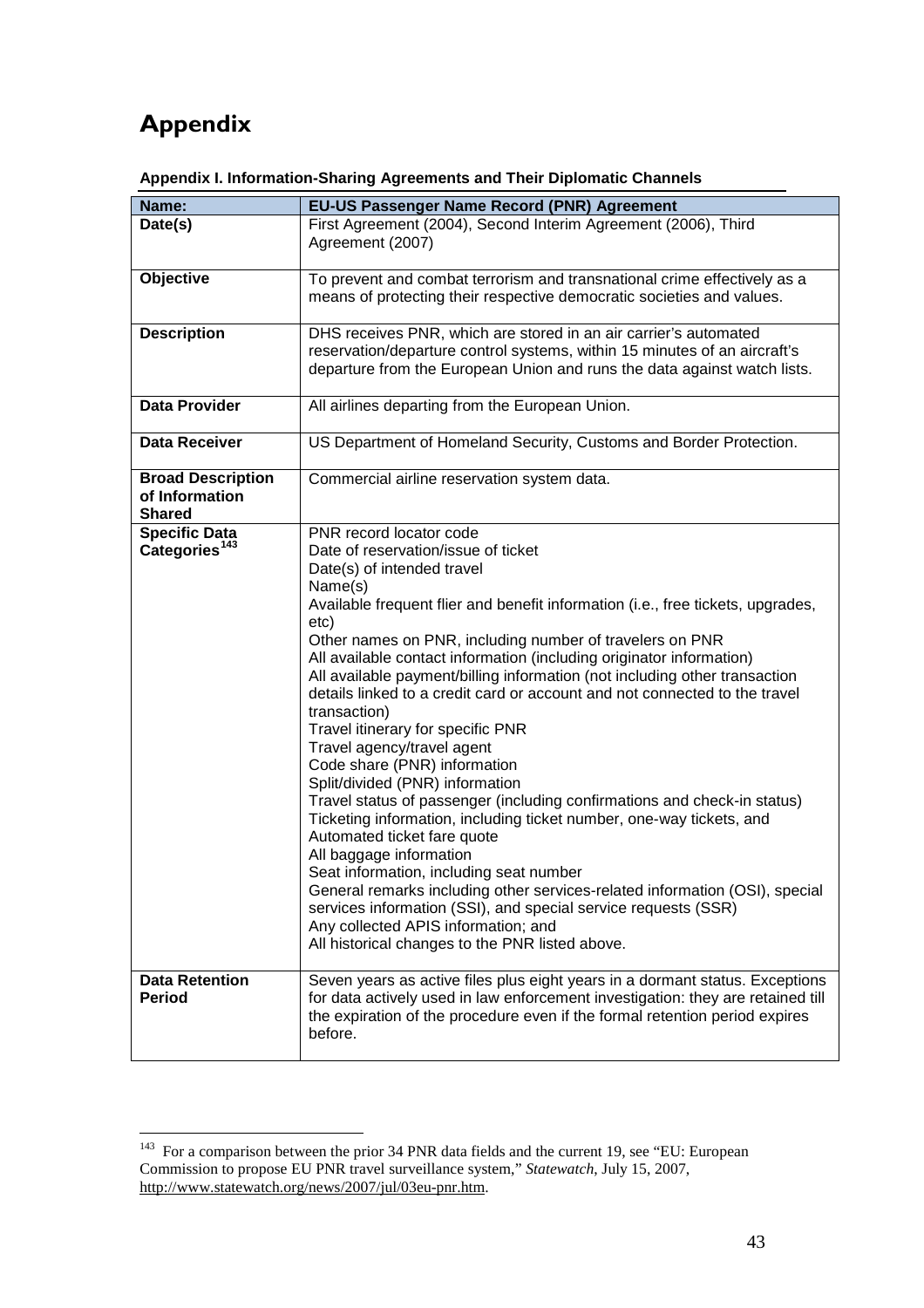| Name:                                                       | <b>Advance Passenger Information System (APIS)</b>                                                                                                                                                                                                                                                                                                                                                                                                                                                                                                                                                                                                                                                                                                                                                                                                                                                                                                                                                                                                                                                                                                                                                                      |
|-------------------------------------------------------------|-------------------------------------------------------------------------------------------------------------------------------------------------------------------------------------------------------------------------------------------------------------------------------------------------------------------------------------------------------------------------------------------------------------------------------------------------------------------------------------------------------------------------------------------------------------------------------------------------------------------------------------------------------------------------------------------------------------------------------------------------------------------------------------------------------------------------------------------------------------------------------------------------------------------------------------------------------------------------------------------------------------------------------------------------------------------------------------------------------------------------------------------------------------------------------------------------------------------------|
| Date(s)                                                     | April 2005.                                                                                                                                                                                                                                                                                                                                                                                                                                                                                                                                                                                                                                                                                                                                                                                                                                                                                                                                                                                                                                                                                                                                                                                                             |
| Objective                                                   | To perform counterterrorism and/or intelligence, law enforcement, and public<br>security queries to identity risks to the aircraft or vessel, to its occupants, or to<br>the United States and to reduce delays in the processing of arriving passengers<br>at airports.                                                                                                                                                                                                                                                                                                                                                                                                                                                                                                                                                                                                                                                                                                                                                                                                                                                                                                                                                |
| <b>Description</b>                                          | DHS receives API within 15 minutes in advance of a passenger's and<br>crewmember's arrival in or departure from the United States and runs the list<br>against CBP's law enforcement databases, including information from the<br>government's single consolidated Terrorist Screening Database (TSDB) and<br>information on individuals with outstanding wants or warrants. DHS also receives<br>from pilots an electronic Notice of Arrival and/or Departure no later than 60<br>minutes prior to departure from the United States or an airport overseas. After<br>the pilot submits the eAPIS manifest to CBP, CBP determines whether the flight<br>may arrive into or depart from the United States. CBP's response is transmitted<br>to the pilot or his designee via email and the pilot should print the page to keep<br>on the aircraft during the flight.                                                                                                                                                                                                                                                                                                                                                     |
| <b>Data Provider</b>                                        | All private aircrafts <sup>144</sup> and commercial airlines and vessels.                                                                                                                                                                                                                                                                                                                                                                                                                                                                                                                                                                                                                                                                                                                                                                                                                                                                                                                                                                                                                                                                                                                                               |
| <b>Data Receiver</b>                                        | US Department of Homeland Security, Customs and Border Protection.                                                                                                                                                                                                                                                                                                                                                                                                                                                                                                                                                                                                                                                                                                                                                                                                                                                                                                                                                                                                                                                                                                                                                      |
| <b>Broad Description</b><br>of Information<br><b>Shared</b> | Passenger and crew manifests.                                                                                                                                                                                                                                                                                                                                                                                                                                                                                                                                                                                                                                                                                                                                                                                                                                                                                                                                                                                                                                                                                                                                                                                           |
| <b>Specific Data</b><br><b>Categories</b>                   | Complete name<br>Date of birth<br>Gender<br>Country of citizenship<br>Passport/alien registration number and country of issuance<br>Passport expiration date<br>Country of residence<br>Status on board the aircraft, vessel, or train<br>Travel document type<br>US destination address (for all private aircraft passengers and crew, and<br>commercial air, rail, and vessel passengers except for US citizens, lawful<br>permanent residents, crew, and those in transit)<br>Place of birth and address of permanent residence (commercial flight crew only)<br>Pilot certificate number and country of issuance (flight crew only, if applicable)<br>PNR locator number. [The PNR locator number allows CBP to access PNR<br>consistent with its regulatory authority under 19 CFR 122.49.d and the system of<br>records notice for the Automated Targeting System, DHS/CBP-006, published<br>August 6, 2007, 72 FR 43650.]<br>Commercial air and vessel carriers must also provide:<br>Airline carrier code<br>Flight number<br>Vessel name<br>Vessel country of registry/flag<br>International Maritime Organization number or other official number of the vessel<br>Voyage number<br>Date of arrival/departure |

<span id="page-45-0"></span><sup>&</sup>lt;sup>144</sup> A private aircraft is one, other than government or military, which is not engaged in carrying passengers or cargo for compensation. A commercial aircraft is one transporting passengers and/or cargo for some payment or other consideration, including money or services rendered.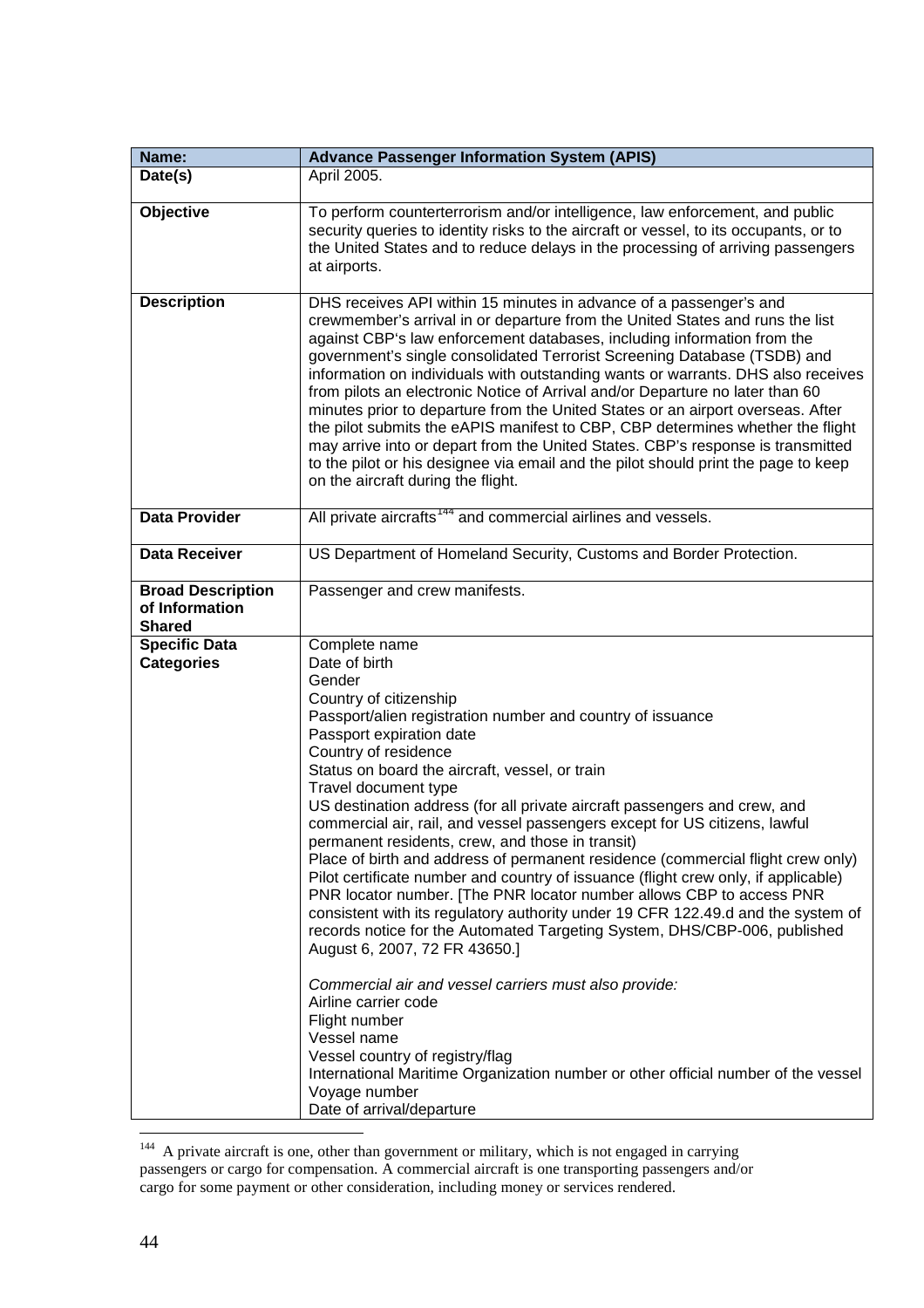|                                        | Foreign airport/port where the passengers and crew members began their<br>air/sea transportation to the United States.                                                                                                                                                                                                                                                                                                                                                                                                                                                    |
|----------------------------------------|---------------------------------------------------------------------------------------------------------------------------------------------------------------------------------------------------------------------------------------------------------------------------------------------------------------------------------------------------------------------------------------------------------------------------------------------------------------------------------------------------------------------------------------------------------------------------|
|                                        | For commercial aviation passengers and crew members destined for the United<br>States:                                                                                                                                                                                                                                                                                                                                                                                                                                                                                    |
|                                        | The location where the passenger and crew members will undergo customs and<br>immigration clearance by CBP.                                                                                                                                                                                                                                                                                                                                                                                                                                                               |
|                                        | For commercial passengers and crew members who are transiting through (and<br>crew on flights over flying) the United States and not clearing CBP:<br>Foreign airport/port of ultimate destination                                                                                                                                                                                                                                                                                                                                                                        |
|                                        | Status on board (whether an individual is crew or non-crew).                                                                                                                                                                                                                                                                                                                                                                                                                                                                                                              |
|                                        | For commercial passengers and crew departing the United States:<br>The final foreign airport/port of arrival.                                                                                                                                                                                                                                                                                                                                                                                                                                                             |
|                                        | For pilots of a private aircraft:<br>Aircraft registration number                                                                                                                                                                                                                                                                                                                                                                                                                                                                                                         |
|                                        | Type of aircraft<br>Call sign (if available)                                                                                                                                                                                                                                                                                                                                                                                                                                                                                                                              |
|                                        | CBP issued decal number (if available)<br>Place of last departure (ICAO airport code, when available)                                                                                                                                                                                                                                                                                                                                                                                                                                                                     |
|                                        | Date and time of aircraft arrival (or departure, for departure notice)<br><b>Estimated time</b>                                                                                                                                                                                                                                                                                                                                                                                                                                                                           |
|                                        | Location of crossing US border/coastline<br>Name of intended airport of first landing                                                                                                                                                                                                                                                                                                                                                                                                                                                                                     |
|                                        | Owner/lessee name (first, last, and middle, if available, or business entity name)<br>Owner/lessee name (number and street, city, state, zip code, country, telephone<br>number, fax number, and email address)                                                                                                                                                                                                                                                                                                                                                           |
|                                        | Pilot/private aircraft pilot name (last, first, and middle, if available).<br>Pilot license number                                                                                                                                                                                                                                                                                                                                                                                                                                                                        |
|                                        | Pilot street address (number and street, city, state, zip code, country, telephone<br>number, fax number, and email address)                                                                                                                                                                                                                                                                                                                                                                                                                                              |
|                                        | Pilot license country of issuance<br>Operator name (for individuals: last, first, and middle, if available, or name of<br>business entity, if available)                                                                                                                                                                                                                                                                                                                                                                                                                  |
|                                        | Operator street address (number and street, city, state, zip code, country,<br>telephone number, fax number, and email address)                                                                                                                                                                                                                                                                                                                                                                                                                                           |
|                                        | Aircraft color(s)<br>Complete itinerary (foreign airport landings within 24 hours prior to landing in the<br><b>United States)</b>                                                                                                                                                                                                                                                                                                                                                                                                                                        |
|                                        | 24-hour emergency point of contact (e.g. broker, dispatcher, repair shop, or<br>other third party knowledgeable about this particular flight, etc),                                                                                                                                                                                                                                                                                                                                                                                                                       |
|                                        | Emergency contact's name (first, last, and middle, if available)<br>Emergency contact's telephone number (as applicable).                                                                                                                                                                                                                                                                                                                                                                                                                                                 |
| <b>Data Retention</b><br><b>Period</b> | No more than 12 months from the date of collection. After 12 months, the APIS<br>data are erased. However, certain APIS information is copied to the Border<br>Crossing Information System (BCI), a subsystem of the Treasury Enforcement<br>Communication System (TECS). APIS data for individuals who are subject to<br>US-VISIT requirements (all visitors and lawful permanent residents) is also<br>transferred to the Arrival and Departure Information System (ADIS) to allow DHS<br>to track foreign nationals who overstay their visas. These APIS data include: |
|                                        | Complete name<br>Date of birth<br>Gender<br>Citizenship                                                                                                                                                                                                                                                                                                                                                                                                                                                                                                                   |
|                                        | Country of residence                                                                                                                                                                                                                                                                                                                                                                                                                                                                                                                                                      |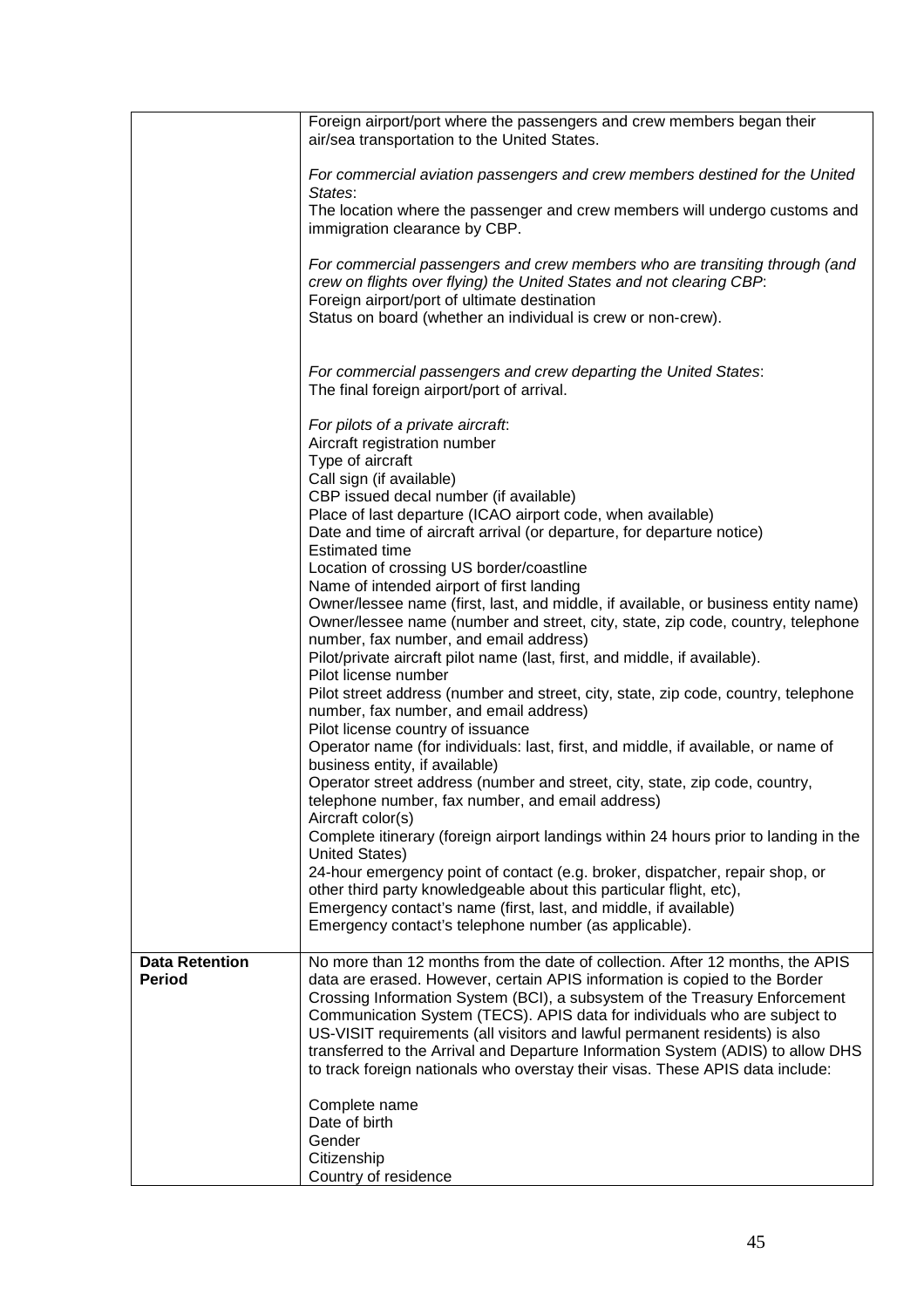| Status on board the vessel                                 |
|------------------------------------------------------------|
| US destination address                                     |
| Passport number                                            |
| Expiration date of passport                                |
| Country of issuance (for nonimmigrants authorized to work) |
| Alien registration number                                  |
| Port of entry                                              |
| Entry date                                                 |
| Port of departure                                          |
| Departure date.                                            |
|                                                            |

| Name:                                                       | <b>Electronic System of Travel Authorization (ESTA)</b>                                                                                                                                                                                                                                                                                                                                                                                                                                                                                                                                                                                                                                                                                                                                                                                                                                                                                                                                                                                                                                                                                          |
|-------------------------------------------------------------|--------------------------------------------------------------------------------------------------------------------------------------------------------------------------------------------------------------------------------------------------------------------------------------------------------------------------------------------------------------------------------------------------------------------------------------------------------------------------------------------------------------------------------------------------------------------------------------------------------------------------------------------------------------------------------------------------------------------------------------------------------------------------------------------------------------------------------------------------------------------------------------------------------------------------------------------------------------------------------------------------------------------------------------------------------------------------------------------------------------------------------------------------|
| Date(s)                                                     | 2009.                                                                                                                                                                                                                                                                                                                                                                                                                                                                                                                                                                                                                                                                                                                                                                                                                                                                                                                                                                                                                                                                                                                                            |
| <b>Objective</b>                                            | To automatically query terrorist and law enforcement databases to determine, in<br>advance of departure, whether the applicant is eligible to travel to the United<br>States under the US Visa Waiver Program (VWP) or whether the applicant<br>poses a law enforcement or security threat.                                                                                                                                                                                                                                                                                                                                                                                                                                                                                                                                                                                                                                                                                                                                                                                                                                                      |
| <b>Description</b>                                          | Applicants electronically submit personal information via an online application<br>before traveling to the United States by air or sea. If there is a match, CBP will<br>further vet the individual. If the applicant is cleared for visa waiver travel, he or<br>she will receive an electronic ESTA confirmation. If the applicant is denied an<br>ESTA, he or she is asked to obtain a visa from the State Department.                                                                                                                                                                                                                                                                                                                                                                                                                                                                                                                                                                                                                                                                                                                        |
| <b>Data Provider</b>                                        | Nationals of VWP countries wishing to travel to the United States without a visa.                                                                                                                                                                                                                                                                                                                                                                                                                                                                                                                                                                                                                                                                                                                                                                                                                                                                                                                                                                                                                                                                |
| <b>Data Receiver</b>                                        | US Department of Homeland Security, Customs and Border Protection.                                                                                                                                                                                                                                                                                                                                                                                                                                                                                                                                                                                                                                                                                                                                                                                                                                                                                                                                                                                                                                                                               |
| <b>Broad Description</b><br>of Information<br><b>Shared</b> | The same personal information on an individual that had been required on the I-<br>94W form.                                                                                                                                                                                                                                                                                                                                                                                                                                                                                                                                                                                                                                                                                                                                                                                                                                                                                                                                                                                                                                                     |
| <b>Specific Data</b><br>Categories <sup>145</sup>           | Full Name (first, middle, and last)<br>Date of birth<br>Gender<br>E-mail address<br>Phone number<br>Travel document type (e.g., passport), number, issuance<br>date, expiration date, and issuing country<br>Country of citizenship<br>Date of crossing<br>Airline and flight number<br>City of embarkation<br>Address while visiting the United States (number, street, city, state)<br>Whether the individual has a communicable disease, physical or mental<br>disorder, or is a drug abuser or addict<br>Whether the individual has been arrested or convicted for a moral turpitude<br>crime, drugs, or has been sentenced for a period longer than five years<br>Whether the individual has engaged in espionage, sabotage, terrorism, or Nazi<br>activity between 1933 and 1945<br>Whether the individual is seeking work in the United States<br>Whether the individual has been excluded or deported, or attempted to obtain a<br>visa or enter the United States by fraud or misrepresentation<br>Whether the individual has ever detained, retained, or withheld custody of a child<br>from a US citizen granted custody of the child |

<span id="page-47-0"></span><sup>&</sup>lt;sup>145</sup> For a comparison between the prior 34 PNR data fields and the current 19, see "EU: European Commission to propose EU PNR travel surveillance system," *Statewatch*, July 15, 2007, [http://www.statewatch.org/news/2007/jul/03eu-pnr.htm.](http://www.statewatch.org/news/2007/jul/03eu-pnr.htm)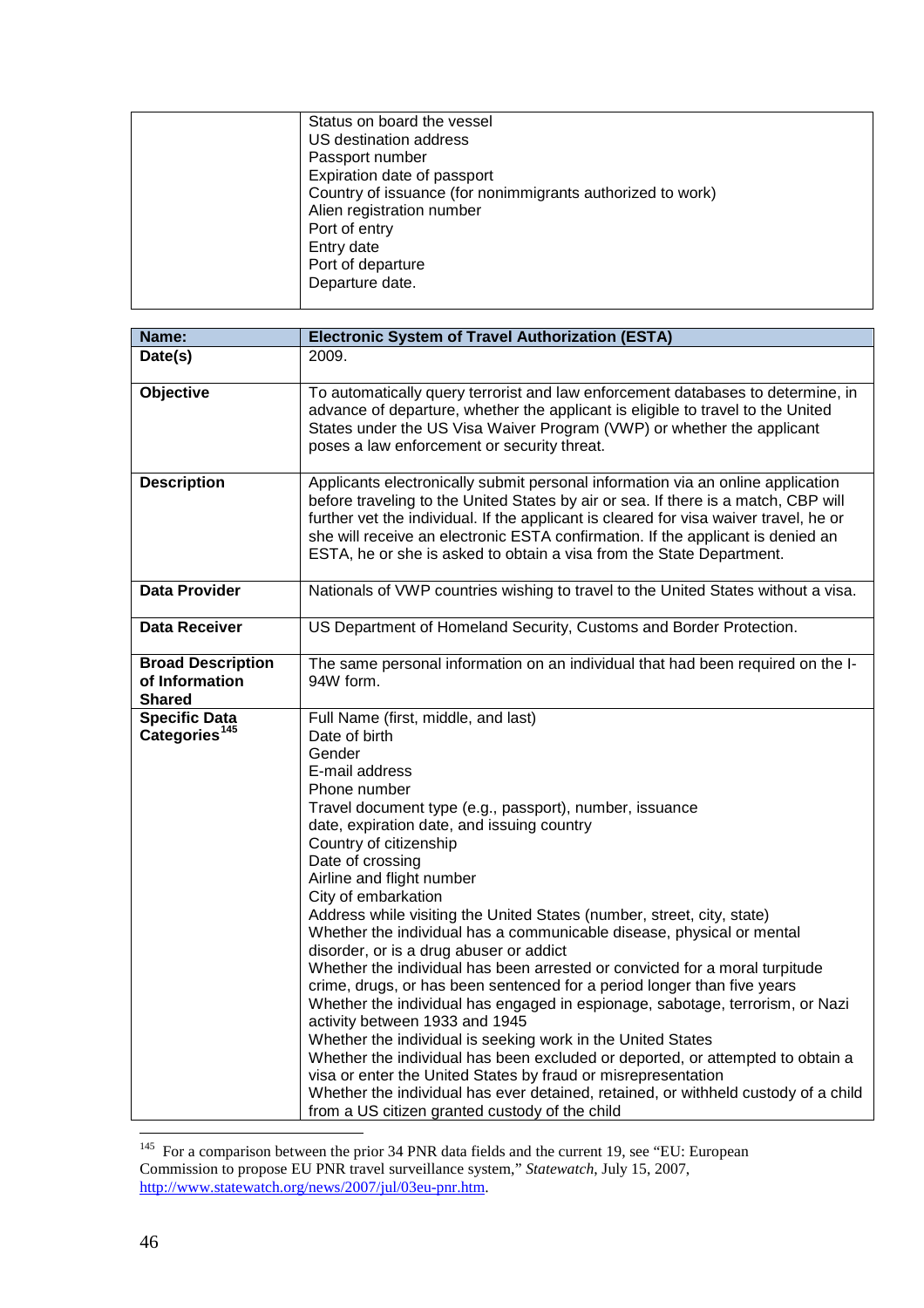|                                        | Whether the individual has ever been denied a US visa or entry into the United<br>States, or had a visa cancelled. (If yes, when and where)<br>Whether the individual has ever asserted immunity from prosecution<br>Any change of address while in the United States<br>ESTA tracking number.                                                                                                                                                                                                                                                                                                                                                                                                                                                                                                                                                                                                                                                                                                                                                                                                                                                                                                                                                                                                                                                                                                                                                                                                                                                                                                                                                                                                     |
|----------------------------------------|----------------------------------------------------------------------------------------------------------------------------------------------------------------------------------------------------------------------------------------------------------------------------------------------------------------------------------------------------------------------------------------------------------------------------------------------------------------------------------------------------------------------------------------------------------------------------------------------------------------------------------------------------------------------------------------------------------------------------------------------------------------------------------------------------------------------------------------------------------------------------------------------------------------------------------------------------------------------------------------------------------------------------------------------------------------------------------------------------------------------------------------------------------------------------------------------------------------------------------------------------------------------------------------------------------------------------------------------------------------------------------------------------------------------------------------------------------------------------------------------------------------------------------------------------------------------------------------------------------------------------------------------------------------------------------------------------|
| <b>Data Retention</b><br><b>Period</b> | Information stored in ESTA is active for 3 years and inactive for 12 years. An<br>ESTA authorization generally expires and becomes inactive two years after the<br>last submission or change in information by the applicant. If a traveler's passport<br>is valid for less than two years from when the traveler was approved for ESTA,<br>the information will expire when the passport expires.<br>Information in ESTA is retained for one year after the ESTA expires. After this<br>period, the inactive account information will be purged from online access and<br>archived for 12 years. Data linked at any time during the 15-year retention period<br>(3 years active, 12 years archived) to active law enforcement lookout records,<br>CBP matches to enforcement activities, and/or investigations or cases, including<br>applications for ESTA that are denied, will remain accessible for the life of the<br>law enforcement activities to which they may become related.<br>National Archives and Records Administration (NARA) guidelines for retention<br>and archiving of data will apply to ESTA and CBP is in negotiation with NARA for<br>approval of the ESTA data retention and archiving plan.<br>The ESTA will over time replace the paper I-94W form. When an ESTA is used<br>in lieu of a paper I-94W, the ESTA will be maintained in accordance with the<br>retention schedule for I-94W, which is 75 years. (I-94W and I-94 data are<br>maintained for 75 years to ensure that the information related to a particular<br>admission to the United States is available for providing any applicable benefits<br>related to immigration or other enforcement purposes. |
|                                        |                                                                                                                                                                                                                                                                                                                                                                                                                                                                                                                                                                                                                                                                                                                                                                                                                                                                                                                                                                                                                                                                                                                                                                                                                                                                                                                                                                                                                                                                                                                                                                                                                                                                                                    |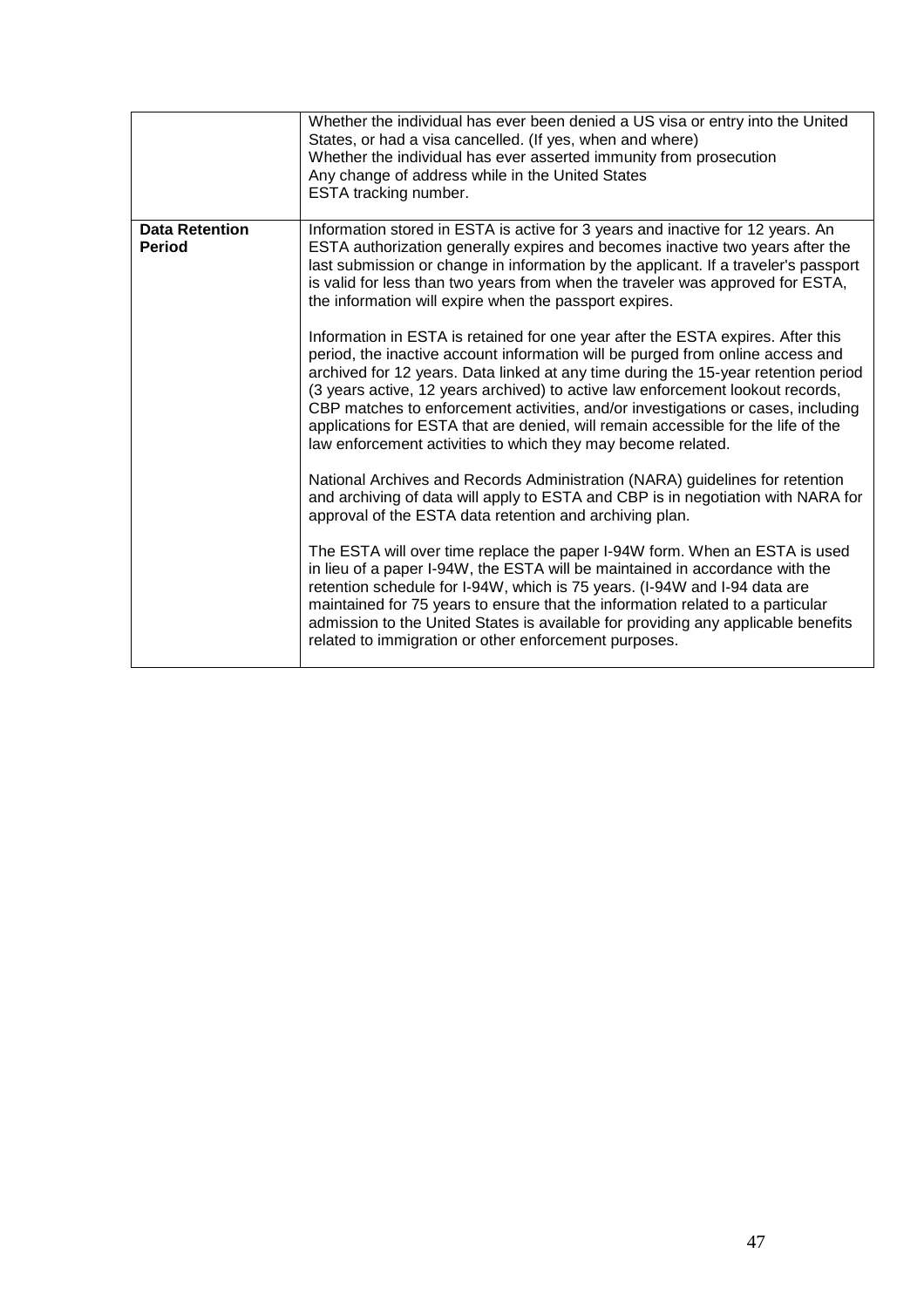## <span id="page-49-0"></span>**Works Cited**

Bellanova, Rocco. 2008. The 'Prüm Process': The Way Forward for Police Cooperation and Data Exchange? *Security vs. Justice? - Police and Judicial Cooperation in the European Union*, eds. Elspeth Guild and Florian Geyer. Farnham, United Kingdom: Ashgate.

Bellanova, Rocco. 2009. Prüm: A Model 'Prêt-à-Exporter'? The 2008 German-US Agreement on Data Exchange. Brussels, Belgium: Center for European Policy Studies. Bignami, Francesca. 2007. European Versus American Liberty: A Comparative Privacy Analysis of Antiterrorism Data Mining. *Boston College Law Review*, 48: 609-698.

Bignami, Francesca. 2007. The US Privacy Act in Comparative Perspective. Contribution to the European Parliament Public Seminar: "PNR/SWIFT/Safe Harbour: Are Transatlantic Data Protected?

Blanke, Jennifer and Thea Chiesa. 2009. *The Travel & Tourism Competitiveness Report 2009*: *Managing in a Time of Turbulence.* Geneva: World Economic Forum. [http://www.weforum.org/pdf/ttcr09/ttcr09\\_fullreport.pdf.](http://www.weforum.org/pdf/ttcr09/ttcr09_fullreport.pdf)

Botting, Gary. 2005. *Extradition Between Canada and the United States*. Ardsley, NY: Transnational Publishers, Inc.

Brouwer, Evelien. 2009. *Towards a European PNR System? Questions on the Added Value and the Protection of Fundamental Rights.* Brussels: European Parliament, 2009. [http://www.statewatch.org/news/2009/jan/eu-pnr-ep-study.pdf.](http://www.statewatch.org/news/2009/jan/eu-pnr-ep-study.pdf)

Callahan, Mary Ellen. 2009. US and EU Agree on Data Protection Principles. *Leadership Journal*, November 3, 2009.

[http://www.dhs.gov/journal/leadership/2009/11/us-and-eu-agree-on-data](http://www.dhs.gov/journal/leadership/2009/11/us-and-eu-agree-on-data-protection.html) [-protection.html.](http://www.dhs.gov/journal/leadership/2009/11/us-and-eu-agree-on-data-protection.html)

Commission de la Protection de la Vie Privée. 1998. Objet: Examen du caractère adequate ou non du niveau de protection offert par le 'Privacy Act' américain de 1974, conformément à l'article 25 de la directive 95/46/CE. [http://www.privacycommission.be/fr/docs/Commission/1998/avis\\_34\\_1998.pdf.](http://www.privacycommission.be/fr/docs/Commission/1998/avis_34_1998.pdf)

Commission of the European Communities. United Nations guidelines concerning computerized personal data files. [http://ec.europa.eu/justice\\_home/fsj/privacy/instruments/un\\_en.htm.](http://ec.europa.eu/justice_home/fsj/privacy/instruments/un_en.htm)

\_\_\_\_\_\_. 2007. Proposal for a Council Framework Decision on the use of Passenger Name Record (PNR) for law enforcement purposes. [http://europa.eu/rapid/pressReleasesAction.do?reference=MEMO/07/449&format=](http://europa.eu/rapid/pressReleasesAction.do?reference=MEMO/07/449&format=HTML&aged=0&language=EN&guiLanguage=en) [HTML&aged=0&language=EN&guiLanguage=en.](http://europa.eu/rapid/pressReleasesAction.do?reference=MEMO/07/449&format=HTML&aged=0&language=EN&guiLanguage=en)

\_\_\_\_\_\_. 2009. Report from the Commission to the European Parliament and to the Council: Annual report to the Council and the European Parliament on the activities of the EURODAC Central Unit in 2008.

[http://www.statewatch.org//news/2009/sep/eu-com-ann-rep-eurodac-2008.pdf.](http://www.statewatch.org/news/2009/sep/eu-com-ann-rep-eurodac-2008.pdf)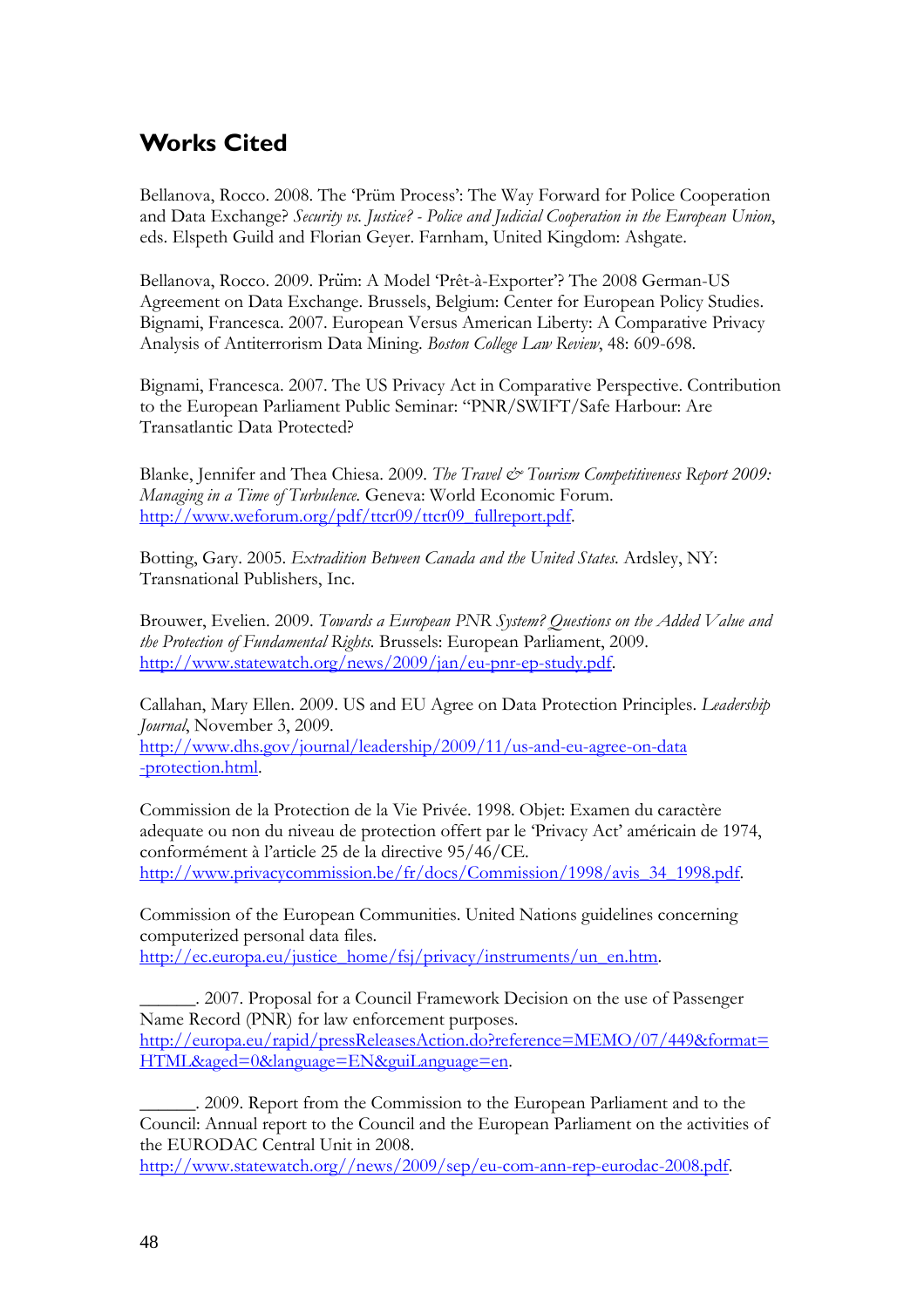Council of Europe. 1981. Convention for the Protection of Individuals with regard to Automatic Processing of Personal Data, ETS no. 108. [http://conventions.coe.int/Treaty/Commun/ChercheSig.asp?NT=108&CM=1&DF=&](http://conventions.coe.int/Treaty/Commun/ChercheSig.asp?NT=108&CM=1&DF=&CL=ENG) [CL=ENG.](http://conventions.coe.int/Treaty/Commun/ChercheSig.asp?NT=108&CM=1&DF=&CL=ENG)

Council of Europe, Consultative Committee of the Convention for the protection of Individuals with regard to Automatic Processing of Personal Data (T-PD). 2008. Application of Convention 108 to the profiling mechanism, Some ideas for the future work of the consultative committee (T-PD).

[http://www.statewatch.org/news/2008/aug/coe-profiling-paper.pdf.](http://www.statewatch.org/news/2008/aug/coe-profiling-paper.pdf)

Council of the European Union. 2008. Final Report by EU-US High Level Contact Group on information sharing and privacy and personal data protection. [http://www.dhs.gov/xlibrary/assets/privacy/privacy\\_intl\\_hlcg\\_report\\_02\\_07\\_08\\_en](http://www.dhs.gov/xlibrary/assets/privacy/privacy_intl_hlcg_report_02_07_08_en.pdf) [.pdf.](http://www.dhs.gov/xlibrary/assets/privacy/privacy_intl_hlcg_report_02_07_08_en.pdf)

\_\_\_\_\_\_. 2008. Implementation of the EU Counter-Terrorism Strategy – Priorities for further action.

[http://www.statewatch.org/news/2008/jun/eu-c-t-strategy-report-9417-08.pdf.](http://www.statewatch.org/news/2008/jun/eu-c-t-strategy-report-9417-08.pdf)

\_\_\_\_\_\_. 2009. Proposal for a Council Framework Decision on the Use of Passenger Name Record (PNR) for law enforcement purposes. [http://www.statewatch.org/news/2009/apr/eu-pnr-council-5618-rev1-09.pdf.](http://www.statewatch.org/news/2009/apr/eu-pnr-council-5618-rev1-09.pdf)

\_\_\_\_\_\_. 2009. Reports by the High Level Contact Group (HLCG) on information sharing and privacy and personal data protection. [http://register.consilium.europa.eu/pdf/en/09/st15/st15851.en09.pdf.](http://register.consilium.europa.eu/pdf/en/09/st15/st15851.en09.pdf)

De Hert, Paul and Serge Gutwirth. 2009. Data Protection in the Case Law of Strasbourg and Luxembourg: Constitutionalism in Action. *Reinventing Data Protection?* eds., Serge Gutwirth, Yves Poullet, Paul De Hert, Cécile de Terwange, and Sjaak Nouwt. Dordrecht, The Netherlands: Springer.

De Hert, Paul, Vagelis Papakonstantinou, and Cornelia Riehle. 2008. Data protection in the third pillar: cautious pessimism. In *Crime, rights and the EU: The Future of Police and Judicial Cooperation*, ed. Maik Martin. London: Justice.

Electronic Privacy Information Center. 2007. "Automated Targeting System." [http://epic.org/privacy/travel/ats/.](http://epic.org/privacy/travel/ats/)

\_\_\_\_\_\_. 2007. Comments of the Electronic Privacy Information Center to Department of Homeland Security on Docket Nos. DHS-2007-0042 and DHS-2007-0043 Notice of Privacy Act System of Records: US Customs and Border Protection, Automated Targeting System, System of Records and Notice of Proposed Rulemaking: Implementation of Exemptions: Automated Targeting System. Washington, DC: Electronic Privacy Information Center.

[http://epic.org/privacy/travel/ats/epic\\_090507.pdf.](http://epic.org/privacy/travel/ats/epic_090507.pdf)

*Euractiv*. 2006. ECJ puts end to EU air passenger data transfers to US. May 31, 2006. [http://www.euractiv.com/en/security/ecj-puts-eu-air-passenger-data-transfers](http://www.euractiv.com/en/security/ecj-puts-eu-air-passenger-data-transfers-us/article-155680) [-us/article-155680.](http://www.euractiv.com/en/security/ecj-puts-eu-air-passenger-data-transfers-us/article-155680)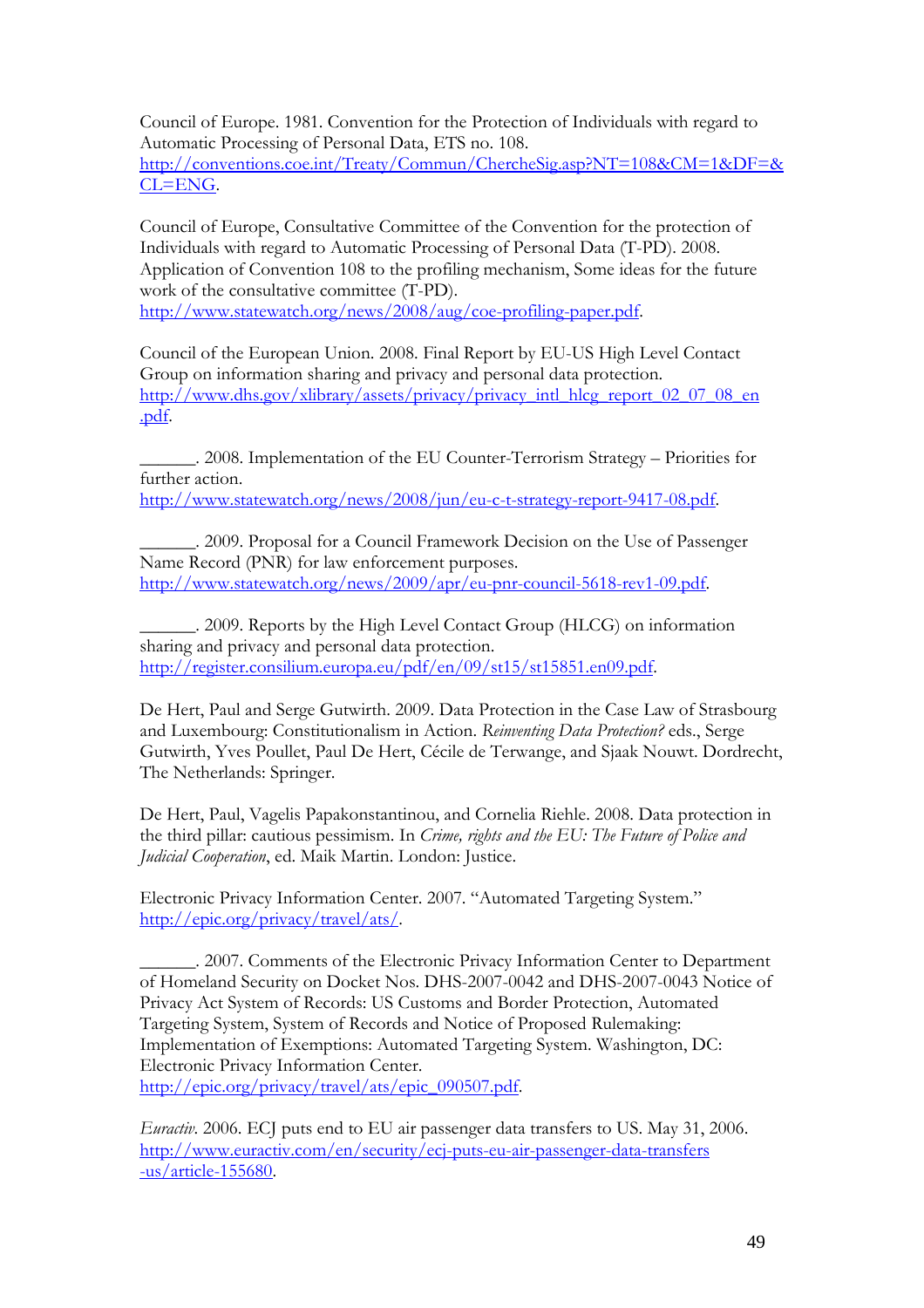\_\_\_\_\_\_. 2009. EU Parliament set to 're-open' visa deal with US. October 6, 2009. [http://www.euractiv.com/en/justice/eu-parliament-set-open-visa-deal-us/article](http://www.euractiv.com/en/justice/eu-parliament-set-open-visa-deal-us/article-186093) [-186093.](http://www.euractiv.com/en/justice/eu-parliament-set-open-visa-deal-us/article-186093)

Eurobarometer. 2008. Data Protection in the European Union: Citizens' Perceptions. The Gallup Organization. [http://ec.europa.eu/public\\_opinion/flash/fl\\_225\\_sum\\_en.pdf.](http://ec.europa.eu/public_opinion/flash/fl_225_sum_en.pdf)

\_\_\_\_\_\_. 2008. Data Protection in the European Union: Data Controllers' Perceptions. The Gallup Organization. [http://ec.europa.eu/public\\_opinion/flash/fl\\_226\\_en.pdf.](http://ec.europa.eu/public_opinion/flash/fl_226_en.pdf)

European Data Protection Supervisor. 2008. EDPS sees adoption of Data Protection Framework for police and judicial cooperation only as a first step. [http://europa.eu/rapid/pressReleasesAction.do?reference=EDPS/08/11&format=](http://europa.eu/rapid/pressReleasesAction.do?reference=EDPS/08/11&format=HTML&aged=0&language=EN&guiLanguage=en) [HTML&aged=0&language=EN&guiLanguage=en.](http://europa.eu/rapid/pressReleasesAction.do?reference=EDPS/08/11&format=HTML&aged=0&language=EN&guiLanguage=en)

\_\_\_\_\_\_. 2008. Opinion of the European Data Protection Supervisor on the Final Report by the EU-US High Level Contact Group on information sharing and privacy and personal data protection.

[http://www.edps.europa.eu/EDPSWEB/webdav/site/mySite/shared/Documents/](http://www.edps.europa.eu/EDPSWEB/webdav/site/mySite/shared/Documents/Consultation/Opinions/2008/08-11-11_High_Level_Contact_Group_EN.pdf) [Consultation/Opinions/2008/08-11-11\\_High\\_Level\\_Contact\\_Group\\_EN.pdf.](http://www.edps.europa.eu/EDPSWEB/webdav/site/mySite/shared/Documents/Consultation/Opinions/2008/08-11-11_High_Level_Contact_Group_EN.pdf)

\_\_\_\_\_\_. 2008. Preliminary Comments of the European Data Protection Supervisor on: - 'Communication from the Commission to the European Parliament, the Council, the European Economic and Social Committee and the Committee of the Regions, 'Preparing the next steps in border management in the European Union', COM(2008) 69 final; - Communication from the Commission to the European Parliament, the Council , the European Economic and Social Committee and the Committee of the Region, 'Examining the creation of a European Border Surveillance System (EUROSUR),' COM(2008) 68 final; -Communication from the Commission to the European Parliament, the Council , the European Economic and Social Committee and the Committee of the Region, 'Report on the evaluation and future development of the FRONTEX Agency,' COM(2008) 67 final.

[http://www.edps.europa.eu/EDPSWEB/webdav/shared/Documents/Consultation/](http://www.edps.europa.eu/EDPSWEB/webdav/shared/Documents/Consultation/Comments/2008/08-03-03_Comments_border_package_EN.pdf) [Comments/2008/08-03-03\\_Comments\\_border\\_package\\_EN.pdf.](http://www.edps.europa.eu/EDPSWEB/webdav/shared/Documents/Consultation/Comments/2008/08-03-03_Comments_border_package_EN.pdf)

European Parliament. Transatlantic Legislators' Dialogue. [http://www.europarl.europa.eu/intcoop/tld/default\\_en.htm.](http://www.europarl.europa.eu/intcoop/tld/default_en.htm)

\_\_\_\_\_\_. 2007. European Parliament resolution of 12 December 2007 on the fight against terrorism.

[http://www.europarl.europa.eu/sides/getDoc.do?type=TA&reference=P6-TA-2007](http://www.europarl.europa.eu/sides/getDoc.do?type=TA&reference=P6-TA-2007-0612&language=EN) [-0612&language=EN.](http://www.europarl.europa.eu/sides/getDoc.do?type=TA&reference=P6-TA-2007-0612&language=EN)

\_\_\_\_\_\_. 2008. European Parliament legislative resolution of 23 September 2008 on the draft Council Framework Decision on the protection of personal data processed in the framework of police and judicial cooperation in criminal matters. [http://www.statewatch.org/news/2008/sep/ep-resolution-dp-23-9-08.pdf.](http://www.statewatch.org/news/2008/sep/ep-resolution-dp-23-9-08.pdf)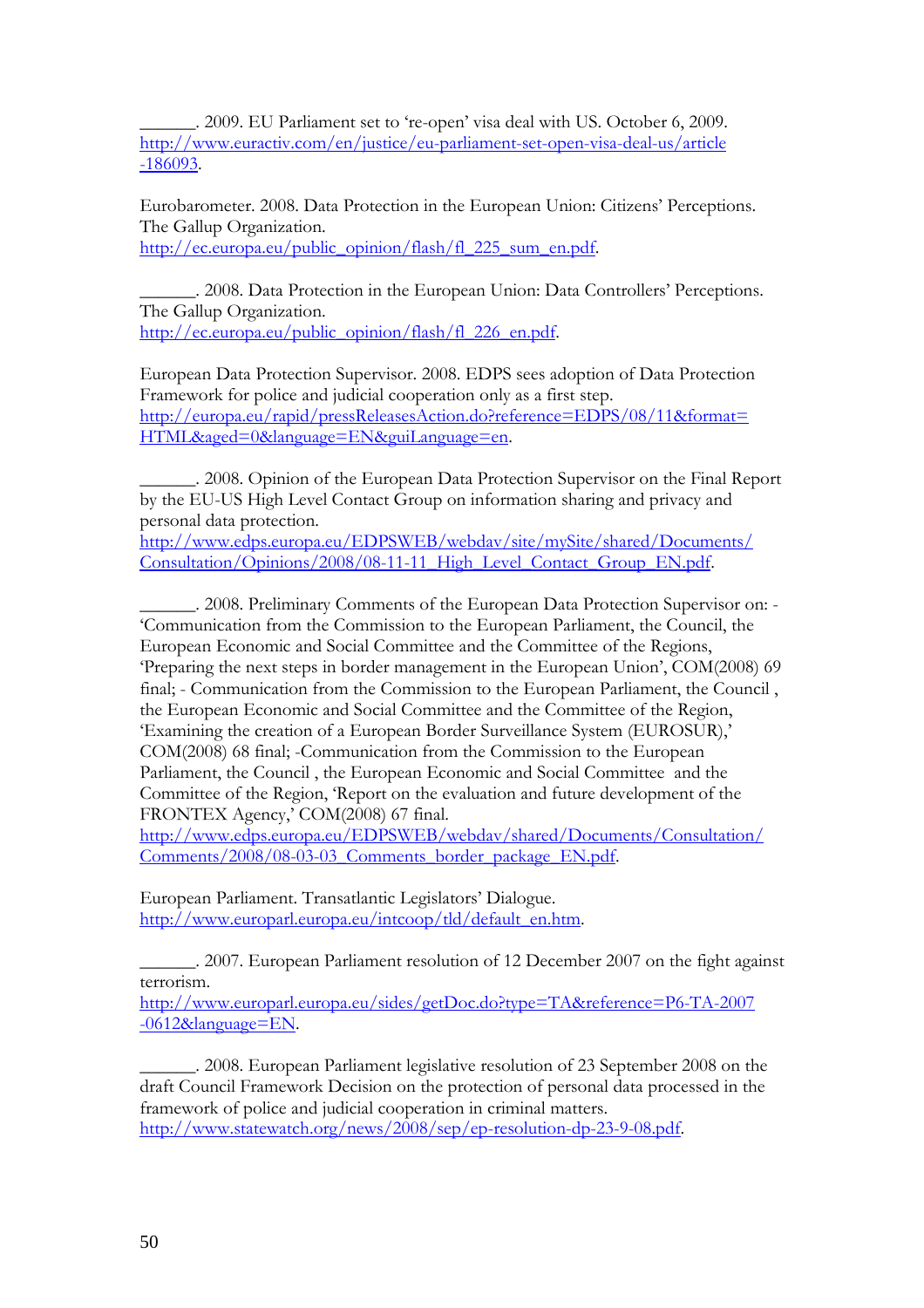\_\_\_\_\_\_. 2009. European Parliament resolution of 25 November 2009 on the Communication from the Commission to the European Parliament and the Council – An area of freedom, security and justice serving the citizen – Stockholm programme, doc. P7\_TA-PROV(2009)0090.

[http://www.europarl.europa.eu/sides/getDoc.do?pubRef=-//EP//TEXT+TA+P7-](http://www.europarl.europa.eu/sides/getDoc.do?pubRef=-//EP//TEXT+TA+P7-TA-2009-0090+0+DOC+XML+V0//EN) [TA-2009-0090+0+DOC+XML+V0//EN.](http://www.europarl.europa.eu/sides/getDoc.do?pubRef=-//EP//TEXT+TA+P7-TA-2009-0090+0+DOC+XML+V0//EN)

Federal Trade Commission. 2007. Fair Information Practice Principles. [http://www.ftc.gov/reports/privacy3/fairinfo.shtm.](http://www.ftc.gov/reports/privacy3/fairinfo.shtm)

Fuster, Gloria González and Pieter Paepe. 2008. Reflexive Governance and the EU Third Pillar: Analysis of Data Protection and Criminal Law Aspects. *Security versus Justice?*  eds. Elspeth Guild and Florian Geyer. Farnham, United Kingdom: Ashgate.

Gellman, Robert. 2008. The American Approach to Privacy Supervision: Less than the Sum of its Parts. *Challenges of Privacy and Data Protection Law*, eds. Maria Veronica Perez Asinari and Pablo Palazzi. Brussels, Belgium: Bruylant.

Gellman, Robert. 2009. *Fair Information Practices: A Basic Guide*. [http://bobgellman.com/rg-docs/rg-FIPshistory.pdf.](http://bobgellman.com/rg-docs/rg-FIPshistory.pdf)

Group of 8. 2008. G8 Declaration on Counter Terrorism. [http://www.g8.utoronto.ca/summit/2009laquila/2009-counterterrorism.html.](http://www.g8.utoronto.ca/summit/2009laquila/2009-counterterrorism.html)

Hasbrouck, Edward, James P. Harrison, and John Gilmore. 2006. Comments on DHS-2006-0060. <http://www.hasbrouck.org/IDP/IDP-ATS-comments.pdf>

Harwood, Matthew. 2009. The Information DHS Stores on International Travelers. *Security Management*, September 10, 2009. [http://www.securitymanagement.com/news/information-dhs-stores-international](http://www.securitymanagement.com/news/information-dhs-stores-international-travelers-006185) [-travelers-006185.](http://www.securitymanagement.com/news/information-dhs-stores-international-travelers-006185)

Home Office, UK Border Agency. e-Borders. [http://www.bia.homeoffice.gov.uk/managingborders/technology/eborders/.](http://www.bia.homeoffice.gov.uk/managingborders/technology/eborders/)

Home Office, UK Border Agency. How we tested e-borders. [http://www.ukba.homeoffice.gov.uk/managingborders/technology/eborders/testingeb](http://www.ukba.homeoffice.gov.uk/managingborders/technology/eborders/testingeborders/) [orders/.](http://www.ukba.homeoffice.gov.uk/managingborders/technology/eborders/testingeborders/)

Home Office, UK Border Agency. 2009. *Report of a Privacy Impact Assessment conducted by the UK Border Agency in relation to the High Value Data Sharing Protocol amongst the immigration authorities of the Five Country Conference*. [http://www.bia.homeoffice.gov.uk/sitecontent/documents/managingourborders/](http://www.bia.homeoffice.gov.uk/sitecontent/documents/managingourborders/strengthening/pia-data-sharing-fcc.pdf) [strengthening/pia-data-sharing-fcc.pdf.](http://www.bia.homeoffice.gov.uk/sitecontent/documents/managingourborders/strengthening/pia-data-sharing-fcc.pdf)

Hosein, Ian. 2004. The Sources of Laws: Policy Dynamics in a Digital and Terrorized World. *The Information Society* 20 (3): 187-199.

House of Lords, European Union Committee. 2006. *Behind Closed Doors: the meeting of the G6 Interior Ministers at Heiligendamn*.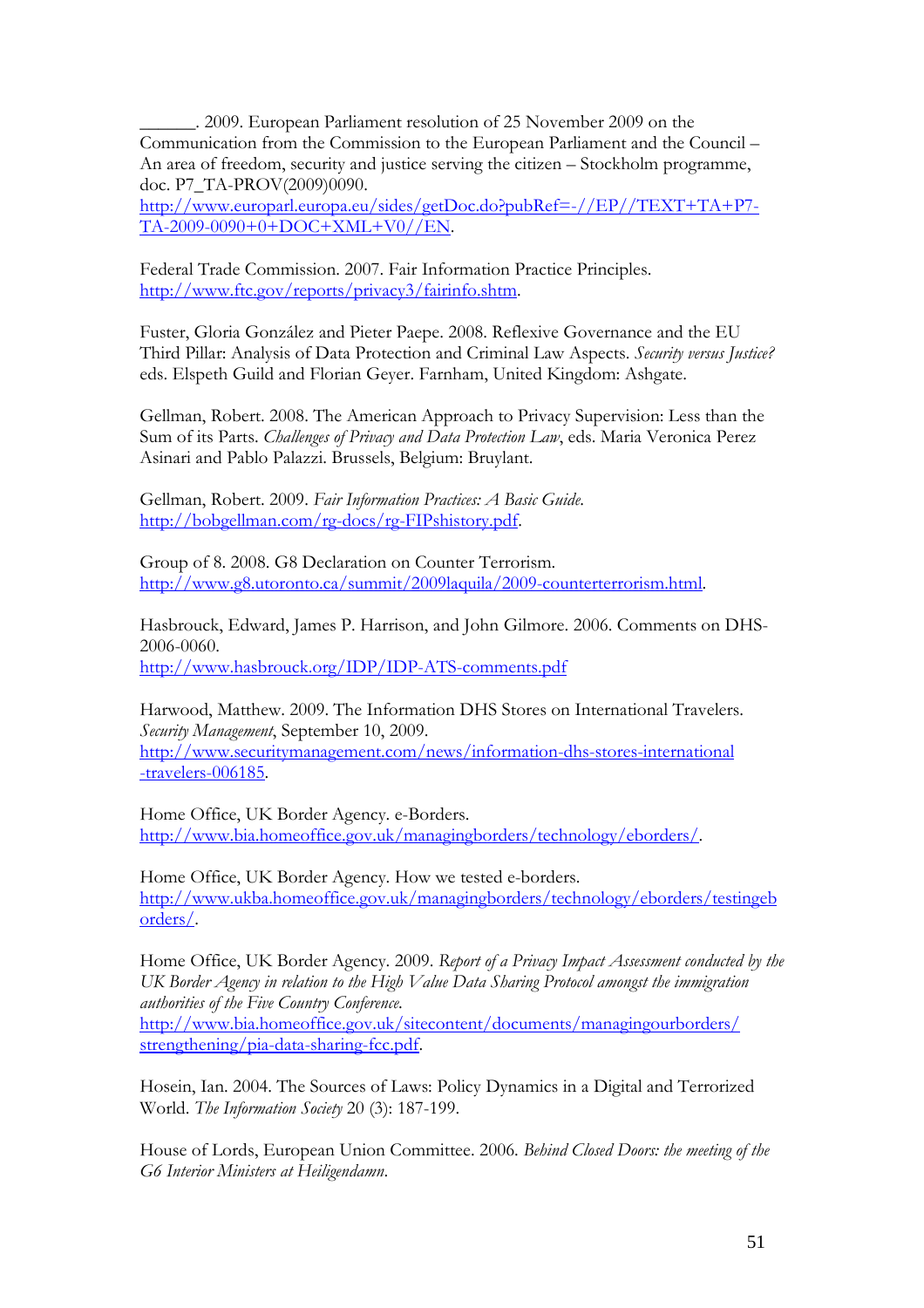[http://www.statewatch.org/news/2006/jul/hol-behind-closed-doors.pdf.](http://www.statewatch.org/news/2006/jul/hol-behind-closed-doors.pdf)

House of Lords European Union Committee. 2008. *The Passenger Name Record (PNR) Framework Decision: Report with Evidence, 15th Report of Session 2007-08*. London, United Kingdom: The Stationary Office Limited. [http://www.statewatch.org/news/2008/jun/eu-pnr-uk-hol-report.pdf.](http://www.statewatch.org/news/2008/jun/eu-pnr-uk-hol-report.pdf)

Interpol. A brief history of INTERPOL. [http://www.interpol.int/public/ICPO/Governance/SG/history.asp.](http://www.interpol.int/public/ICPO/Governance/SG/history.asp)

Kropf, John. 2007. Networked and Layered: Understanding the US Framework for Protecting Personally Identifiable Information. *World Data Protection Report.* The Bureau of National Affairs.

Lavenex, Sandra. 2005. Justice and Home Affairs. Towards a European Public Order? *Policy-Making in the European Union: Fifth Edition*, eds. Helen Wallace, William Wallace and Mark Pollack. Oxford, England: Oxford University Press.

Lichtblau, Eric. 2009. Telecoms Win Dismissal of Wiretap Suits. *The New York Times*, June 3, 2009. http://www.nytimes.com/2009/06/04/us/politics/04nsa.html? $r=1$ .

Marzouki, Meryem. ENDitorial: Massive Mobilization Against EDVIGE, The New French Database. *EDRI-gram*, July 16, 2008. [www.edri.org/edrigram/number6.14/edvige-french-database.](http://www.edri.org/edrigram/number6.14/edvige-french-database)

Nakashima, Ellen. 2007. Collecting of Details on Travelers Documented: US Effort More Extensive Than Previously Known. *The Washington Post*, September 22, 2007. [http://www.washingtonpost.com/wp-dyn/content/article/2007/09/21/](http://www.washingtonpost.com/wp-dyn/content/article/2007/09/21/AR2007092102347_2.html) [AR2007092102347\\_2.html.](http://www.washingtonpost.com/wp-dyn/content/article/2007/09/21/AR2007092102347_2.html)

National Commission on Terrorist Attacks Upon the United States. 2004. *9/11 and Terrorist Travel: Staff Report of the National Commission on Terrorist Attacks Upon the United States*.

[http://www.9-11commission.gov/staff\\_statements/911\\_TerrTrav\\_Monograph.pdf.](http://www.9-11commission.gov/staff_statements/911_TerrTrav_Monograph.pdf)

Official Journal of the European Union. 1995. Directive 95/46/EC of the European Parliament and of the Council of 24 October 1995 on the protection of individuals with regard to the processing of personal data and on the free movement of such data. [http://eur-](http://eur-lex.europa.eu/LexUriServ/LexUriServ.do?uri=CELEX:31995L0046:EN:HTML)

[lex.europa.eu/LexUriServ/LexUriServ.do?uri=CELEX:31995L0046:EN:HTML.](http://eur-lex.europa.eu/LexUriServ/LexUriServ.do?uri=CELEX:31995L0046:EN:HTML)

\_\_\_\_\_\_. 2001. Regulation (EC) No 45/2001 of the European Parliament and of the Council of 18 December 2000 on the protection of individuals with regard to the processing of personal data by the Community institutions and bodies and on the free movement of such data.

[http://www.dhs.gov/xoig/assets/mgmtrpts/OIG-09-103r\\_Sep09.pdf.](http://www.dhs.gov/xoig/assets/mgmtrpts/OIG-09-103r_Sep09.pdf)

\_\_\_\_\_\_. 2002. Directive 2002/58/EC of the European Parliament and of the Council of 12 July 2002 concerning the processing of personal data and the protection of privacy in the electronic communications sector.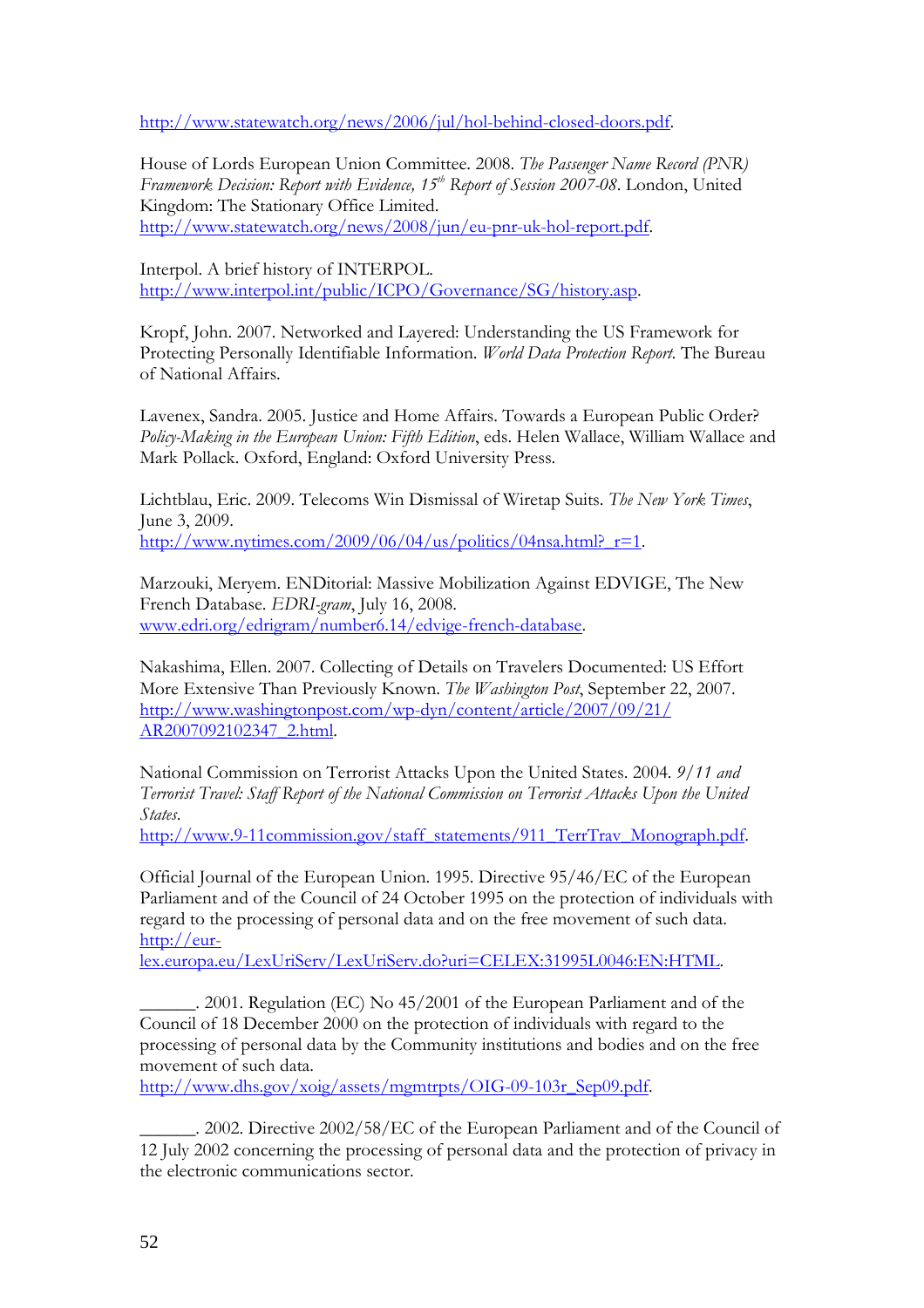[http://eur](http://eur-lex.europa.eu/LexUriServ/LexUriServ.do?uri=CELEX:32002L0058:EN:HTML)[lex.europa.eu/LexUriServ/LexUriServ.do?uri=CELEX:32002L0058:EN:HTML.](http://eur-lex.europa.eu/LexUriServ/LexUriServ.do?uri=CELEX:32002L0058:EN:HTML)

\_\_\_\_\_\_. 2003. Agreement on extradition between the European Union and the United States of America.

[http://eur-lex.europa.eu/LexUriServ/LexUriServ.do?uri=](http://eur-lex.europa.eu/LexUriServ/LexUriServ.do?uri=OJ:L:2003:181:0027:0033:EN:PDF) [OJ:L:2003:181:0027:0033:EN:PDF](http://eur-lex.europa.eu/LexUriServ/LexUriServ.do?uri=OJ:L:2003:181:0027:0033:EN:PDF).

\_\_\_\_\_\_. 2003. Agreement on mutual legal assistance between the European Union and the United States of America. [http://eur-](http://eur-lex.europa.eu/LexUriServ/LexUriServ.do?uri=OJ:L:2003:181:0034:0042:EN:PDF)

[lex.europa.eu/LexUriServ/LexUriServ.do?uri=OJ:L:2003:181:0034:0042:EN:PDF](http://eur-lex.europa.eu/LexUriServ/LexUriServ.do?uri=OJ:L:2003:181:0034:0042:EN:PDF).

\_\_\_\_\_\_. 2003. Explanatory Note on the Agreement on Mutual Legal Assistance between the European Union and the United States of America.

\_\_\_\_\_\_. 2004. Council Directive 2004/82/EC of 29 April 2004 on the obligation of carriers to communicate passenger data. [http://eur-lex.europa.eu/LexUriServ/LexUriServ.do?uri=CELEX%3A32004L0082](http://eur-lex.europa.eu/LexUriServ/LexUriServ.do?uri=CELEX%3A32004L0082%3AEN%3AHTML) [%3AEN%3AHTML.](http://eur-lex.europa.eu/LexUriServ/LexUriServ.do?uri=CELEX%3A32004L0082%3AEN%3AHTML)

\_\_\_\_\_\_. 2006. Agreement between the European Community and the Government of Canada on the processing of Advance Passenger Information and Passenger Name Record data.

[http://www.canadainternational.gc.ca/eu-ue/assets/pdfs/031005PNR\\_eng.pdf.](http://www.canadainternational.gc.ca/eu-ue/assets/pdfs/031005PNR_eng.pdf)

\_\_\_\_\_\_. 2007. Agreement between the European Union and the United States of America on the processing and transfer of Passenger Name Record (PNR) data by air carriers to the United States Department of Homeland Security (DHS) (2007 PNR Agreement.

[http://eur-lex.europa.eu/LexUriServ/site/en/oj/2007/l\\_204/l](http://eur-lex.europa.eu/LexUriServ/site/en/oj/2007/l_204/l_20420070804en00180025.pdf) [\\_20420070804en00180025.pdf.](http://eur-lex.europa.eu/LexUriServ/site/en/oj/2007/l_204/l_20420070804en00180025.pdf)

\_\_\_\_\_\_. 2008. Agreement between the European Union and Australia on the processing and transfer of European Union-source passenger name record (PNR) data by air carriers to the Australian customs service.

[http://eur-](http://eur-lex.europa.eu/LexUriServ/LexUriServ.do?uri=OJ:L:2008:213:0049:0057:EN:PDF)

[lex.europa.eu/LexUriServ/LexUriServ.do?uri=OJ:L:2008:213:0049:0057:EN:PDF](http://eur-lex.europa.eu/LexUriServ/LexUriServ.do?uri=OJ:L:2008:213:0049:0057:EN:PDF).

\_\_\_\_\_\_. 2008. Council Framework Decision 2008/877/JHA of 27 November 2008 on the protection of personal data processed in the framework of police and judicial cooperation in criminal matters.

[http://eur-](http://eur-lex.europa.eu/LexUriServ/LexUriServ.do?uri=OJ:L:2008:350:0060:0071:EN:PDF)

[lex.europa.eu/LexUriServ/LexUriServ.do?uri=OJ:L:2008:350:0060:0071:EN:PDF.](http://eur-lex.europa.eu/LexUriServ/LexUriServ.do?uri=OJ:L:2008:350:0060:0071:EN:PDF)

\_\_\_\_\_\_. 2008. Regulation (EC) No 767/2008 of the European Parliament and of the Council of 9 July 2008 concerning the Visa Information System (VIS) and the exchange of data between Member States on short-stay visas (VIS Regulation). [http://eur-lex.europa.eu/LexUriServ/LexUriServ.do?uri=](http://eur-lex.europa.eu/LexUriServ/LexUriServ.do?uri=OJ:L:2008:218:0060:0081:EN:PDF) [OJ:L:2008:218:0060:0081:EN:PDF.](http://eur-lex.europa.eu/LexUriServ/LexUriServ.do?uri=OJ:L:2008:218:0060:0081:EN:PDF)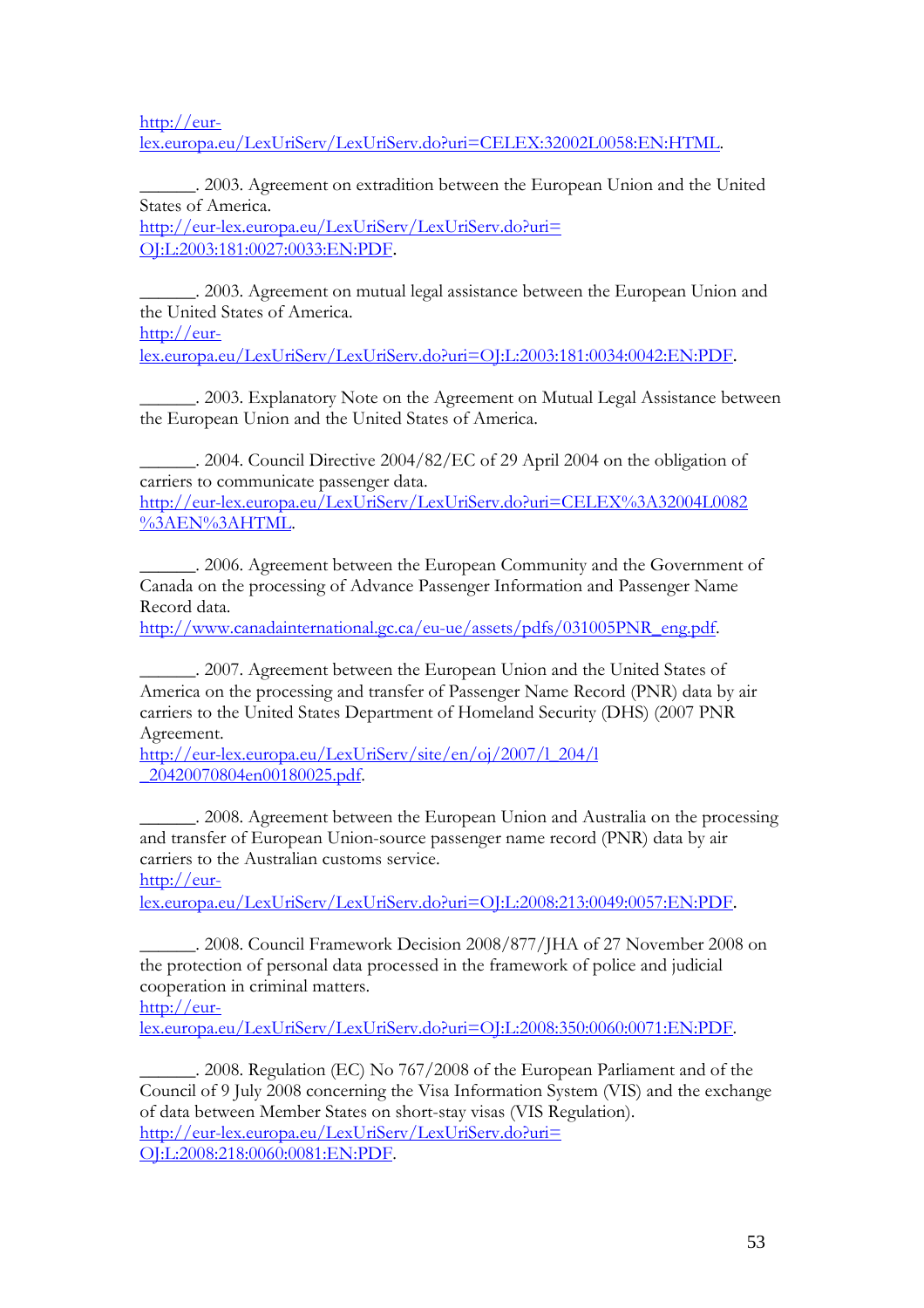Organization for Economic Cooperation and Development. Cross-Border Privacy Law Enforcement.

[http://www.oecd.org/document/25/0,3343,en\\_2649\\_34255\\_37571993\\_1\\_1\\_1](http://www.oecd.org/document/25/0,3343,en_2649_34255_37571993_1_1_1_1,00.html) [\\_1,00.html.](http://www.oecd.org/document/25/0,3343,en_2649_34255_37571993_1_1_1_1,00.html)

\_\_\_\_\_\_. OECD Guidelines on the Protection of Privacy and Transborder Flows of Personal Data.

[http://www.oecd.org/document/20/0,3343,en\\_2649\\_34255\\_15589524\\_1\\_1\\_1\\_1,00.ht](http://www.oecd.org/document/20/0,3343,en_2649_34255_15589524_1_1_1_1,00.html) [ml.](http://www.oecd.org/document/20/0,3343,en_2649_34255_15589524_1_1_1_1,00.html)

\_\_\_\_\_\_. OECD Guidelines on the Protection of Privacy and Transborder Flows of Personal Data. [http://www.oecd.org/document/18/0,3343,en\\_2649\\_34255\\_1815186\\_1\\_1\\_1](http://www.oecd.org/document/18/0,3343,en_2649_34255_1815186_1_1_1_1,00.html) [\\_1,00.html.](http://www.oecd.org/document/18/0,3343,en_2649_34255_1815186_1_1_1_1,00.html)

Pawlak, Patryk. 2009. *Made in the USA? The Influence of the US on the EU's Data Protection Regime*. Brussels: Centre for European Policy Studies. [http://www.ceps.eu/ceps/download/2680.](http://www.ceps.eu/ceps/download/2680)

Risen, James and Eric Lichtblau. 2009. E-mail Surveillance Renews Concerns in Congress. *The New York Times*, June 16, 2009. [http://www.nytimes.com/2009/06/17/us/17nsa.html.](http://www.nytimes.com/2009/06/17/us/17nsa.html)

Robinson, Neil, Hans Graux, Maarten Botterman, and Lorenzo Valeri. 2009. *Review of the European Data Protection Directive*. Santa Monica, CA: Rand Corporation. [http://www.rand.org/pubs/technical\\_reports/2009/RAND\\_TR710.pdf.](http://www.rand.org/pubs/technical_reports/2009/RAND_TR710.pdf)

Rotenberg, Marc. 2006. The Sui Generis Privacy Agency: How the United States Institutionalized Privacy Oversight After 9-11. *Social Science Research Network*. [http://papers.ssrn.com/sol3/Delivery.cfm/SSRN\\_ID933690\\_code678302.pdf](http://papers.ssrn.com/sol3/Delivery.cfm/SSRN_ID933690_code678302.pdf?abstractid=933690&mirid=1) [?abstractid=933690&mirid=1.](http://papers.ssrn.com/sol3/Delivery.cfm/SSRN_ID933690_code678302.pdf?abstractid=933690&mirid=1)

Rubinstein, Ira S., Ronald D. Lee, and Paul M. Schwartz. 2008. Data Mining and Internet Profiling: Emerging Regulatory and Technological Approaches. *The University of Chicago Law Review* 75 (1): 261-285.

Senate Committee on Homeland Security and Governmental Affairs. 2008. Lieberman, Collins Say Privacy Policy Needs to Catch Up To Digital Age. Press release, June 18, 2008.

[http://hsgac.senate.gov/public/index.cfm?FuseAction=Press.MajorityNews&ContentR](http://hsgac.senate.gov/public/index.cfm?FuseAction=Press.MajorityNews&ContentRecord_id=38dce0aa-ab68-4478-9426-e5d9be649f01&Region_id=&Issue_id=baeab989-7f6a-4e7a-83b9-f18fa0a065c9) [ecord\\_id=38dce0aa-ab68-4478-9426-e5d9be649f01&Region\\_id=&Issue\\_id=baeab989-](http://hsgac.senate.gov/public/index.cfm?FuseAction=Press.MajorityNews&ContentRecord_id=38dce0aa-ab68-4478-9426-e5d9be649f01&Region_id=&Issue_id=baeab989-7f6a-4e7a-83b9-f18fa0a065c9) [7f6a-4e7a-83b9-f18fa0a065c9.](http://hsgac.senate.gov/public/index.cfm?FuseAction=Press.MajorityNews&ContentRecord_id=38dce0aa-ab68-4478-9426-e5d9be649f01&Region_id=&Issue_id=baeab989-7f6a-4e7a-83b9-f18fa0a065c9)

Solove, Daniel J. 2008. Data Mining and the Security-Liberty Debate. *The University of Chicago Law Review* 75 (1): 343-362.

Steinbock, Daniel J. 2005. Data Matching, Data Mining, and Due Process. *Georgia Law Review* 40 (1), 1-86.

*Statewatch*. 2006. G6-G8 Prum: Behind closed doors – policy-making in secret intergovernmental and international fora.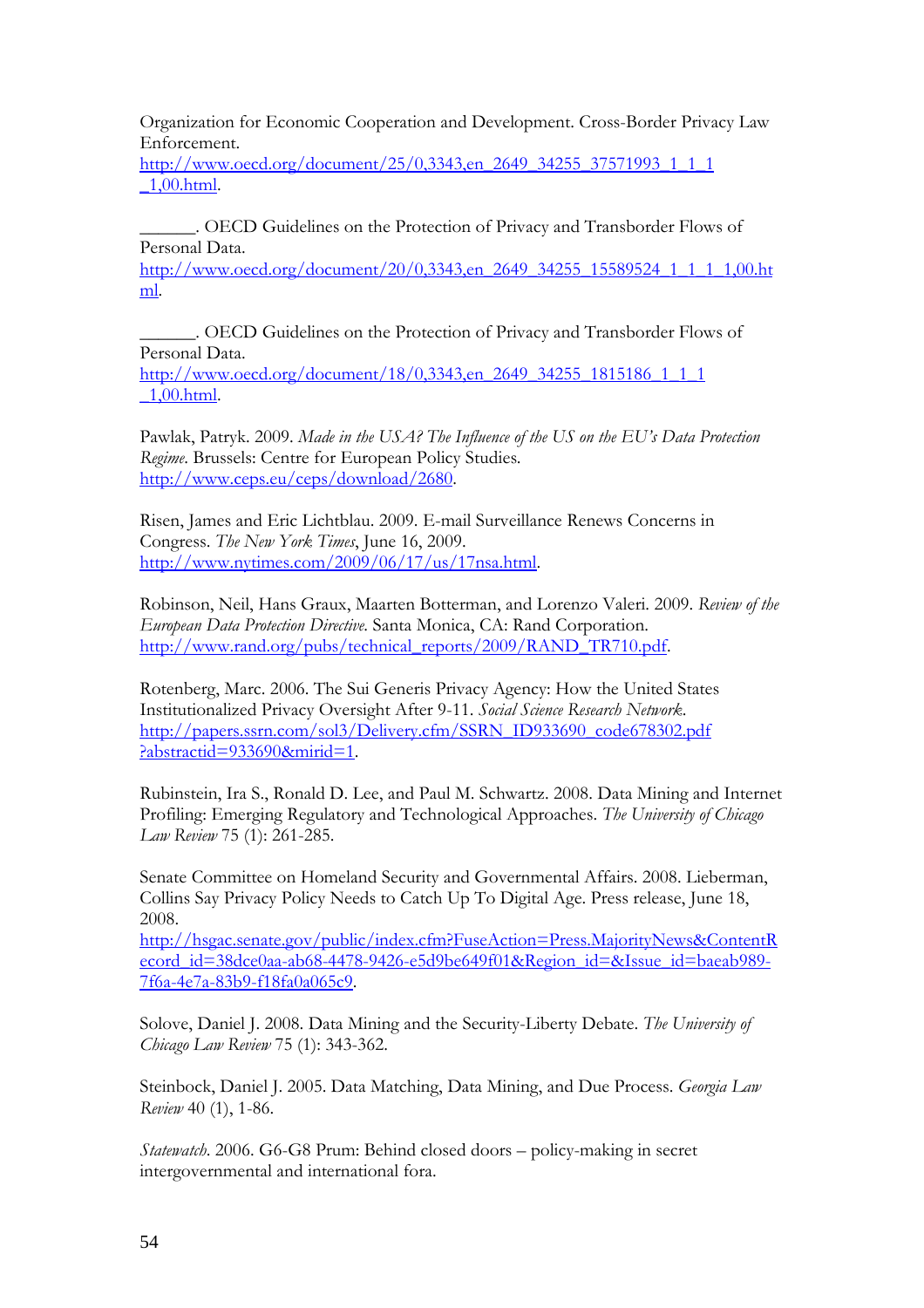[http://www.statewatch.org/news/2006/sep/05eu-g6.htm.](http://www.statewatch.org/news/2006/sep/05eu-g6.htm)

\_\_\_\_\_\_. 2007. EU: European Commission to propose EU PNR travel surveillance system. [http://www.statewatch.org/news/2007/jul/03eu-pnr.htm.](http://www.statewatch.org/news/2007/jul/03eu-pnr.htm)

The Privacy Act of 1974 (As Amended), Public Law 93-579, 93rd Cong., 2d sess. (December 31, 1974).

The United States Mission to the European Union. 2008. U.S., EU Issue Statement on Common Data Privacy and Protection Principles. [http://useu.usmission.gov/Dossiers/Data\\_Privacy/Dec1208\\_SLCG\\_Statement.asp.](http://useu.usmission.gov/Dossiers/Data_Privacy/Dec1208_SLCG_Statement.asp)

Tielemans, Henriette, Kristof Van Quathem, David Fagan, and Amalie Weber. 2006. The Transfer of Airline Passenger Data to the US: An Analysis of the ECJ Decision. *BNA International: World Data Protection Report*.

[http://www.cov.com/files/Publication/8aa81e95-460a-4d30-a901-28b14757ec00/](http://www.cov.com/files/Publication/8aa81e95-460a-4d30-a901-28b14757ec00/Presentation/PublicationAttachment/37f11b14-ff49-4e95-a5ce-2ee016f94329/oid23778.pdf) [Presentation/PublicationAttachment/37f11b14-ff49-4e95-a5ce-2ee016f94329/](http://www.cov.com/files/Publication/8aa81e95-460a-4d30-a901-28b14757ec00/Presentation/PublicationAttachment/37f11b14-ff49-4e95-a5ce-2ee016f94329/oid23778.pdf) [oid23778.pdf.](http://www.cov.com/files/Publication/8aa81e95-460a-4d30-a901-28b14757ec00/Presentation/PublicationAttachment/37f11b14-ff49-4e95-a5ce-2ee016f94329/oid23778.pdf)

United Nations, Department of Economic and Social Affairs, Population Division. Trends in International Migrant Stock: The 2008 Revision. [http://www.un.org/esa/population/publications/migration/UN\\_MigStock\\_2008.pdf.](http://www.un.org/esa/population/publications/migration/UN_MigStock_2008.pdf)

US Department of Homeland Security. 2007. DHS/CBP-006- Automated Targeting System. [http://www.dhs.gov/files/publications/gc\\_1185458955781.shtm#2.](http://www.dhs.gov/files/publications/gc_1185458955781.shtm#2)

\_\_\_\_\_\_. 2008. DHS and DOJ Sign Agreement on Enhancing Cooperation in Preventing and Combating Serious Crime with the Republic of Estonia. [http://www.dhs.gov/xnews/releases/pr\\_1222715330518.shtm.](http://www.dhs.gov/xnews/releases/pr_1222715330518.shtm)

\_\_\_\_\_\_. 2008. Homeland Security Presidential Directive 6: Directive on Integration and Use of Screening Information to Protect Against Terrorism. [http://www.dhs.gov/xabout/laws/gc\\_1214594853475.shtm.](http://www.dhs.gov/xabout/laws/gc_1214594853475.shtm)

\_\_\_\_\_\_. 2009. Department of Homeland Security: Progress in Implementing 9/11 Commission Recommendations.

[http://www.dhs.gov/xlibrary/assets/dhs\\_5\\_year\\_progress\\_for\\_9\\_11\\_commission](http://www.dhs.gov/xlibrary/assets/dhs_5_year_progress_for_9_11_commission_report.pdf) [\\_report.pdf.](http://www.dhs.gov/xlibrary/assets/dhs_5_year_progress_for_9_11_commission_report.pdf)

\_\_\_\_\_\_. 2009. EU-US Joint Statement on 'Enhancing transatlantic cooperation in the area of Justice, Freedom and Security. [http://www.se2009.eu/polopoly\\_fs/1.21271!menu/standard/file/EU-US%20Joint](http://www.se2009.eu/polopoly_fs/1.21271!menu/standard/file/EU-US%20Joint%20Statement%2028%20October%202009.pdf) [%20Statement%2028%20October%202009.pdf](http://www.se2009.eu/polopoly_fs/1.21271!menu/standard/file/EU-US%20Joint%20Statement%2028%20October%202009.pdf).

\_\_\_\_\_\_. 2009. "G6 plus 1" Meeting in Germany. In *Leadership Journal*, March 19, 2009. [http://www.dhs.gov/journal/leadership/2009/03/g6-plus-1-meeting-in-germany.html.](http://www.dhs.gov/journal/leadership/2009/03/g6-plus-1-meeting-in-germany.html)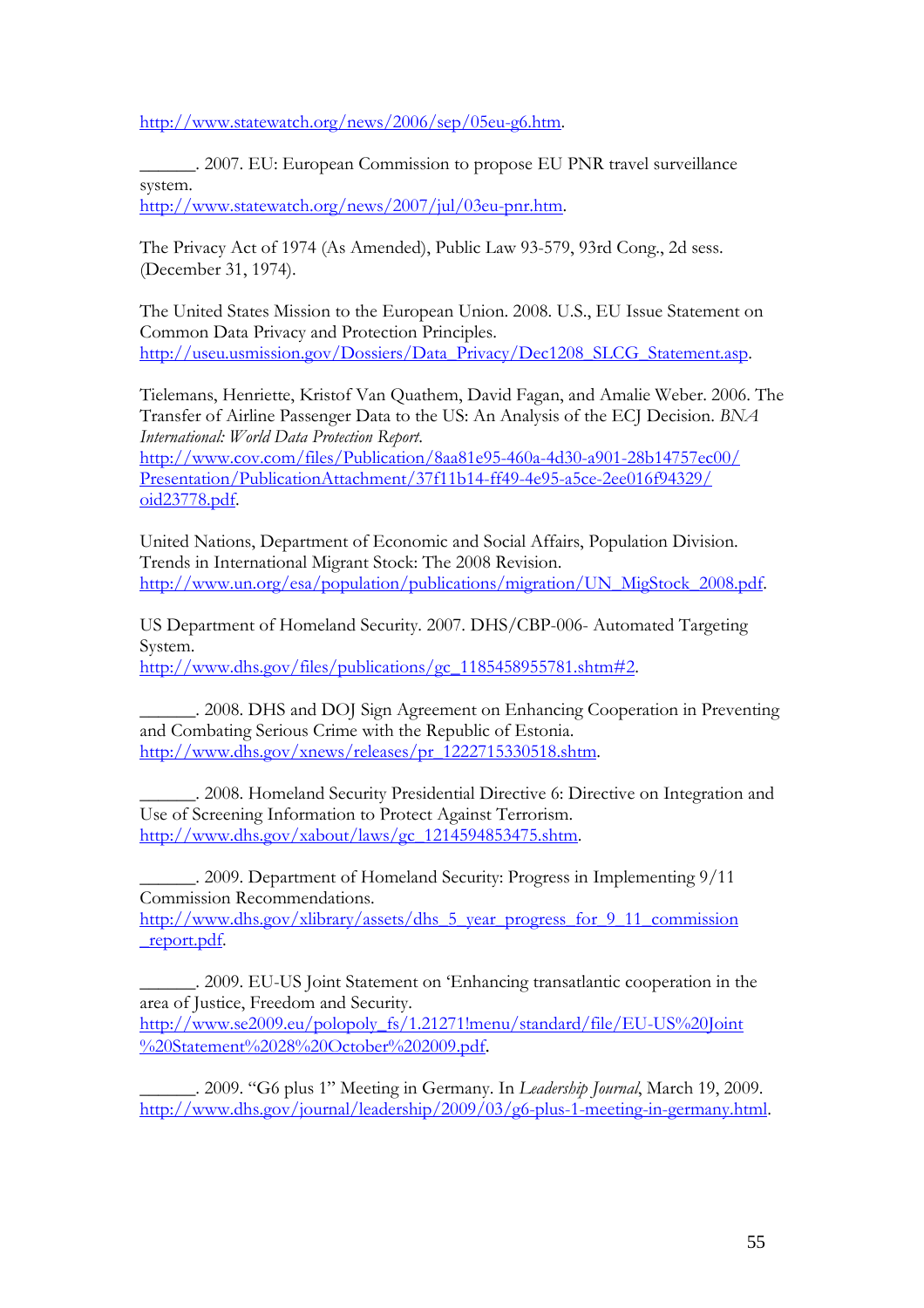\_\_\_\_\_\_. 2009. Privacy and Civil Liberties Policy Guidance Memorandum – Memorandum Number: 2009-01. [http://www.dhs.gov/xlibrary/assets/privacy/privacy\\_crcl\\_guidance\\_ise\\_2009-01.pdf.](http://www.dhs.gov/xlibrary/assets/privacy/privacy_crcl_guidance_ise_2009-01.pdf)

\_\_\_\_\_\_. 2009. Privacy Policy Guidance Memorandum – Memorandum Number: 2007-1 (As amended from January 19, 2007). [http://www.dhs.gov/xlibrary/assets/privacy/privacy\\_policyguide\\_2007-1.pdf;](http://www.dhs.gov/xlibrary/assets/privacy/privacy_policyguide_2007-1.pdf)

\_\_\_\_\_\_. 2009. Systems of Records Notice (SORNs). [http://www.dhs.gov/files/publications/gc\\_1185458955781.shtm#4.](http://www.dhs.gov/files/publications/gc_1185458955781.shtm#4)

US Department of Homeland Security, Customs and Border Protection. 2009. Global Entry with Expedited Entry into the Netherlands. [http://www.cbp.gov/xp/cgov/travel/trusted\\_traveler/global\\_entry/global\\_entry](http://www.cbp.gov/xp/cgov/travel/trusted_traveler/global_entry/global_entry_flux.xml) [\\_flux.xml.](http://www.cbp.gov/xp/cgov/travel/trusted_traveler/global_entry/global_entry_flux.xml)

US Department of Homeland Security, Office of Inspector General. 2009. *Effectiveness of the Department of Homeland Security Traveler Redress Inquiry Program (Redacted)*. [http://www.dhs.gov/xoig/assets/mgmtrpts/OIG-09-103r\\_Sep09.pdf.](http://www.dhs.gov/xoig/assets/mgmtrpts/OIG-09-103r_Sep09.pdf)

US Department of Justice. 2009. Attorney General Holder Speaks at EU/US Justice and Home Affairs Ministerial Meeting. [http://www.justice.gov/ag/speeches/2009/ag-speech-091028.html.](http://www.justice.gov/ag/speeches/2009/ag-speech-091028.html)

US Department of Justice, Office of the Inspector General. 2009. *The Federal Bureau of Investigation's Terrorist Watchlist Nomination Practices*. [http://www.justice.gov/oig/reports/FBI/a0925/final.pdf.](http://www.justice.gov/oig/reports/FBI/a0925/final.pdf)

US Government Accountability Office. 2008. Congress Should Consider Alternatives for Strengthening Protection of Personally Identifiable Information, GAO-08-795T. [http://www.gao.gov/new.items/d08795t.pdf.](http://www.gao.gov/new.items/d08795t.pdf)

US Government Printing Office. 2002. Passenger Name Record Information Required for Passengers on Flights in Foreign Air Transportation to or From the United States. *Federal Register*.

[http://frwebgate.access.gpo.gov/cgi-bin/getdoc.cgi?dbname=2002\\_register&docid=](http://frwebgate.access.gpo.gov/cgi-bin/getdoc.cgi?dbname=2002_register&docid=02-15935-filed.pdf) [02-15935-filed.pdf.](http://frwebgate.access.gpo.gov/cgi-bin/getdoc.cgi?dbname=2002_register&docid=02-15935-filed.pdf)

\_\_\_\_\_\_. 2008. Privacy Act of 1974; Customs and Border Protection Advanced Passenger Information System Systems of Records. *Federal Register*, 73 (223). [http://edocket.access.gpo.gov/2008/E8-27205.htm.](http://edocket.access.gpo.gov/2008/E8-27205.htm)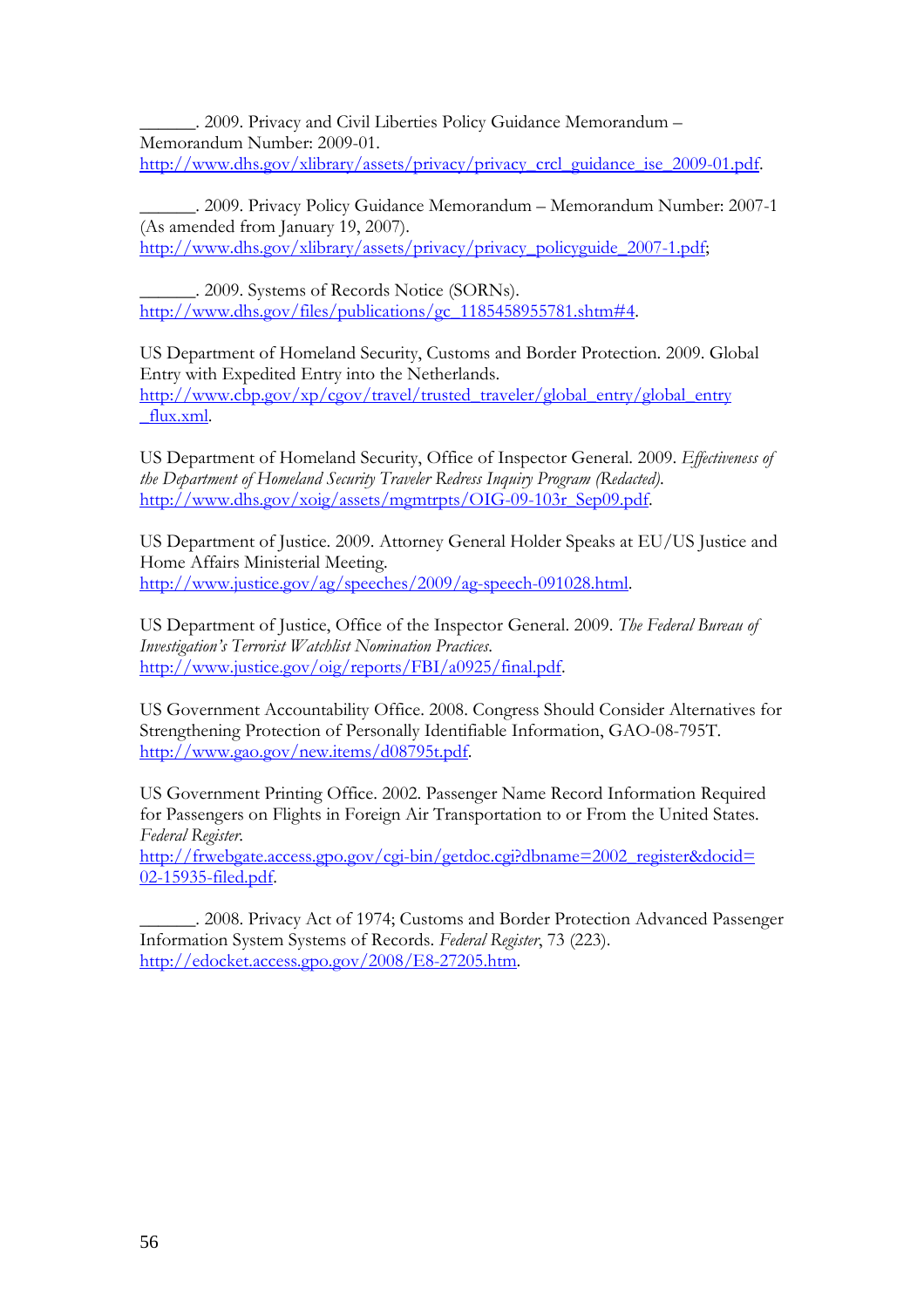## <span id="page-58-0"></span>**About the Authors**

### **Hiroyuki Tanaka**

Hiroyuki Tanaka is a Research Assistant in the International, Mobility and Security, and Migration and Development programs at the Migration Policy Institute, where he focuses on highly skilled immigration in Europe, North America, and Asia and on mobility-related security issues.

Mr. Tanaka interned as a Guggenheim Intern and Oscar S. Straus Fellow at the Vera Institute of Justice, where he researched language access programs around the world and immigrant-police relations in the United States. As an undergraduate fellow of the Policy Research Institute for the Region, he organized events that addressed key policy issues affecting disadvantaged youth in the New York-New Jersey-Pennsylvania region. Mr. Tanaka holds a BA with honors from Princeton University, where he majored in the Woodrow Wilson School of Public and International Affairs and earned certificates in European Politics and Society and French. He also studied at the Institut d'Etudes Politiques in Paris as a member of a task force on immigration policy in Europe.

### **Rocco Bellanova**

Rocco Bellanova researches data protection applied to security measures at the Facultés universitaires Saint-Louis (FUSL) and the Vrije Universiteit Brussel. He is member of the interdisciplinary Research Group on Law, Science, Technology, and Society and of the Centre de Recherche en Science Politique.

At FUSL, he also works as an assistant in international relations, political science, and contemporary political issues. His research interests are European and transatlantic security policies based on data processing, data protection and fundamental rights, and the development of the European Area of Freedom, Security, and Justice.

## **Susan Ginsburg**

Susan Ginsburg is Nonresident Fellow at the Migration Policy Institute, where she headed the Mobility and Security Program. She is a member of the Department of Homeland Security's Quadrennial Review Advisory Committee and served on the Secure Borders and Open Doors Advisory Committee established by Secretary of State Condoleezza Rice and Homeland Security Secretary Michael Chertoff. Prior to joining MPI, she served as Senior Counsel and Team Leader on the staff of the National Commission on Terrorist Attacks Upon the United States (9/11 Commission), where she was responsible for research and policy recommendations concerning the entry of the 9/11 hijackers, terrorist travel, and border controls. She followed her work on the 9/11 Commission with consulting and policy writing focused on terrorist mobility.

Ms. Ginsburg previously worked as a consultant to nonprofit and academic institutions, providing strategic and operational planning relating to firearms policy. Prior to that, she worked at the Treasury Department as Senior Advisor and Firearms Policy Coordinator, Under Secretary for Enforcement. Before that, she was Chief of Staff to the Under Secretary for Enforcement (then overseeing the US Customs Service, the Secret Service, ATF, FLETC, FinCEN, and OFAC) and previously served as an attorney specializing in civil litigation.